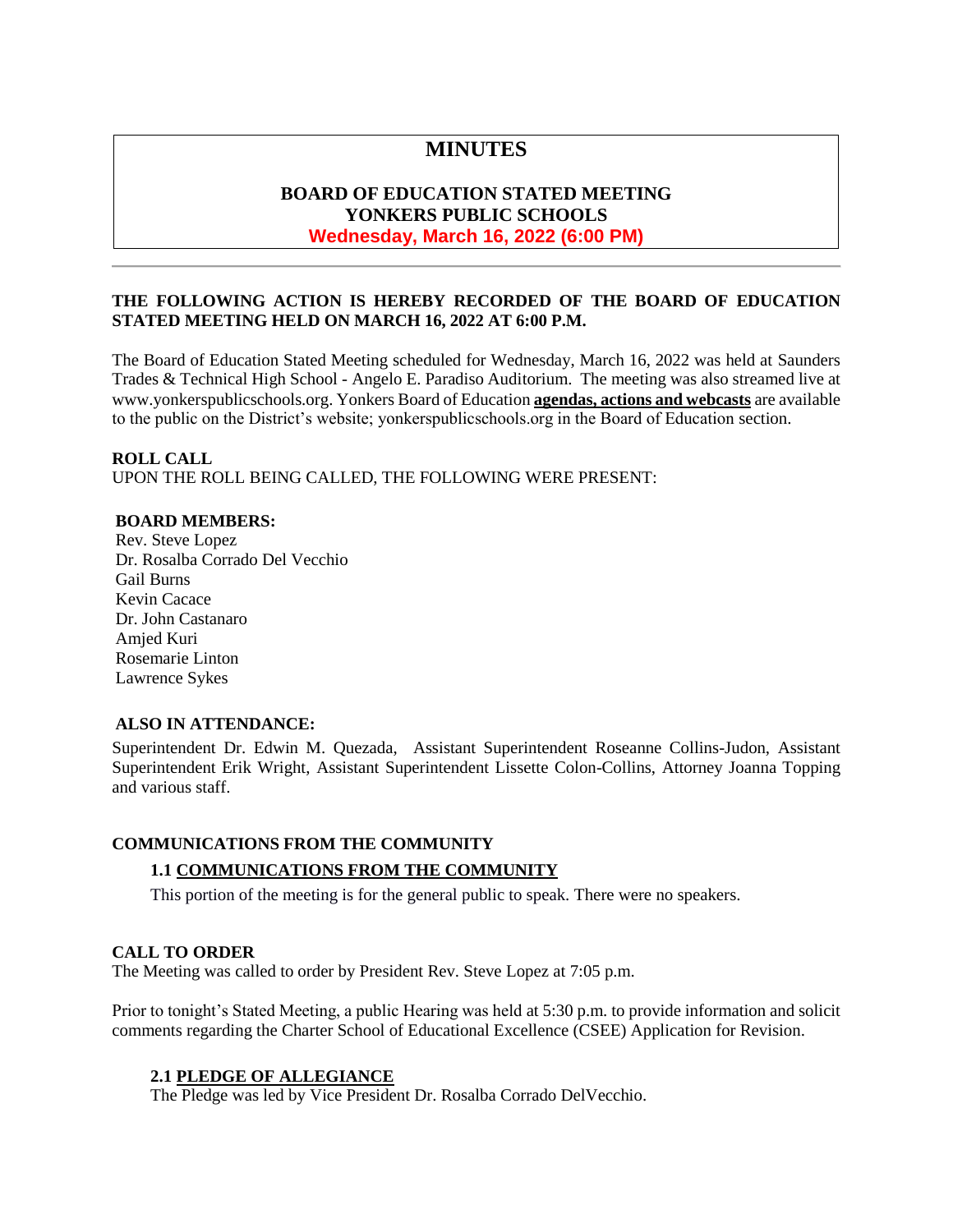#### **2.2 PRAYER**

"Almighty God, we acknowledge our dependence upon Thee and ask Thy blessing upon us and Thy guidance in our deliberations. May Thy blessing rest upon all those who serve in our schools, upon our students, and upon our city and our country."

The Prayer was led by Vice President Dr. Rosalba Corrado DelVecchio.

**2.3 MOMENT OF SILENCE** Moment of Silence

# **ROLL CALL AND QUORUM CHECK**

#### **3.1 ROLL CALL AND QUORUM CHECK**

ROLL CALL REVEREND STEVE LOPEZ - Yes DR. ROSALBA CORRADO DEL VECCHIO - Yes GAIL BURNS - Yes KEVIN CACACE - Yes DR. JOHN CASTANARO - Yes SHEILA GREENWALD - Absent AMJED KURI - Yes ROSEMARIE LINTON - Yes LAWRENCE SYKES - Yes

#### **APPROVAL OF MINUTES OF PREVIOUS MEETING**

# **4.1 APPROVAL OF THE FEBRUARY 16, 2022 BOARD OF EDUCATION STATED MEETING MINUTES**

**Resolution:** TO APPROVE THE FEBRUARY 16, 2022 BOE STATED MEETING MINUTES

#### **ORIGINAL - Motion**

Member **(Amjed Kuri)** Moved, Member **(Dr. John Castanaro)** Seconded to approve the **ORIGINAL** motion 'TO APPROVE THE FEBRUARY 16, 2022 BOE STATED MEETING MINUTES'. Upon a roll call vote being taken, the vote was: Aye: **8** Nay: **0**. The motion **Carried. 8 - 0** 

| Dr. John Castanaro                  | Yes |
|-------------------------------------|-----|
| Dr. Rosalba Corrado Del Vecchio Yes |     |
| <b>Gail Burns</b>                   | Yes |
| Kevin Cacace                        | Yes |
| Rev. Steve Lopez                    | Yes |
| Amjed Kuri                          | Yes |
| Rosemarie Linton                    | Yes |
| Lawrence Sykes                      | Yes |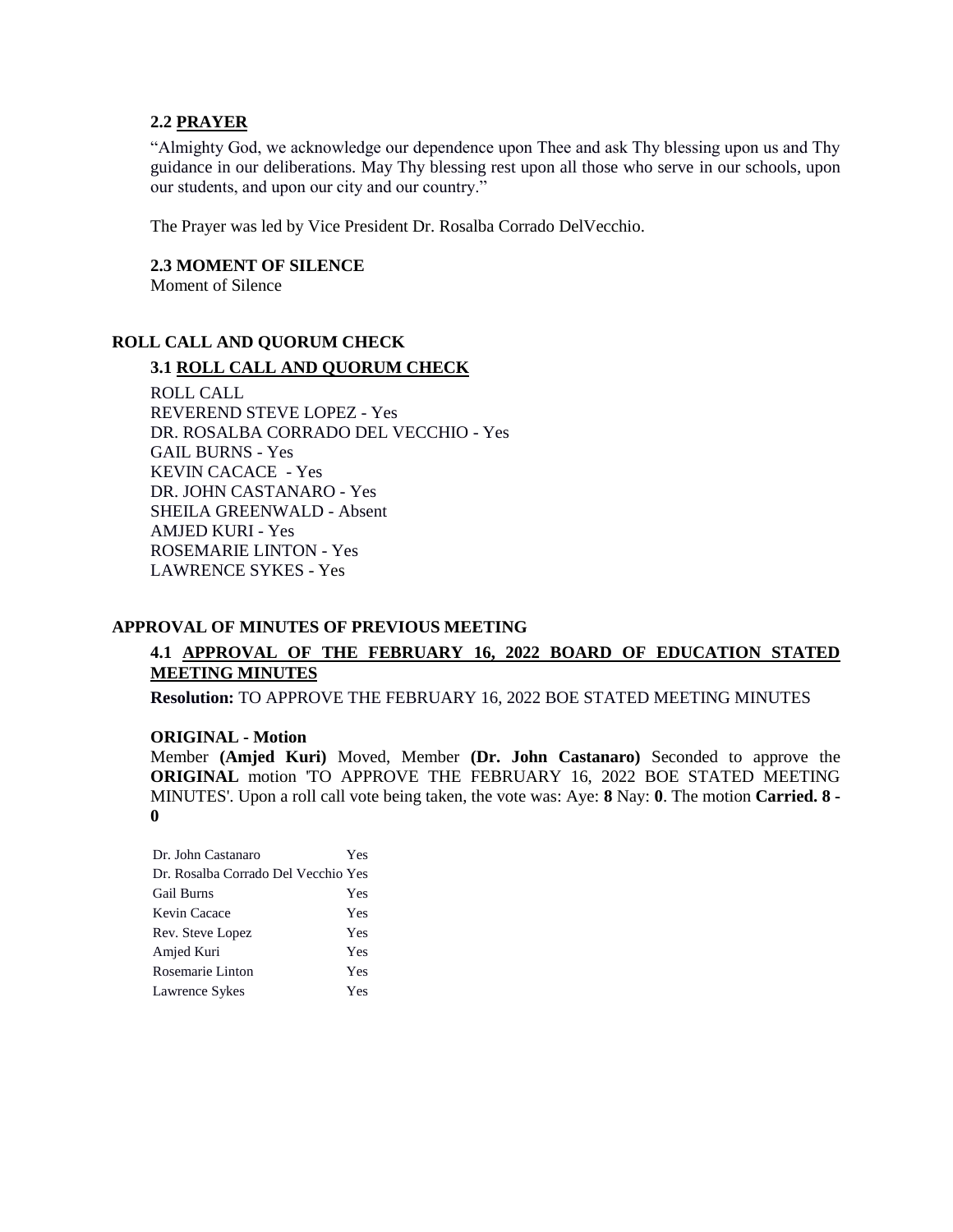#### **PRESENTATIONS**

#### **5.1 PRESENTATIONS**

Prior to the stated meeting Superintendent Dr. Edwin Quezada and the Board of Education Trustees recognized and celebrated the outstanding athletic accomplishments of Track and Field Captain Derrick Touba, senior at Yonkers Middle High School, and Kiam Coleman, senior, Riverside High School Varsity Wrestling Team and the Yonkers Montessori Academy Girls Basketball Team. Congratulations to all honorees and their dedicated coaches!

#### **COMMUNICATIONS**

#### **- COMMITTEE REPORTS**

# **6.1 REPORT OF THE FACILITIES COMMITTEE MEETING OF MARCH 8, 2022** REPORT OF THE FACILITIES COMMITTEE MEETING OF MARCH 8, 2022

Trustee Kevin Cacace presented highlights of the Facilities Committee Meeting of March 8, 2022. Mr. Russell Davidson of KG& D Architects presented the 2020 Building Condition Survey & 5 Year Capital Plan which is required every five years. The Building Condition Survey identifies required work to maintain buildings in overall good condition and prioritizes needs for capital maintenance and construction.

The committee reviewed all items on the March agenda for School Facilities. John Carr, Executive Director of Facilities provided rationales for each resolution.

The Next Facilities Meeting will be held on Thursday, April 7, 2022. To see the full details of this meeting, please watch WDMC-TV, which is the school district's television station and is broadcast on Cablevision Channel 75 and Verizon FiOS Channel 38 or on demand at [www.yonkerspublicschools.org.](http://www.yonkerspublicschools.org/)

### **6.2 REPORT OF THE AUDIT, BUDGET AND FINANCE COMMITTEE MEETING OF MARCH 8, 2022**

REPORT OF THE AUDIT, BUDGET AND FINANCE COMMITTEE MEETING OF MARCH 8, 2022

Trustee Amjed Kuri presented highlights of the Audit, Budget, and Finance Committee Meeting of March 8, 2022.

Commissioner John Liszewski presented a brief financial update. All recommended budget transfers for the month of March were reviewed and recommended for approval. The committee reviewed the 2021-2022 Consolidated Expenditure and Revenue Budget Status Report by Account as of February 28, 2022. At 5:51 p.m., the Board unanimously agreed to go into Executive Session to discuss a matter of personnel.

The next Audit Budget & Finance committee meeting will be held on Thursday, April 7, 2022. To see the full details of this meeting, please watch WDMC-TV, which is the school district's television station and is broadcast on Cablevision Channel 75 and Verizon FiOS Channel 38 or on demand [www.yonkerspublicschools.org.](http://www.yonkerspublicschools.org/)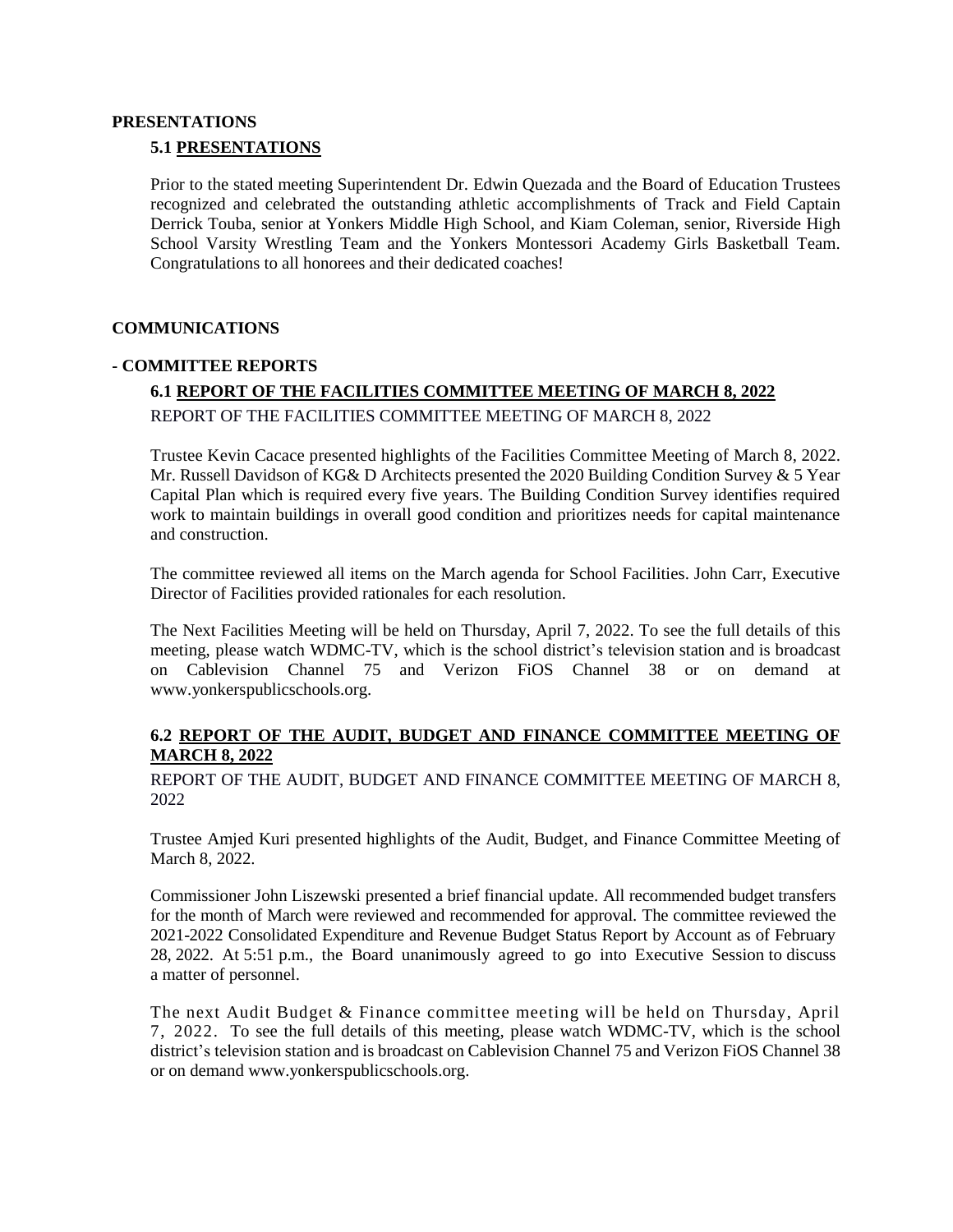# **6.3 REPORT OF THE WORKSHOP COMMITTEE MEETING OF MARCH 8, 2022**

REPORT OF THE WORKSHOP COMMITTEE MEETING OF MARCH 8, 2022

Board President Rev. Steve Lopez presented highlights of the Workshop Committee Meeting of March 8, 2022.

Rationales were provided by administrative staff for all Board Resolutions on the March 16, 2022 stated meeting agenda. Dr. Quezada provided the Superintendent Updates. The Audit Budget and Finance Committee Meeting was held earlier in the day to discuss all Finance Resolutions and the Facilities Committee Meeting was held earlier in the day to discuss all School Facility Resolutions.

The next BOE Workshop meeting will be held on Thursday, April 7, 2022. To see the full details of this meeting, please watch WDMC-TV, which is the school district's television station and is broadcast on Cablevision Channel 75 and Verizon FiOS Channel 38 or on demand at [www.yonkerspublicschools.org.](http://www.yonkerspublicschools.org/)

# **6.4 REPORT OF THE INSTRUCTIONAL AFFAIRS COMMITTEE MEETING OF MARCH 10, 2022**

REPORT OF THE INSTRUCTIONAL AFFAIRS COMMITTEE MEETING OF MARCH 10, 2022

Vice President Dr. Rosalba Corrado DelVecchio presented highlights of the Instructional Affairs Committee Meeting of March 10, 2022.

Principal Sue Naber organized an exceptional presentation entitled, "Yonkers Pathways to Success: The Adult Education Program of the Yonkers Public Schools Enhancing the lives of Yonkers Residents". The mission of Pathways to Success, which is to provide programs that foster academic excellence, promote well-being, prepare students to live as active citizens in Yonkers, and enter the workforce with 21<sup>st</sup> Century Skills. The presentation included an indepth look at the Pathways to Success program offerings which include, High School Equivalency programs, ESOL programs, Employment Services to support students obtaining and sustaining employment, and Wrap around services helping students problem solve & manage psychosocial stressors that negatively impact their learning and employment. The meeting ended with a fantastic promotional video highlighting the many benefits of the programs offered at Pathways to Success.

The next Instructional Affairs Committee Meeting will be held on Monday, April 18, 2022. To see the full details of this meeting, please watch WDMC-TV, which is the school district's television station and is broadcast on Cablevision Channel 75 and Verizon FiOS Channel 38 or on demand at [www.yonkerspublicschools.org.](http://www.yonkerspublicschools.org/)

### **6.5 REPORT OF POLICY COMMITTEE MEETING OF MARCH 14, 2022**

REPORT OF POLICY COMMITTEE MEETING OF MARCH 14, 2022

The committee recommended the following final draft policies for adoption at the March stated meeting: 9500 Compensation & Benefits, and 9510 Longevity.

The committee discussed and reviewed the following draft policies:

9140.1 Staff Complaints & Grievances, 9140.1R Staff Complaints & Grievances Regulation, 9150 Staff-Student Relations, 9240 Recruiting and Hiring, 9240.1 Credit for Outside Service for Certificated Employees, 9240.2 Salary Adjustment for Certified Employees, 4321.12 Use of Time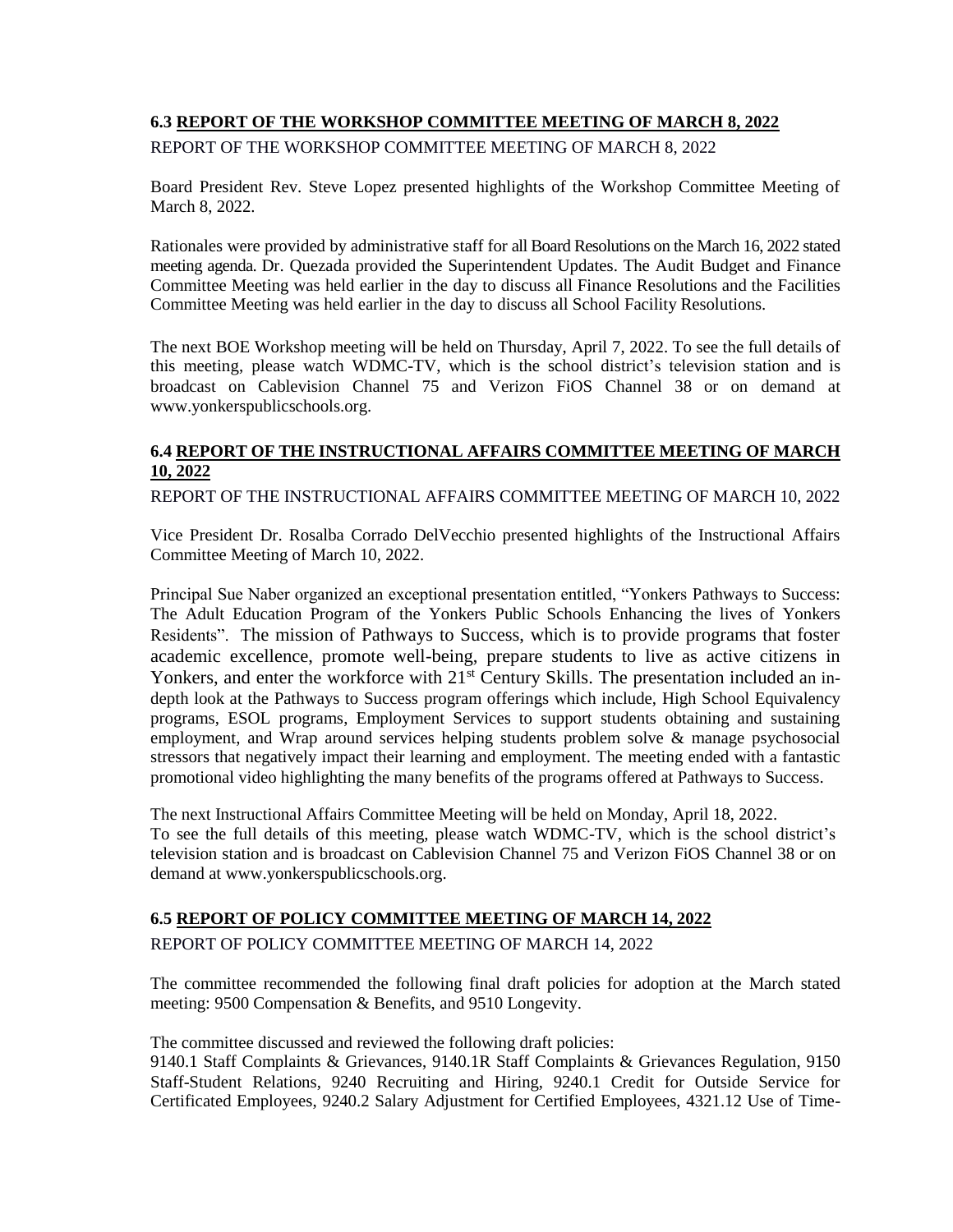Outs, Time Out Rooms, and Physical Restraints, 4321.12 R Use of Time Out Rooms Regulation, 4321.12 E Guiding Principles on the Use of Restraint and Seclusion, 4311.1 Display of the Flag, and 8700 Insurance.

The next Policy Committee Meeting will be held on Monday, April 18, 2022. To see the full details of this meeting, please watch WDMC-TV, which is the school district's television station and is broadcast on Cablevision Channel 75 and Verizon FiOS Channel 38 or on demand at [www.yonkerspublicschools.org](http://www.yonkerspublicschools.org/)

# **- FROM BOARD MEMBERS 7.1 COMMUNICATIONS FROM THE BOARD**

### COMMUNICATIONS FROM THE BOARD

Board President Rev. Steve Lopez welcomed Trustee Lawrence Sykes to the March stated meeting. Mayor Mike Spano appointed Mr. Sykes to the Yonkers Board of Education on February 28, 2022 to serve a fiveyear term through April 2026.

Board President Rev. Steve Lopez thanked Ms. Andrea Brown for her dedication and service to the Yonkers Public Schools. Ms. Brown served as a Board Member with the Yonkers Board of Education for over six years.

Board President Rev. Steve Lopez reminded parents to complete the Food Services Income Data Collection Form available on the district website. This form has a tremendous long-term effect on foundation aid for the district and our participation in the Community Eligibility Provision under the National School Lunch Program.

Board President Rev. Steve Lopez read Board Resolution 10.4 during the March 16, 2022 stated meeting Naming of School 9 Library - "The John Grillo Jr. Memorial Library".

### **FROM THE SUPERINTENDENT**

# **8.1 SUPERINTENDENT UPDATES**

COMMUNICATIONS FROM THE SUPERINTENDENT

Superintendent Dr. Edwin M. Quezada welcomed Trustee Lawrence Sykes to the Yonkers Board of Education.

Superintendent Dr. Edwin M. Quezada thanked Ms. Andrea Brown for her six years of service as a Trustee with the Yonkers Board of Education.

Superintendent Dr. Edwin M. Quezada announced two upcoming Let's Chat with the Superintendent events to discuss next year's budget with the community and our parents. The events will be held on Monday, March 28, 2022 at 5:00 p.m. in English and Tuesday, March 29, 2022 at 5:00 p.m. in Spanish.

New York State Senator Andrea Stewart Cousins, New York State Senator Shelley Mayer and Superintendent Dr. Edwin M. Quezada participated in the Westchester East Putnam PTA Advocacy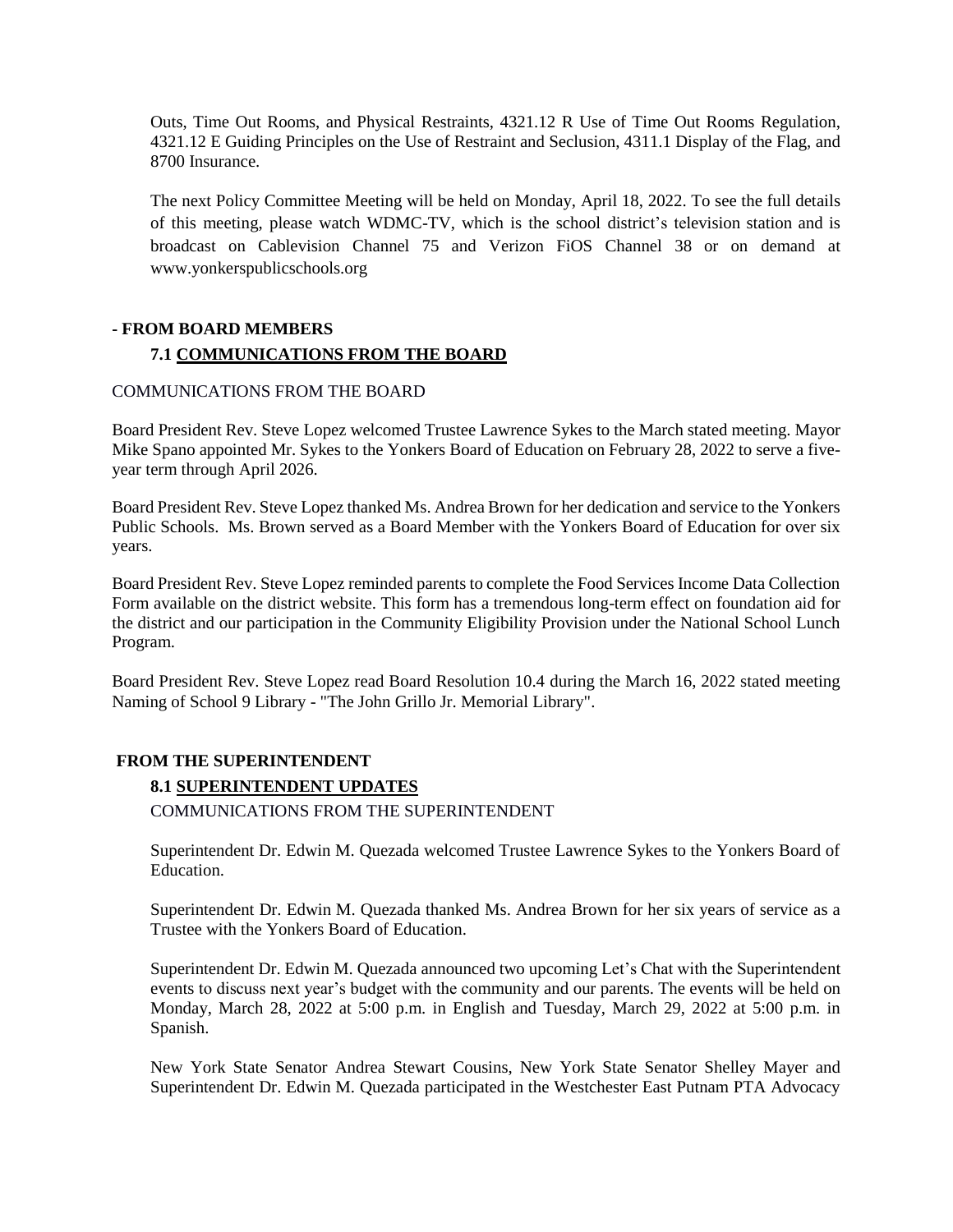in Action Day on Saturday, March 12, 2022 discussing the Impact of Education Funding Now and in the Future.

On Monday, March 21, 2022 the Yonkers Council of PTA will sponsor a roundtable discussion with Yonkers Mayor Mike Spano and students in the Yonkers Public Schools.

The New Lincoln High School Josephine A. Caruso Auditorium Dedication Ribbon Cutting, Silent Auction, and Concert will be held on Friday, March 18, 2022, at 5:00 p.m.

The Justice Sonia Sotomayor Community School Groundbreaking Ceremony will be held on Friday, March 25, 2022 at 11:00 a.m., 121 McLean Avenue.

#### **Calendar Reminders**:

NYS ELA Assessment will be held March 29 through April 5, 2022. Schools will be closed for Spring Recess Monday, April 11 through Friday, April 15, 2022. Central Office will be Closed on Friday, April 15, 2022.

### **- OTHER ITEMS**

#### **9.1 DONATIONS RECEIVED UNDER \$10,000**

REPORT ATTACHED FOR DONATIONS RECEIVED UNDER \$10,000

#### **BOARD MEMBER REPORTS**

#### **10.1 ADOPTION OF BOARD MEMBERS REPORTS - 10.2 - 10.4**

May I have a motion to vote on the Adoption of Board Members Reports - 10.2 - 10.4?

**Resolution:** ADOPTION OF BOARD MEMBERS REPORTS - 10.2. - 10.4

#### **ORIGINAL - Motion**

Member **(Dr. Rosalba Corrado Del Vecchio)** Moved, Member **(Dr. John Castanaro)** Seconded to approve the **ORIGINAL** motion 'ADOPTION OF BOARD MEMBERS REPORTS - 10.2. - 10.4'. Upon a roll call vote being taken, the vote was: Aye: **8** Nay: **0**. The motion **Carried. 8 - 0** 

| Dr. John Castanaro                  | Yes |
|-------------------------------------|-----|
| Dr. Rosalba Corrado Del Vecchio Yes |     |
| Gail Burns                          | Yes |
| Kevin Cacace                        | Yes |
| Rev. Steve Lopez                    | Yes |
| Amjed Kuri                          | Yes |
| Rosemarie Linton                    | Yes |
| Lawrence Sykes                      | Yes |
|                                     |     |

#### **10.2 Adoption of Compensation and Benefits - Policy #9500**

Policy #9500 Compensation and Benefits Adoption of Compensation and Benefits - Policy #9500

**Resolution:** Ladies and Gentlemen: Whereas, the Board of Education wishes to adopt Compensation and Benefits - Policy #9500. Now, therefore, be it resolved that the Board of Education hereby adopts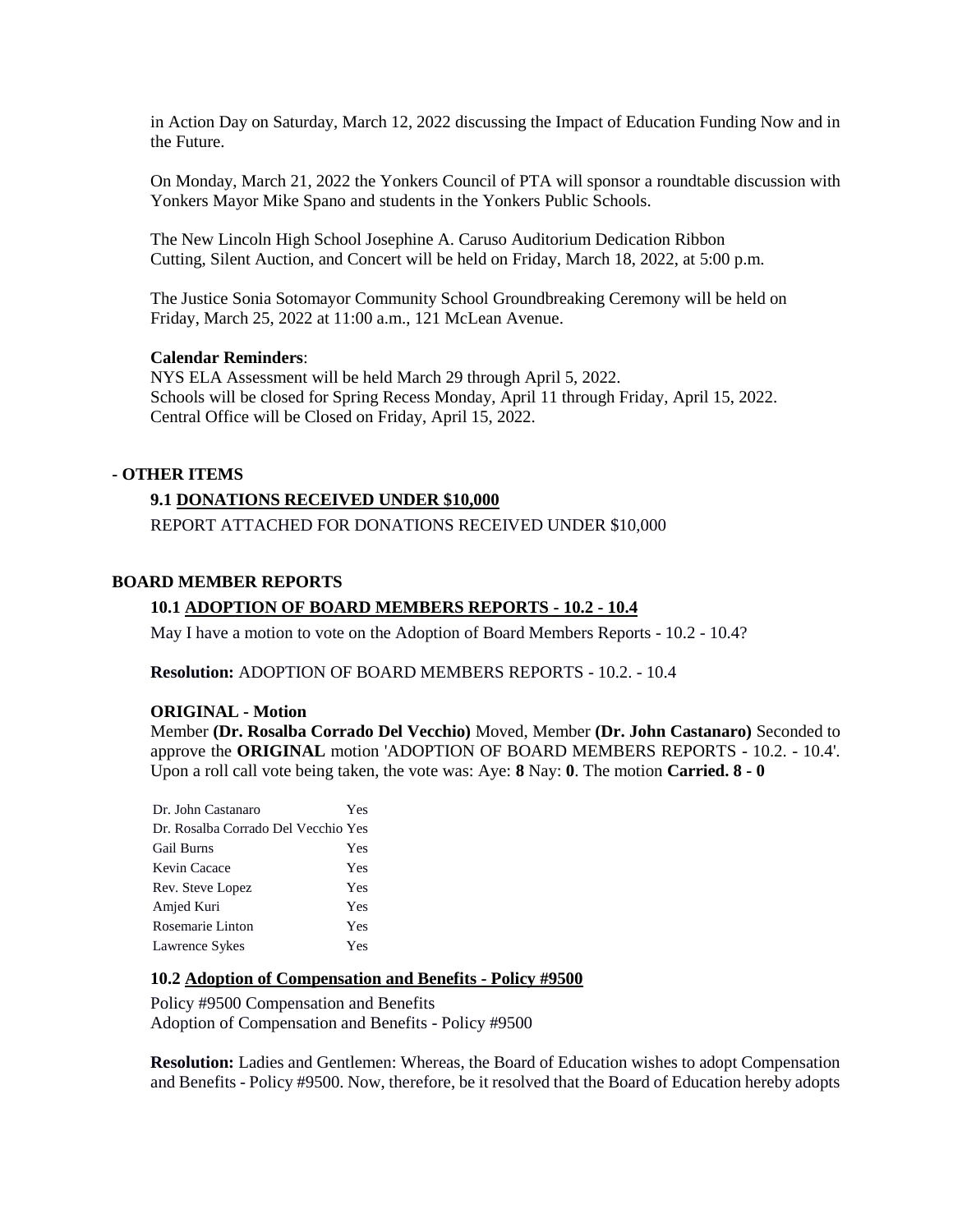Compensation and Benefits - Policy #9500; and Be it further resolved that Policy#9500 Compensation and Benefits Goals shall be incorporated into the Policy Manual.

### **ORIGINAL - Motion**

Member **(Dr. Rosalba Corrado Del Vecchio)** Moved, Member **(Dr. John Castanaro)** Seconded to approve the **ORIGINAL** motion 'Ladies and Gentlemen: Whereas, the Board of Education wishes to adopt Compensation and Benefits - Policy #9500. Now, therefore, be it resolved that the Board of Education hereby adopts Compensation and Benefits - Policy #9500; and Be it further resolved that Policy#9500 Compensation and Benefits Goals shall be incorporated into the Policy Manual'. Upon a roll call vote being taken, the vote was: Aye: **8** Nay: **0**. The motion **Carried. 8 - 0** 

| Dr. John Castanaro                  | Yes |
|-------------------------------------|-----|
| Dr. Rosalba Corrado Del Vecchio Yes |     |
| <b>Gail Burns</b>                   | Yes |
| Kevin Cacace                        | Yes |
| Rev. Steve Lopez                    | Yes |
| Amjed Kuri                          | Yes |
| Rosemarie Linton                    | Yes |
| Lawrence Sykes                      | Yes |

#### **10.3 Adoption of Longevity - Policy #9510**

Policy #9510 Longevity Adoption of Longevity - Policy #9510

**Resolution:** Ladies and Gentlemen: Whereas, the Board of Education wishes to adopt Longevity - Policy #9510. Now, therefore, be it resolved that the Board of Education hereby adopts Longevity - Policy #9510; and Be it further resolved that Policy#9510 Longevity shall be incorporated into the Policy Manual.

#### **ORIGINAL - Motion**

Member **(Dr. Rosalba Corrado Del Vecchio)** Moved, Member **(Dr. John Castanaro)** Seconded to approve the **ORIGINAL** motion 'Ladies and Gentlemen: Whereas, the Board of Education wishes to adopt Longevity - Policy #9510. Now, therefore, be it resolved that the Board of Education hereby adopts Longevity - Policy #9510; and Be it further resolved that Policy#9510 Longevity shall be incorporated into the Policy Manual'. Upon a roll call vote being taken, the vote was: Aye: **8** Nay: **0**. The motion **Carried. 8 - 0** 

| Dr. John Castanaro                  | Yes |
|-------------------------------------|-----|
| Dr. Rosalba Corrado Del Vecchio Yes |     |
| <b>Gail Burns</b>                   | Yes |
| Kevin Cacace                        | Yes |
| Rev. Steve Lopez                    | Yes |
| Amjed Kuri                          | Yes |
| Rosemarie Linton                    | Yes |
| Lawrence Sykes                      | Yes |

### **10.4 Naming of School 9 Library - "The John Grillo Jr. Memorial Library"**

**Resolution:** WHEREAS a proposal has been submitted to the President of the Board of Education to name the Library at School 9 the John Grillo Jr. Memorial Library, and WHEREAS John was born in the Bronx and raised in both the Bronx and Yonkers. John was a devoted and beloved employee of the Yonkers Public School District's Technology Department since June 2003, and WHEREAS John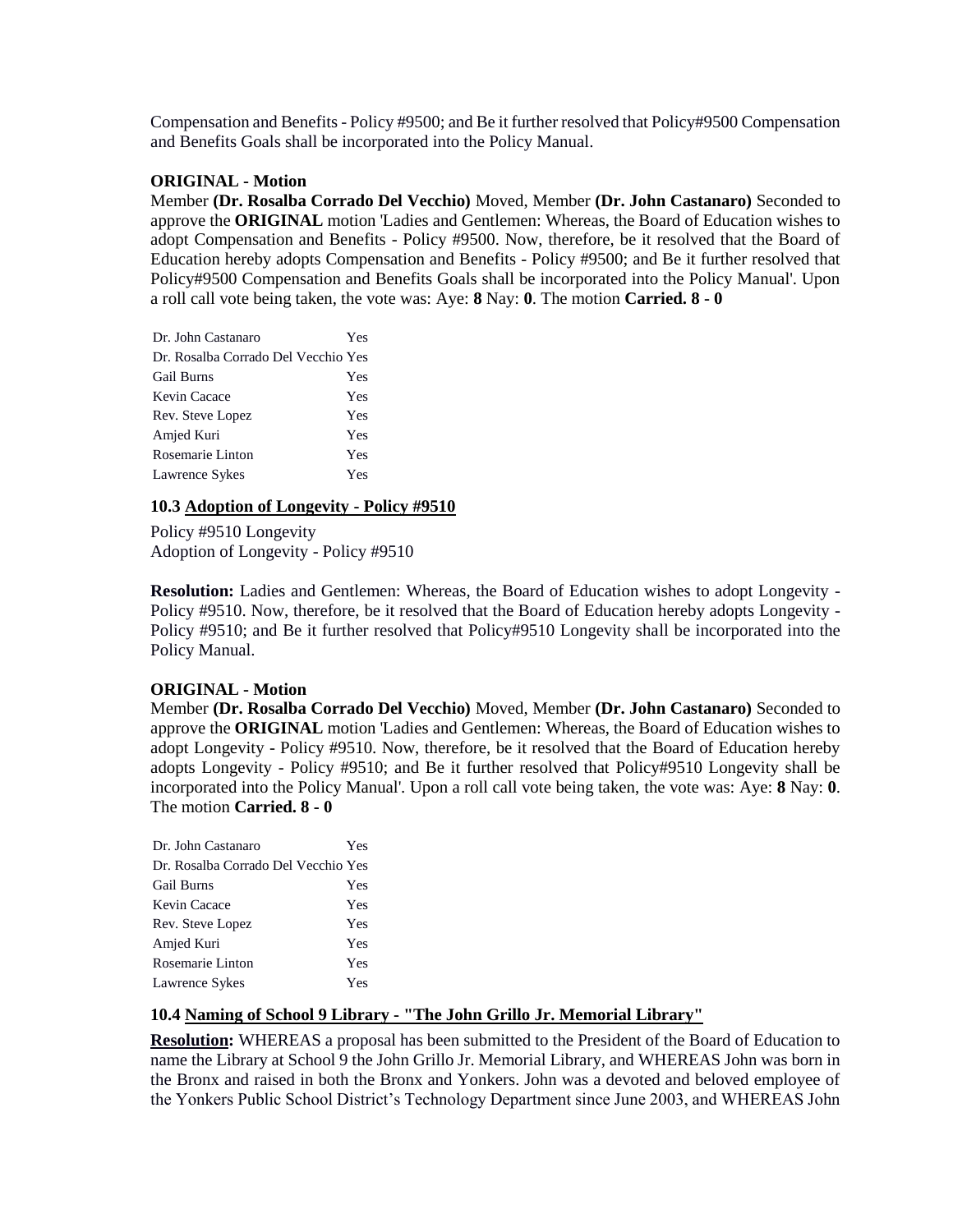Grillo Jr. made invaluable contributions in his role as Personal Computer Technician for over sixteen years providing professional technical support to various schools throughout the District, and WHEREAS John Grillo, Jr. devoted significant time and expertise to Administration, Faculty, Staff and Students at School 9, where he spent many years as the Technician assigned to that school, and NOW THEREFORE BE IT RESOLVED: the Trustees have reviewed and affirm that the request meets the criteria set forth in Policy 7500 - Naming and Dedicating School District Property. BE IT FURTHER RESOLVED: That the Board of Education names the Library at School 9 "The John Grillo Jr. Memorial Library" in memory of John Grillo Jr. dedicated to honor his service advancing technology at School 9 and his exemplary contributions to the Administration, Faculty, Staff and Students at School 9 as well as Mr. Grillo's dedication to the Yonkers Public Schools Community.

### **ORIGINAL - Motion**

Member **(Dr. Rosalba Corrado Del Vecchio)** Moved, Member **(Dr. John Castanaro)** Seconded to approve the **ORIGINAL** motion 'WHEREAS a proposal has been submitted to the President of the Board of Education to name the Library at School 9 the John Grillo Jr. Memorial Library, and WHEREAS John was born in the Bronx and raised in both the Bronx and Yonkers. John was a devoted and beloved employee of the Yonkers Public School District's Technology Department since June 2003, and WHEREAS John Grillo Jr. made invaluable contributions in his role as Personal Computer Technician for over sixteen years providing professional technical support to various schools throughout the District, and WHEREAS John Grillo, Jr. devoted significant time and expertise to Administration, Faculty, Staff and Students at School 9, where he spent many years as the Technician assigned to that school, and NOW THEREFORE BE IT RESOLVED: the Trustees have reviewed and affirm that the request meets the criteria set forth in Policy 7500 - Naming and Dedicating School District Property. BE IT FURTHER RESOLVED: That the Board of Education names the Library at School 9 "The John Grillo Jr. Memorial Library" in memory of John Grillo Jr. dedicated to honor his service advancing technology at School 9 and his exemplary contributions to the Administration, Faculty, Staff and Students at School 9 as well as Mr. Grillo's dedication to the Yonkers Public Schools Community'. Upon a roll call vote being taken, the vote was: Aye: **8** Nay: **0**. The motion **Carried. 8 - 0** 

| Dr. John Castanaro                  | Yes |
|-------------------------------------|-----|
| Dr. Rosalba Corrado Del Vecchio Yes |     |
| <b>Gail Burns</b>                   | Yes |
| Kevin Cacace                        | Yes |
| Rev. Steve Lopez                    | Yes |
| Amjed Kuri                          | Yes |
| Rosemarie Linton                    | Yes |
| Lawrence Sykes                      | Yes |

#### **PERSONNEL**

#### **11.1 ADOPTION OF PERSONNEL REPORTS - 11.2 - 11.3**

May I have a motion to vote on the Adoption of the Personnel Reports - 11.2 - 11.3?

**Resolution:** ADOPTION OF PERSONNEL REPORTS - 11.2 - 11.3

#### **ORIGINAL - Motion**

Member **(Amjed Kuri)** Moved, Member **(Lawrence Sykes)** Seconded to approve the **ORIGINAL**  motion 'ADOPTION OF PERSONNEL REPORTS - 11.2 - 11.3'. Upon a roll call vote being taken, the vote was: Aye: **8** Nay: **0**. The motion **Carried. 8 - 0**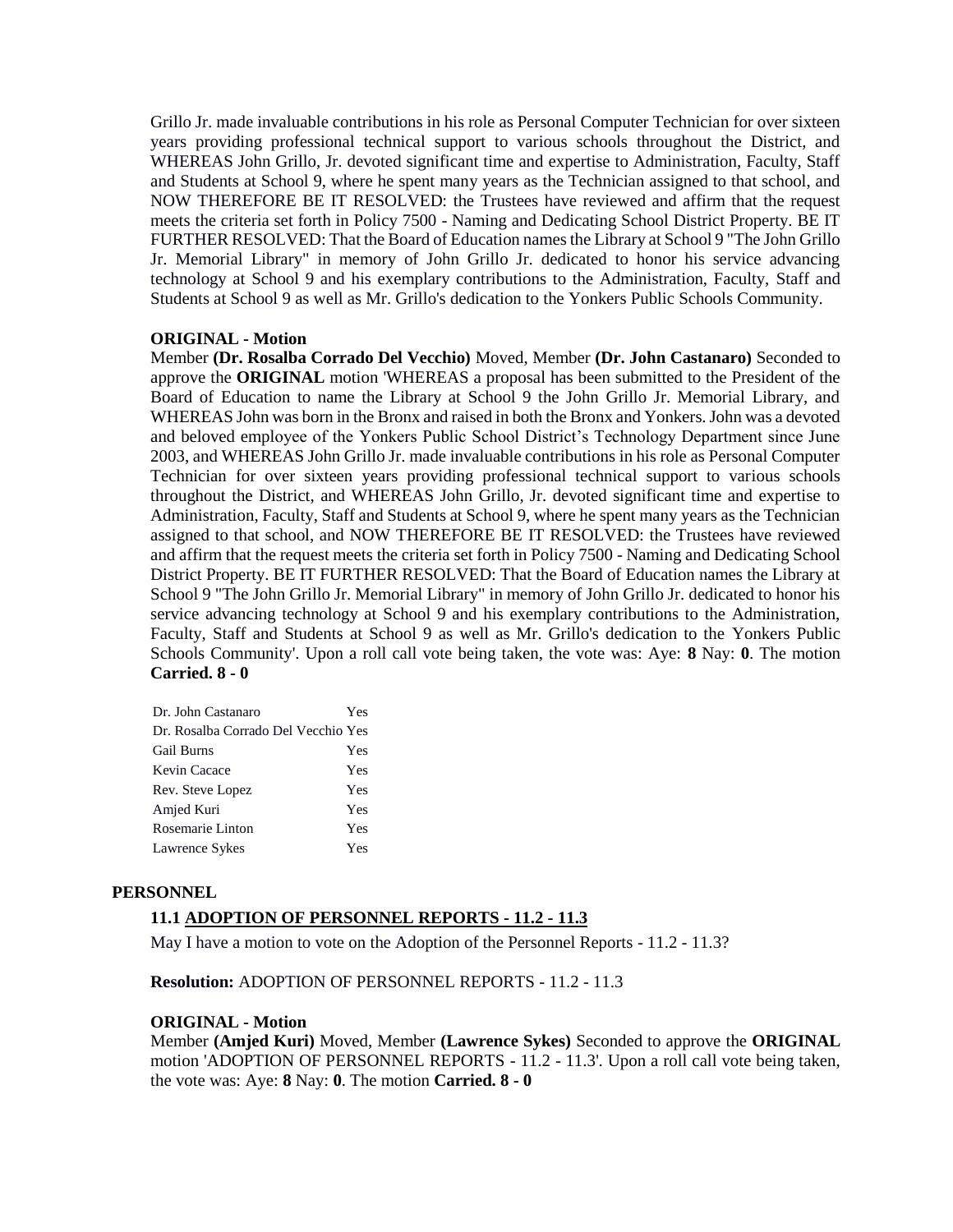| Dr. John Castanaro                  | Yes |
|-------------------------------------|-----|
| Dr. Rosalba Corrado Del Vecchio Yes |     |
| Gail Burns                          | Yes |
| Kevin Cacace                        | Yes |
| Rev. Steve Lopez                    | Yes |
| Amjed Kuri                          | Yes |
| Rosemarie Linton                    | Yes |
| Lawrence Sykes                      | Yes |

## **11.2 Certified Personnel Resolutions**

Certified Personnel Resolutions for Approval

**Resolution:** WHEREAS the Superintendent of Schools recommends approval of those items as listed on the attached sheets covering certificated personnel. NOW THEREFORE BE IT RESOLVED: That all personnel action as listed on the attached sheets is hereby confirmed.

### **ORIGINAL - Motion**

Member **(Amjed Kuri)** Moved, Member **(Lawrence Sykes)** Seconded to approve the **ORIGINAL**  motion 'WHEREAS the Superintendent of Schools recommends approval of those items as listed on the attached sheets covering certificated personnel. NOW THEREFORE BE IT RESOLVED: That all personnel action as listed on the attached sheets is hereby confirmed'. Upon a roll call vote being taken, the vote was: Aye: **8** Nay: **0**. The motion **Carried. 8 - 0** 

| Dr. John Castanaro                  | Yes |
|-------------------------------------|-----|
| Dr. Rosalba Corrado Del Vecchio Yes |     |
| <b>Gail Burns</b>                   | Yes |
| Kevin Cacace                        | Yes |
| Rev. Steve Lopez                    | Yes |
| Amjed Kuri                          | Yes |
| Rosemarie Linton                    | Yes |
| Lawrence Sykes                      | Yes |
|                                     |     |

### **11.3 Non-Certified Personnel**

To Approve Non-Certified Personnel

**Resolution:** Ladies and Gentlemen: WHEREAS the Superintendent of Schools recommends approval of those items as listed on the attached sheets covering non-certificated personnel. NOW THEREFORE BE IT RESOLVED: That all personnel action as listed on the attached sheets is hereby confirmed.

### **ORIGINAL - Motion**

Member **(Amjed Kuri)** Moved, Member **(Lawrence Sykes)** Seconded to approve the **ORIGINAL**  motion 'Ladies and Gentlemen: WHEREAS the Superintendent of Schools recommends approval of those items as listed on the attached sheets covering non-certificated personnel. NOW THEREFORE BE IT RESOLVED: That all personnel action as listed on the attached sheets is hereby confirmed'. Upon a roll call vote being taken, the vote was: Aye: **8** Nay: **0**. The motion **Carried. 8 - 0** 

Dr. John Castanaro Yes Dr. Rosalba Corrado Del Vecchio Yes Gail Burns Yes Kevin Cacace Yes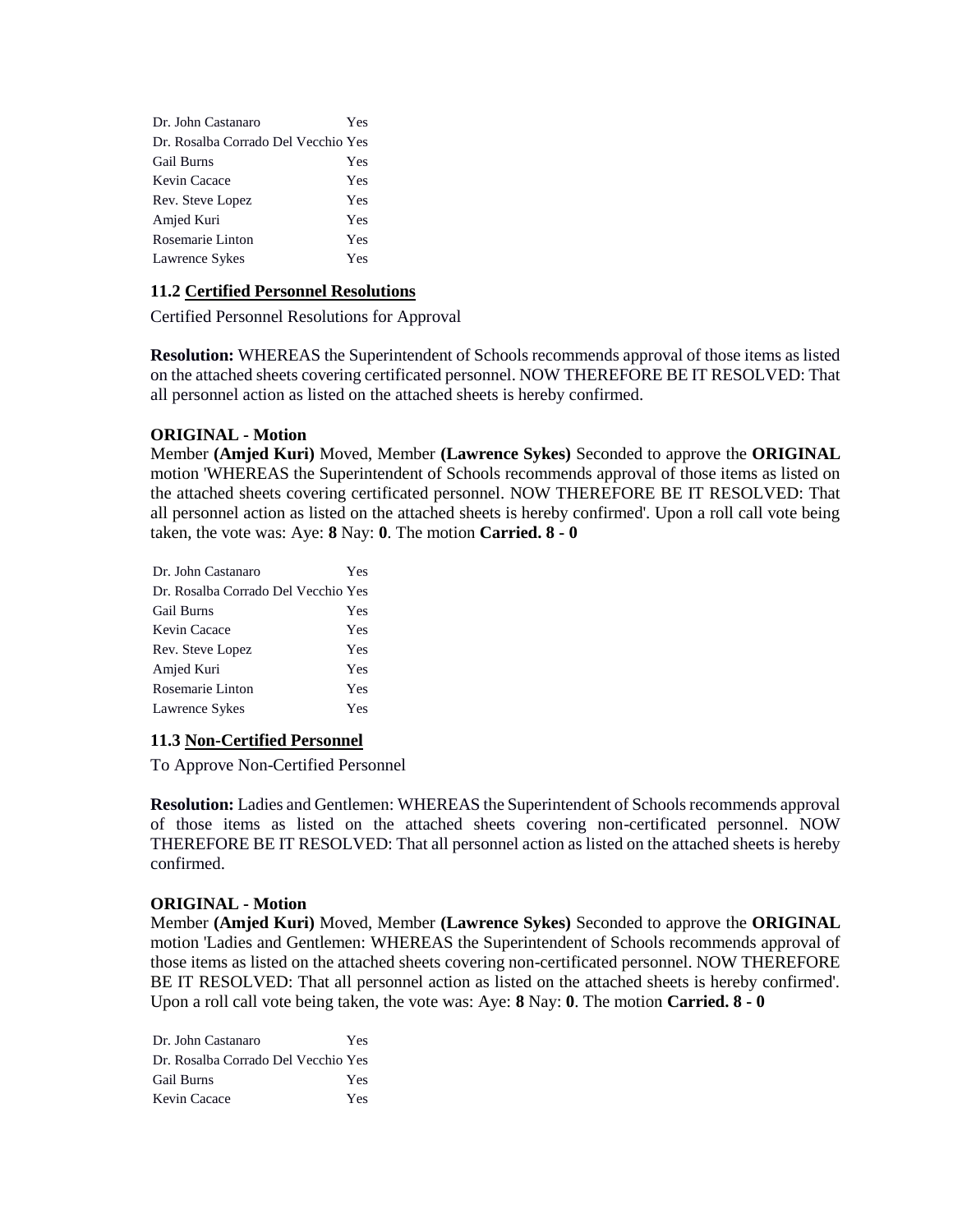| Rev. Steve Lopez | Yes |
|------------------|-----|
| Amjed Kuri       | Yes |
| Rosemarie Linton | Yes |
| Lawrence Sykes   | Yes |

#### **DIVISION OF SPECIAL EDUCATION AND PUPIL SUPPORT SERVICES**

# **12.1 ADOPTION OF DIVISION OF SPECIAL EDUCATION AND PUPIL SUPPORT SERVICES REPORTS - 12.2 - 12.6**

ADOPTION OF DIVISION OF SPECIAL EDUCATION AND PUPIL SUPPORT SERVICES REPORTS

May I have a motion to vote on the Adoption of Division of Special Education and Pupil Support Services Reports - 12.2 - 12.6?

**Resolution:** ADOPTION OF DIVISION OF SPECIAL EDUCATION AND PUPIL SUPPORT SERVICES REPORTS - 12.2 - 12.6

### **ORIGINAL - Motion**

Member **(Kevin Cacace)** Moved, Member **(Gail Burns)** Seconded to approve the **ORIGINAL**  motion 'ADOPTION OF DIVISION OF SPECIAL EDUCATION AND PUPIL SUPPORT SERVICES REPORTS - 12.2 - 12.6'. Upon a roll call vote being taken, the vote was: Aye: **8** Nay: **0**. The motion **Carried. 8 - 0** 

| Dr. John Castanaro                  | Yes |
|-------------------------------------|-----|
| Dr. Rosalba Corrado Del Vecchio Yes |     |
| <b>Gail Burns</b>                   | Yes |
| Kevin Cacace                        | Yes |
| Rev. Steve Lopez                    | Yes |
| Amjed Kuri                          | Yes |
| Rosemarie Linton                    | Yes |
| Lawrence Sykes                      | Yes |

#### **12.2 Annual Review of Disabled Children**

Special Education 1. Annual Review of Disabled Children Term: 2022-2023 School Year Scope:This is a resolution as required by Part 200 Regulations from the Special Education Department requesting the Board of Trustees' approval of the Annual Review recommendations for school age  $(K - 12)$ students receiving special education services, as determined by the Committee On Special Education (CSE) during the month. FOCUS POPUATION: Students grades K - 12 who are classified as students with a disability. ASSESSMENT PROCESS: Review IEP Goals for each student receiving special education services to determine if they are still eligible for services for the 2022-2023 school year.

**Resolution:** WHEREAS a Committee on Special Education has been organized and approved by the Board of Education and said Committee has conducted Annual Review meetings in accordance with the requirements of the State of New York and has made recommendations for the disabled students in the Yonkers Public Schools or in the approved out-of-district public and private schools in accordance with the Regulations of the State of New York. NOW THEREFORE BE IT RESOLVED: that the Board of Education of the City of Yonkers accepts the Annual Review recommendations made by the Committee on Special Education and that the listing of such recommendations be maintained in the office of the Executive Assistant to the Trustees.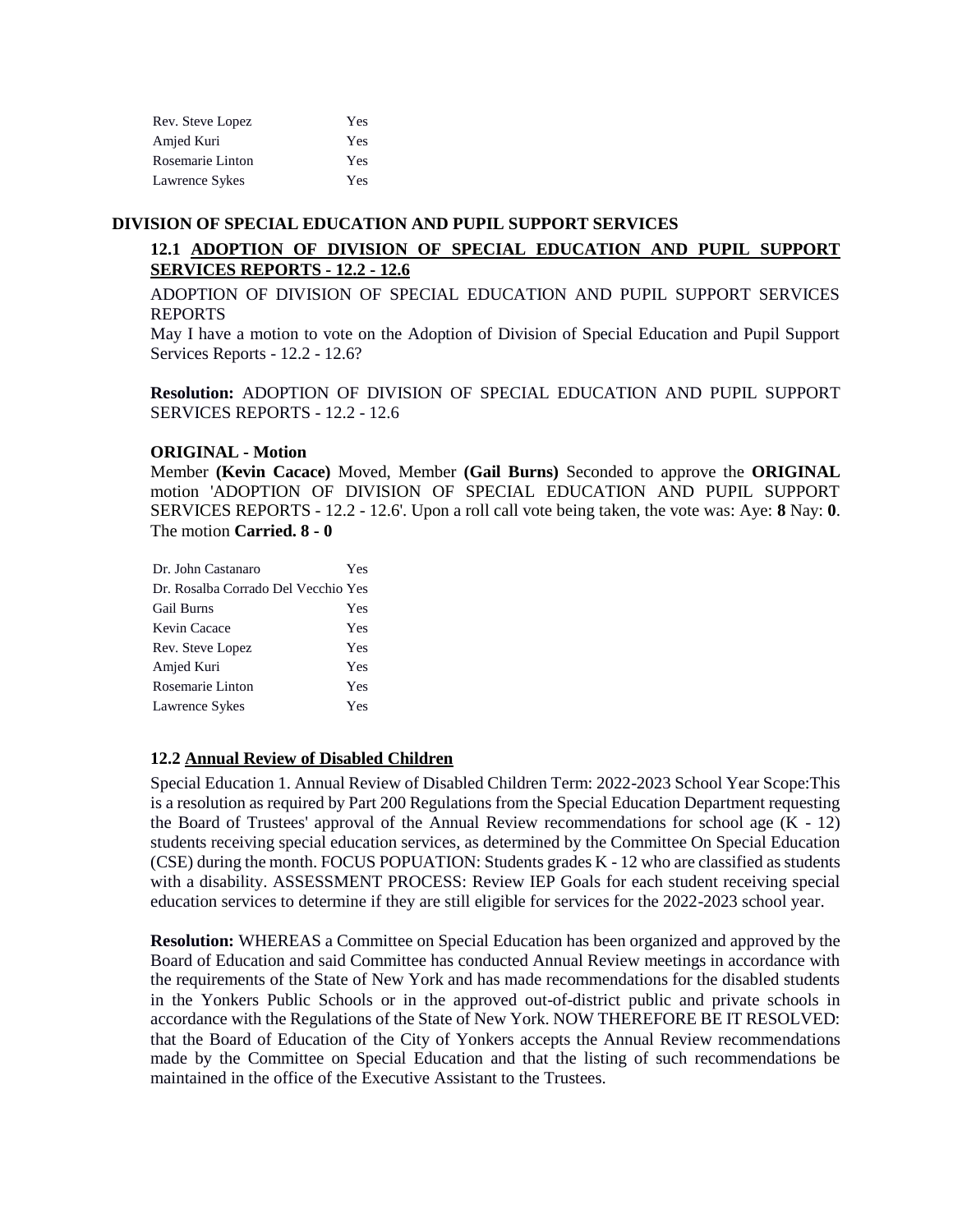#### **ORIGINAL - Motion**

Member **(Kevin Cacace)** Moved, Member **(Gail Burns)** Seconded to approve the **ORIGINAL**  motion 'WHEREAS a Committee on Special Education has been organized and approved by the Board of Education and said Committee has conducted Annual Review meetings in accordance with the requirements of the State of New York and has made recommendations for the disabled students in the Yonkers Public Schools or in the approved out-of-district public and private schools in accordance with the Regulations of the State of New York. NOW THEREFORE BE IT RESOLVED: that the Board of Education of the City of Yonkers accepts the Annual Review recommendations made by the Committee on Special Education and that the listing of such recommendations be maintained in the office of the Executive Assistant to the Trustees'. Upon a roll call vote being taken, the vote was: Aye: **8** Nay: **0**. The motion **Carried. 8 - 0** 

| Dr. John Castanaro                  | Yes |
|-------------------------------------|-----|
| Dr. Rosalba Corrado Del Vecchio Yes |     |
| <b>Gail Burns</b>                   | Yes |
| Kevin Cacace                        | Yes |
| Rev. Steve Lopez                    | Yes |
| Amjed Kuri                          | Yes |
| Rosemarie Linton                    | Yes |
| Lawrence Sykes                      | Yes |

### **12.3 Annual Review of Preschool Disabled Children**

Special Education 1. Annual Review of Preschool Disabled Children Term: 2022-2023 School Year Scope:This is a resolution as required by Part 200 Regulations from the Special Education Department requesting the Board of Trustees' approval of all Annual Review recommendations for preschool students receiving special education services, as determined by the Committee On Preschool Special Education (CPSE) during the month. FOCUS POPULATION: Students ages 3 to 5 who are classified as preschool students with a disability ASSESSMENT PROCESS: Review IEP Goals for each preschool student receiving special education services to determine if they are still eligible for services for the 2022-2023 school year.

**Resolution:** Ladies and Gentlemen: WHEREAS: A Committee on Preschool Special Education has been organized and approved by the Board of Education and said Committee has conducted Annual Review meetings in accordance with the requirements of the State of New York and has made recommendations for disabled students in State approved out-of-district public and private schools in accordance with the Regulations of the State of New York. NOW THEREFORE BE IT RESOLVED: that the Board of Education of the City of Yonkers accepts the Annual Review recommendations made by the Committee on Preschool Special Education and that the listing of such recommendations be maintained in the office of the Executive Assistant to the Board of Trustees.

### **ORIGINAL - Motion**

Member **(Kevin Cacace)** Moved, Member **(Gail Burns)** Seconded to approve the **ORIGINAL**  motion 'Ladies and Gentlemen: WHEREAS: A Committee on Preschool Special Education has been organized and approved by the Board of Education and said Committee has conducted Annual Review meetings in accordance with the requirements of the State of New York and has made recommendations for disabled students in State approved out-of-district public and private schools in accordance with the Regulations of the State of New York. NOW THEREFORE BE IT RESOLVED: that the Board of Education of the City of Yonkers accepts the Annual Review recommendations made by the Committee on Preschool Special Education and that the listing of such recommendations be maintained in the office of the Executive Assistant to the Board of Trustees'. Upon a roll call vote being taken, the vote was: Aye: **8** Nay: **0**. The motion **Carried. 8 - 0**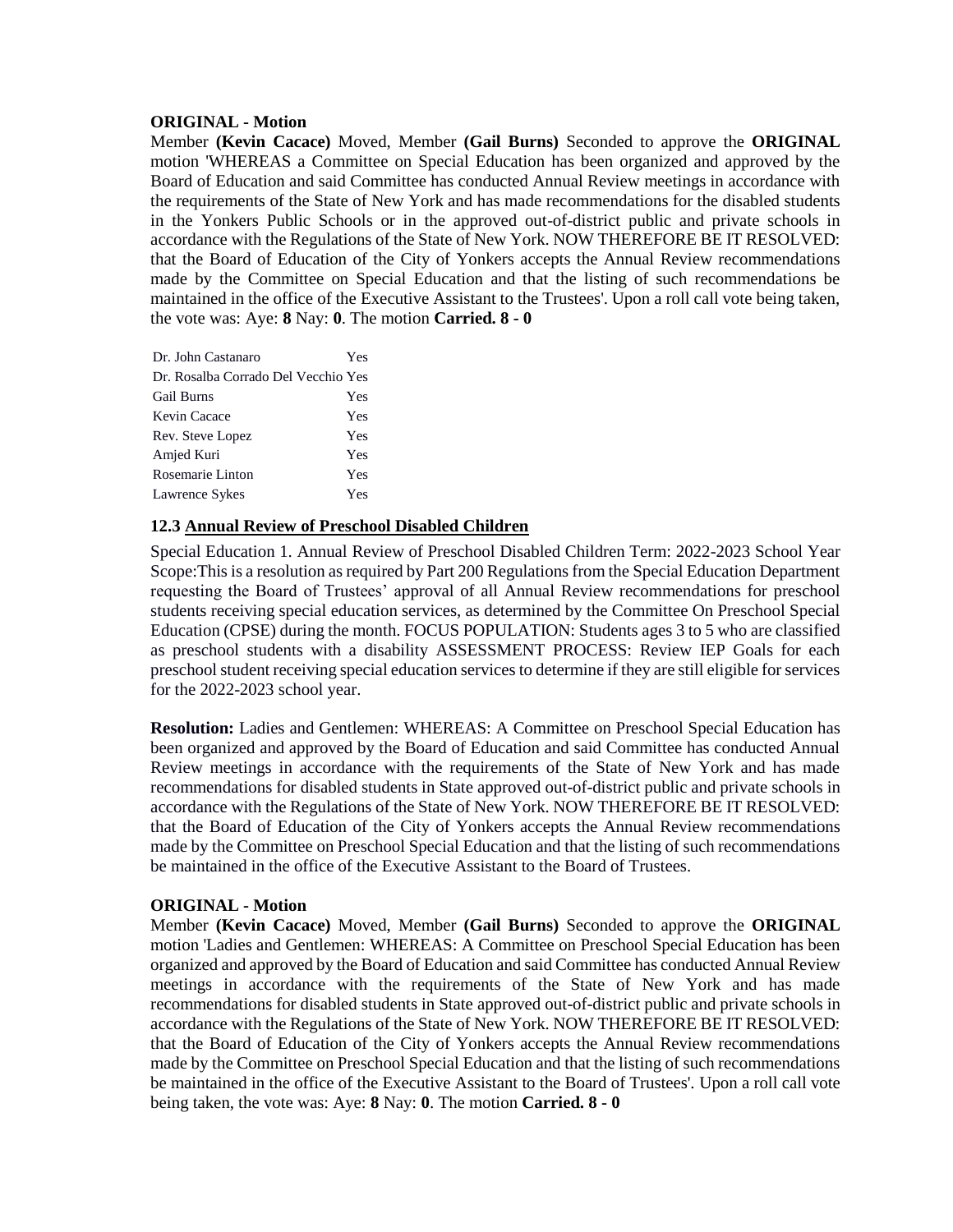| Dr. John Castanaro                  | Yes |
|-------------------------------------|-----|
| Dr. Rosalba Corrado Del Vecchio Yes |     |
| Gail Burns                          | Yes |
| Kevin Cacace                        | Yes |
| Rev. Steve Lopez                    | Yes |
| Amjed Kuri                          | Yes |
| Rosemarie Linton                    | Yes |
| Lawrence Sykes                      | Yes |

# **12.4 Initial Program Recommendations for Preschool Disabled Children- 2021-2022 School Year**

Special Education 1.Program Recommendations for Preschool Disabled Children Term: 2021-2022 Scope: This is a resolution as required by Part 200 Regulations from the Special Education Department requesting the Board of Trustees' approval of all program recommendations presented by the Committee on Pre-school Special Education (CPSE) during the month. BOE Recommendation: Stated Meeting 3/16/22

**Resolution:** Ladies and Gentlemen: WHEREAS a Committee on Preschool Special Education has been organized and approved by the Board of Education and said Committee has reviewed cases referred to it in accordance with the requirements of the State of New York and has recommended placement in the State approved out-of-district and private schools in accordance with the Regulations of the State of New York, and WHEREAS the State Regulations require the county to be fiscally responsible, and to contract with individual schools after the local Board of Education reviews the CPSE recommendation. NOW THEREFORE BE IT RESOLVED: That the Board of Education of the City of Yonkers approve the recommended placement of students into the schools recommended by the Committee on Preschool Special Education and that the listing of such placements be maintained in the office of the Executive Assistant to the Board of Trustees.

### **ORIGINAL - Motion**

Member **(Kevin Cacace)** Moved, Member **(Gail Burns)** Seconded to approve the **ORIGINAL**  motion 'Ladies and Gentlemen: WHEREAS a Committee on Preschool Special Education has been organized and approved by the Board of Education and said Committee has reviewed cases referred to it in accordance with the requirements of the State of New York and has recommended placement in the State approved out-of-district and private schools in accordance with the Regulations of the State of New York, and WHEREAS the State Regulations require the county to be fiscally responsible, and to contract with individual schools after the local Board of Education reviews the CPSE recommendation. NOW THEREFORE BE IT RESOLVED: That the Board of Education of the City of Yonkers approve the recommended placement of students into the schools recommended by the Committee on Preschool Special Education and that the listing of such placements be maintained in the office of the Executive Assistant to the Board of Trustees'. Upon a roll call vote being taken, the vote was: Aye: **8** Nay: **0**. The motion **Carried. 8 - 0** 

| Dr. John Castanaro                  | Yes |
|-------------------------------------|-----|
| Dr. Rosalba Corrado Del Vecchio Yes |     |
| Gail Burns                          | Yes |
| Kevin Cacace                        | Yes |
| Rev. Steve Lopez                    | Yes |
| Amjed Kuri                          | Yes |
| Rosemarie Linton                    | Yes |
| Lawrence Sykes                      | Yes |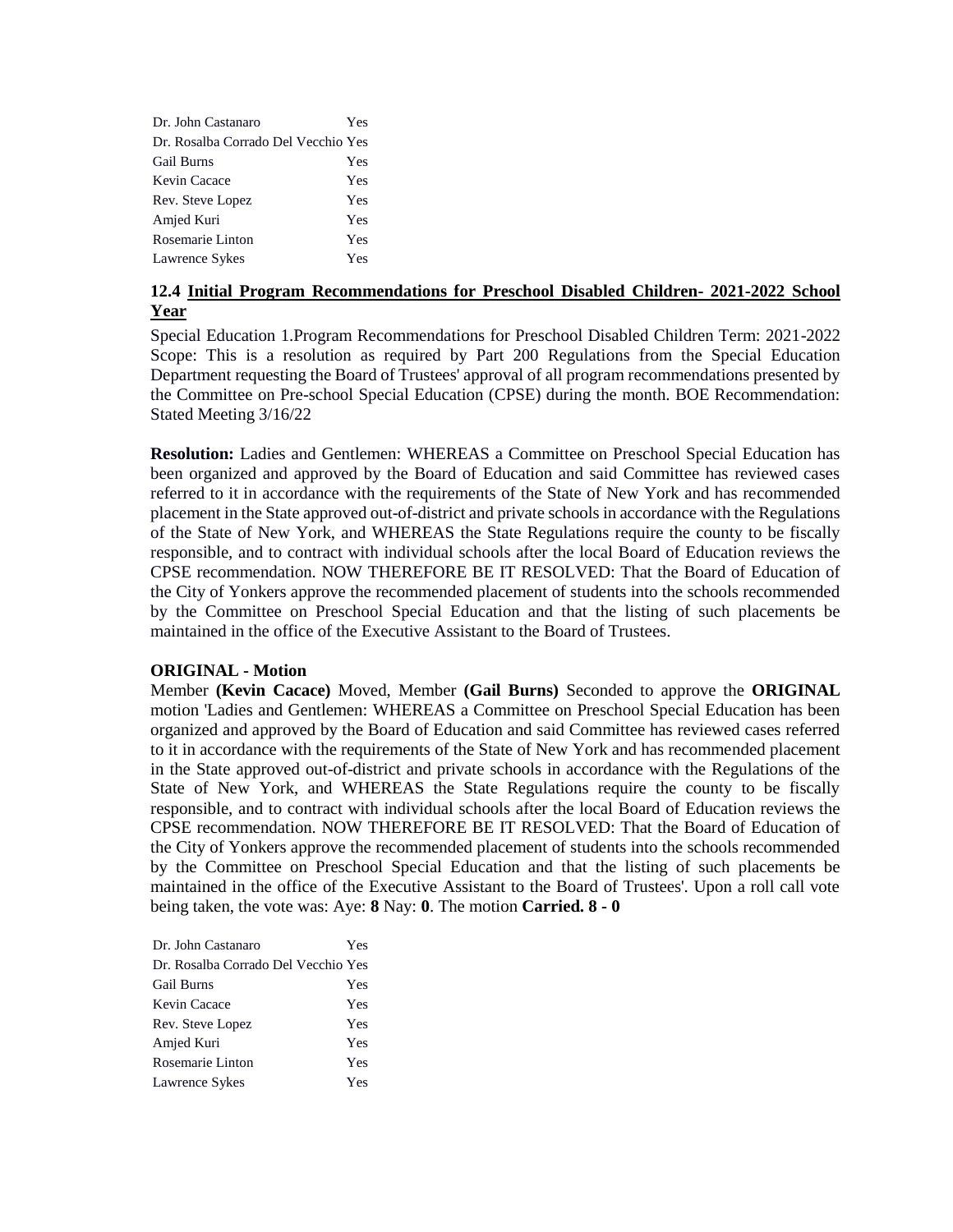### **12.5 CSE Initial Program Recommendations for Disabled Children 2021-2022**

Special Education 1. CSE Program Recommendations for Disabled Children Term: 2021-2022 Scope:This is a monthly resolution as required by Part 200 Regulations from the Special Education Department requesting the Board of Trustees' approval of all program recommendations presented by the Committee On Special Education (CSE) during the month. BOE Recommendation: Stated Meeting 3/16/2022 FOCUS POPULATION: Students grades K-12 who have been deemed Disabled ASSESSMENT PROCESS: Monitoring IEP Goals for each individual

**Resolution:** Ladies and Gentlemen: WHEREAS a Committee on Special Education has been organized and approved by the Board of Education and said Committee has reviewed cases referred to it in accordance with the requirements of the State of New York and has recommended programs in the Yonkers Public Schools or in approved out-of-district schools in accordance with the Regulations of the State of New York. NOW THEREFORE BE IT RESOLVED: That the Board of Education of the Yonkers Public Schools approves the programs recommended by the Committee on Special Education and directs that the listing of such recommendations be maintained in the office of the Executive Assistant to the Board of Trustees.

### **ORIGINAL - Motion**

Member **(Kevin Cacace)** Moved, Member **(Gail Burns)** Seconded to approve the **ORIGINAL**  motion 'Ladies and Gentlemen: WHEREAS a Committee on Special Education has been organized and approved by the Board of Education and said Committee has reviewed cases referred to it in accordance with the requirements of the State of New York and has recommended programs in the Yonkers Public Schools or in approved out-of-district schools in accordance with the Regulations of the State of New York. NOW THEREFORE BE IT RESOLVED: That the Board of Education of the Yonkers Public Schools approves the programs recommended by the Committee on Special Education and directs that the listing of such recommendations be maintained in the office of the Executive Assistant to the Board of Trustees'. Upon a roll call vote being taken, the vote was: Aye: **8** Nay: **0**. The motion **Carried. 8 - 0** 

| Dr. John Castanaro                  | Yes |
|-------------------------------------|-----|
| Dr. Rosalba Corrado Del Vecchio Yes |     |
| <b>Gail Burns</b>                   | Yes |
| Kevin Cacace                        | Yes |
| Rev. Steve Lopez                    | Yes |
| Amjed Kuri                          | Yes |
| Rosemarie Linton                    | Yes |
| Lawrence Sykes                      | Yes |

## **12.6 Amendment to 11.12 Agreement with Consulting Child Psychiatrist Dr. Michael Behar to provide psychiatric services on an hourly basis approved 6/16/21 Contract#2022-108, P.O.#2022-604**

Pupil Support Services-GML-104B 1. Amendment to 11.12 Agreement with Consulting Child Psychiatrist Dr. Michael Behar to provide psychiatric services on an hourly basis approved 6/16/21 Contract#2022-108, P.O.#2022-604 Term: 2021-2022 School Year Original Total Amount: \$211,200.00 Amended Amount: \$24,200.00 Total Amended Amount: \$235,400.00 Original Account #: 450-5270-100000-2870-B2300 Amended Account#: 450-5270-100000-2870-B2300 Scope: Additional funding is needed due to the increase of students requiring psychiatric evaluations. This will also increase the number of hours worked from 20 to 21 hours per week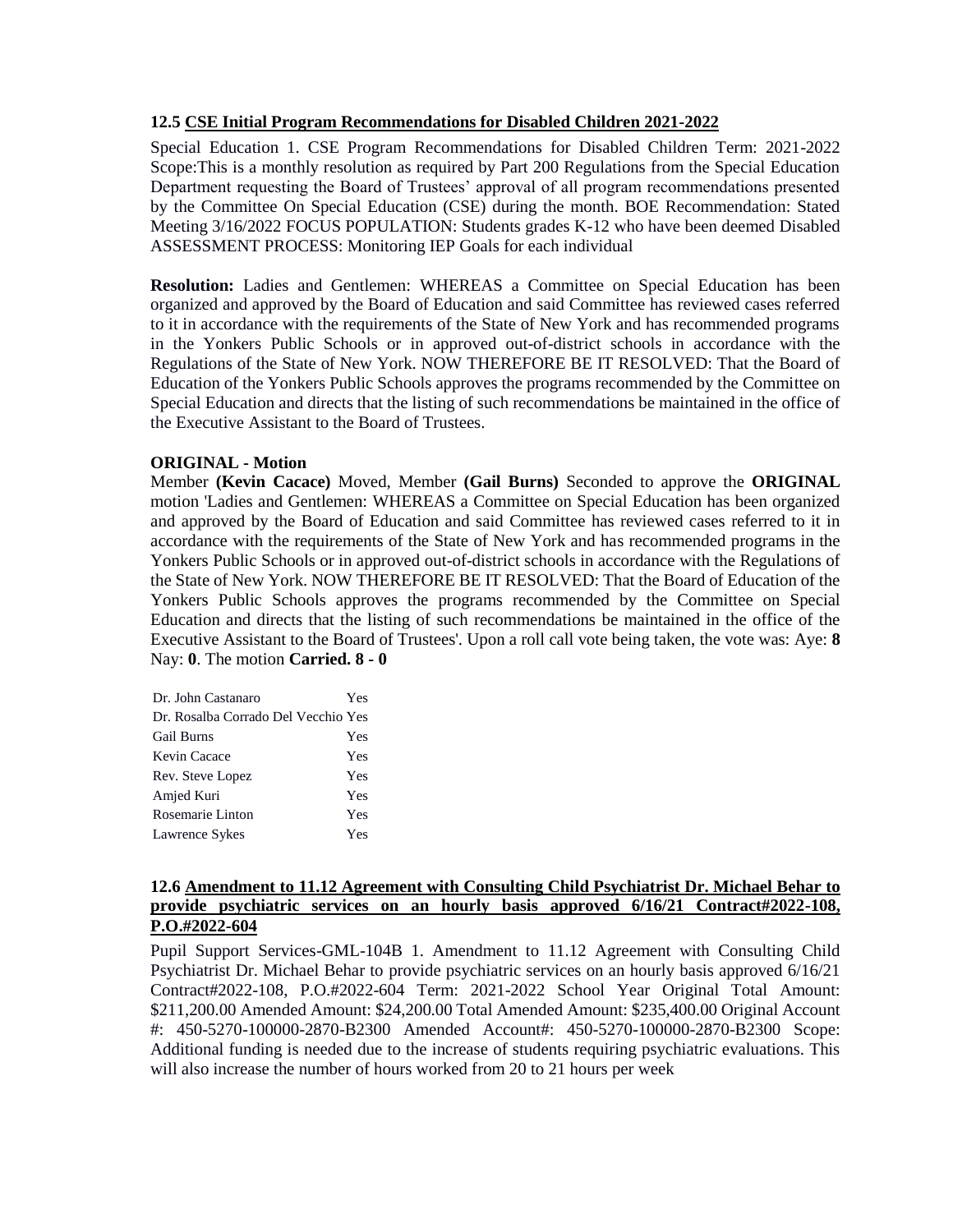**Resolution:** WHEREAS the Board of Education wishes to obtain child psychiatry services and WHEREAS the Board has selected Dr. Michael Behar to provided the District with consulting services, directed toward assessment of behavioral and academic dysfunction, evaluation of diagnostic entities and appropriate referrals for program placement, WHEREAS additional funding is needed due to the increase of students requiring psychiatric evaluations, which will require an increase in the total number of hours to increase to 21 hours per week, NOW THEREFORE BE IT RESOLVED: That the Board of Education hereby authorizes the Superintendent of Schools to enter into a contract with Dr. Michael Behar at a new total contract amount not to exceed \$235,400.00.

#### **ORIGINAL - Motion**

Member **(Kevin Cacace)** Moved, Member **(Gail Burns)** Seconded to approve the **ORIGINAL**  motion 'WHEREAS the Board of Education wishes to obtain child psychiatry services and WHEREAS the Board has selected Dr. Michael Behar to provided the District with consulting services, directed toward assessment of behavioral and academic dysfunction, evaluation of diagnostic entities and appropriate referrals for program placement, WHEREAS additional funding is needed due to the increase of students requiring psychiatric evaluations, which will require an increase in the total number of hours to increase to 21 hours per week, NOW THEREFORE BE IT RESOLVED: That the Board of Education hereby authorizes the Superintendent of Schools to enter into a contract with Dr. Michael Behar at a new total contract amount not to exceed \$235,400.00'. Upon a roll call vote being taken, the vote was: Aye: **8** Nay: **0**. The motion **Carried. 8 - 0** 

| Dr. John Castanaro                  | Yes |
|-------------------------------------|-----|
| Dr. Rosalba Corrado Del Vecchio Yes |     |
| <b>Gail Burns</b>                   | Yes |
| Kevin Cacace                        | Yes |
| Rev. Steve Lopez                    | Yes |
| Amjed Kuri                          | Yes |
| Rosemarie Linton                    | Yes |
| Lawrence Sykes                      | Yes |

### **STUDENT INFORMATION SYSTEMS**

#### **13.1 ADOPTION OF STUDENT INFORMATION SYSTEMS REPORTS - 13.2**

May I have a motion to vote on the Adoption of Student Information Systems Reports - 13.2?

**Resolution:** ADOPTION OF STUDENT INFORMATION SYSTEMS REPORTS - 13.2

#### **ORIGINAL - Motion**

Member **(Dr. John Castanaro)** Moved, Member **(Amjed Kuri)** Seconded to approve the **ORIGINAL** motion 'ADOPTION OF STUDENT INFORMATION SYSTEMS REPORTS - 13.2'. Upon a roll call vote being taken, the vote was: Aye: **8** Nay: **0**. The motion **Carried. 8 - 0** 

| Dr. John Castanaro                  | Yes |
|-------------------------------------|-----|
| Dr. Rosalba Corrado Del Vecchio Yes |     |
| Gail Burns                          | Yes |
| Kevin Cacace                        | Yes |
| Rev. Steve Lopez                    | Yes |
| Amjed Kuri                          | Yes |
| Rosemarie Linton                    | Yes |
| Lawrence Sykes                      | Yes |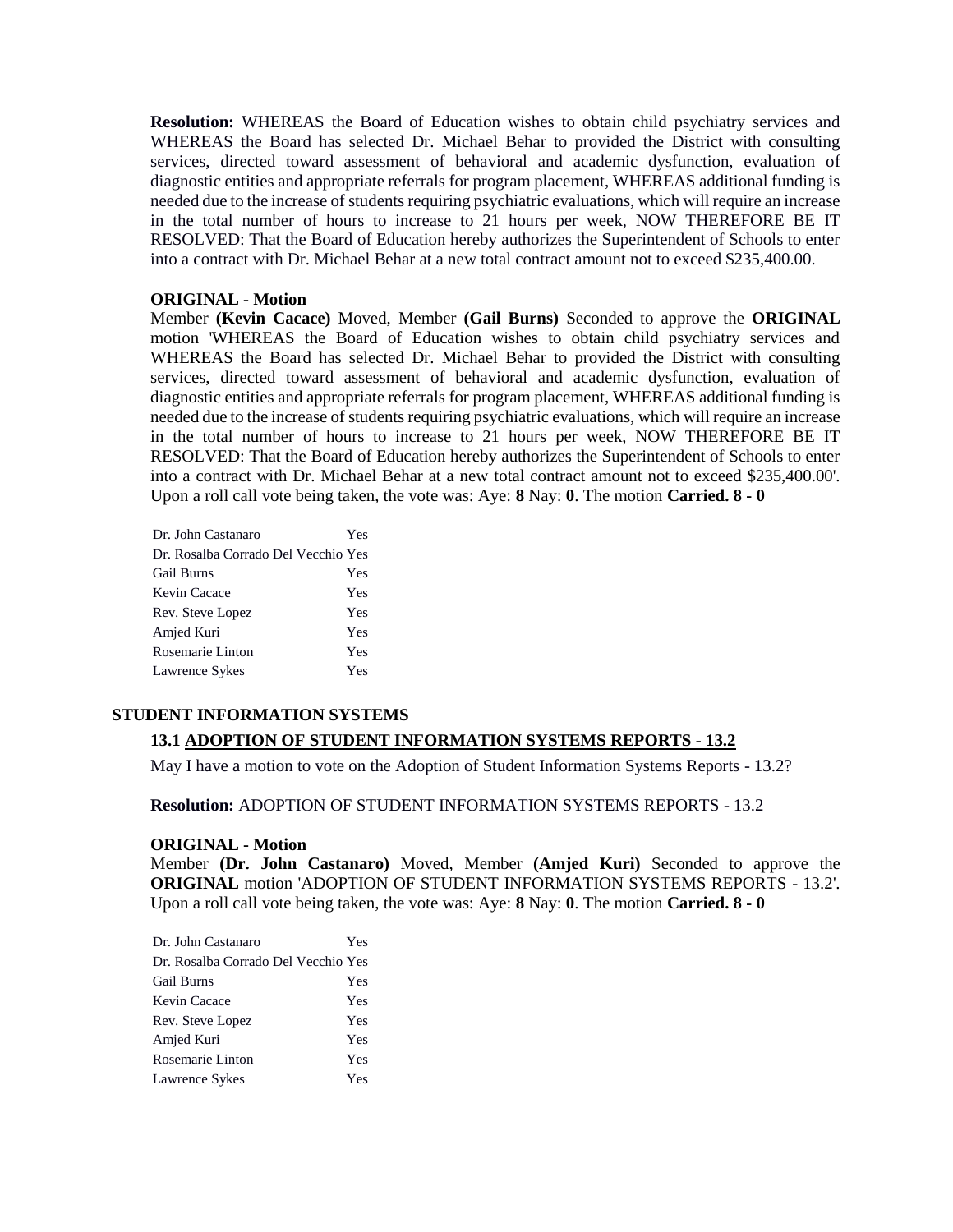#### **13.2 Amendment to PowerSchool Student Information Systems Contract**

PowerSchool SIS Remote PowerScheduler Professional Development Amount: \$6,720.00 Scope: PowerSchool will provide remote Professional Development in the PowerScheduler Process. This PD will focus on creating High School schedules in PowerSchool that support the vision and mission of Yonkers Public Schools as well as align with the NYSED promotion and graduation requirements. Remote Training is for all Secondary Schools with a focus on new Administrators, Guidance Counselors and SIS Clerks.

**Resolution:** WHEREAS the Board of Education wishes to amend its existing contract 2022-163 with PowerSchool Group LLC, for the 2021-2022 school year and, WHEREAS this amends a resolution for Power School to provide Professional Development in the PowerScheduler Process and align School Scheduling with NYSED promotion and graduation requirements. This represents an increase of \$6,720, and, WHEREAS the Board of Education authorizes the Superintendent of Schools to enter into an agreement with PowerSchool Group LLC to provide these services, and NOW THEREFORE BE IT RESOLVED: That the Board of Education hereby authorizes the Superintendent of Schools to enter into an amended agreement with PowerSchool Group LLC to provide Professional Development for \$6,720.00 and a total contract cost not to exceed \$480,351.19. It is acknowledged and agreed that pursuant to the terms of that certain intermunicipal agreement by and between the City of Yonkers Board of Education ("BOE") and the City of Yonkers (the "City") as filed in the Office of the City Clerk on June 16, 2014, the terms of this agreement are subject to review and revision by the Corporation Counsel, as well as approval by the City's Board of Contract and Supply. Furthermore, this Agreement shall not be enforceable until signed by both parties and approved by the Corporation Counsel's Office.

#### **ORIGINAL - Motion**

Member **(Dr. John Castanaro)** Moved, Member **(Amjed Kuri)** Seconded to approve the **ORIGINAL** motion 'WHEREAS the Board of Education wishes to amend its existing contract 2022- 163 with PowerSchool Group LLC, for the 2021-2022 school year and, WHEREAS this amends a resolution for Power School to provide Professional Development in the PowerScheduler Process and align School Scheduling with NYSED promotion and graduation requirements. This represents an increase of \$6,720, and, WHEREAS the Board of Education authorizes the Superintendent of Schools to enter into an agreement with PowerSchool Group LLC to provide these services, and NOW THEREFORE BE IT RESOLVED: That the Board of Education hereby authorizes the Superintendent of Schools to enter into an amended agreement with PowerSchool Group LLC to provide Professional Development for \$6,720.00 and a total contract cost not to exceed \$480,351.19. It is acknowledged and agreed that pursuant to the terms of that certain intermunicipal agreement by and between the City of Yonkers Board of Education ("BOE") and the City of Yonkers (the "City") as filed in the Office of the City Clerk on June 16, 2014, the terms of this agreement are subject to review and revision by the Corporation Counsel, as well as approval by the City's Board of Contract and Supply. Furthermore, this Agreement shall not be enforceable until signed by both parties and approved by the Corporation Counsel's Office'. Upon a roll call vote being taken, the vote was: Aye: **8** Nay: **0**. The motion **Carried. 8 - 0** 

| Dr. John Castanaro                  | Yes |
|-------------------------------------|-----|
| Dr. Rosalba Corrado Del Vecchio Yes |     |
| <b>Gail Burns</b>                   | Yes |
| Kevin Cacace                        | Yes |
| Rev. Steve Lopez                    | Yes |
| Amjed Kuri                          | Yes |
| Rosemarie Linton                    | Yes |
| Lawrence Sykes                      | Yes |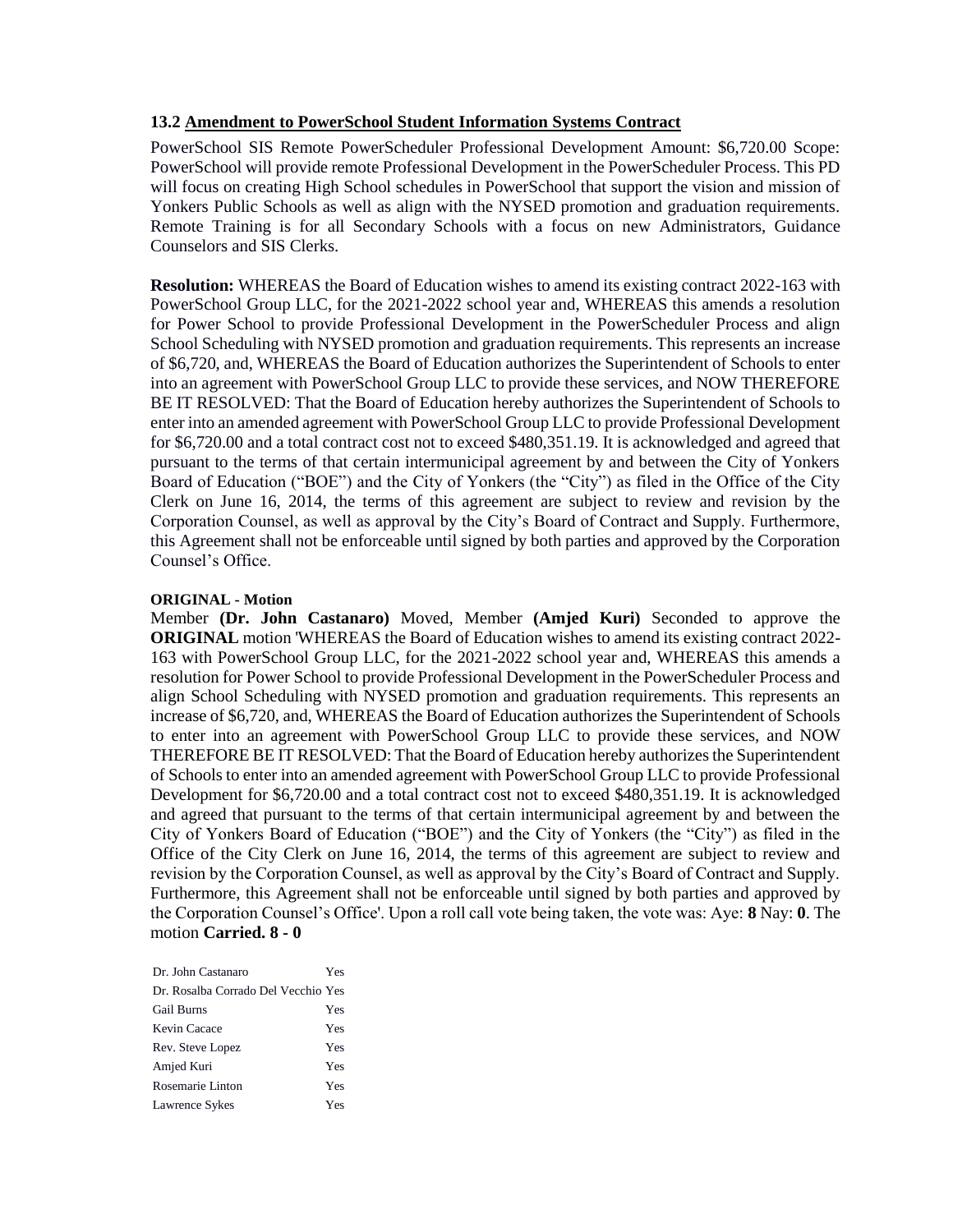# **FINANCE 14.1 ADOPTION OF FINANCE REPORTS - 14.2 - 14.3**

May I have a motion to vote on the Adoption of Finance Reports - 14.2 - 14.3 ?

**Resolution:** ADOPTION OF FINANCE REPORTS - 14.2 - 14.3

### **ORIGINAL - Motion**

Member **(Amjed Kuri)** Moved, Member **(Rosemarie Linton)** Seconded to approve the **ORIGINAL**  motion 'ADOPTION OF FINANCE REPORTS - 14.2 - 14.3'. Upon a roll call vote being taken, the vote was: Aye: **8** Nay: **0**. The motion **Carried. 8 - 0** 

| Dr. John Castanaro                  | <b>Yes</b> |
|-------------------------------------|------------|
| Dr. Rosalba Corrado Del Vecchio Yes |            |
| <b>Gail Burns</b>                   | Yes        |
| Kevin Cacace                        | Yes        |
| Rev. Steve Lopez                    | Yes        |
| Amjed Kuri                          | <b>Yes</b> |
| Rosemarie Linton                    | <b>Yes</b> |
| Lawrence Sykes                      | Yes        |

## **14.2 Request for participation in Southern Westchester Board of Cooperative Educational Services ("SWBOCES") cooperative bids for fiscal year 2022-2023.**

SWBOCES Application for Participation in Cooperative Bids and Board of Education form of Resolution.

Approval by BOE Trustees will allow the Yonkers Public Schools to purchase supplies, commodities, materials, and equipment as set forth below.

**Resolution:** WHEREAS it is the desire of the participating school districts of the Southern Westchester Board of Cooperative Educational Services, adopting this Resolution to bid jointly in those supplies, commodities, materials and equipment set forth below. NOW THEREFORE BE IT RESOLVED: that the City of Yonkers Public School District agrees to participate with other school districts of the Southern Westchester Board of Educational Services, Westchester County, New York adopting this in the joint bidding of: YES 1. Art Supplies  $\bar{X}$  2. General School Supplies  $\bar{X}$  3. Office Supplies  $X$  4. Fine Paper Supplies  $X$  5. Audio Visual Supplies & Equipment  $X$  6. Bakery Goods  $X$  7. Cafeteria Food Supplies  $X$  8. Custodial Supplies  $X$  9. Custodial Paper Supplies  $X$  10. Lumber Supplies  $X$  11. Laser & Ink Jet Toners, OEM  $X$  12. Microcomputer Hardware  $X$  13. Office & Classroom Furniture  $X$  BE IT FURTHER RESOLVED that this Resolution shall remain in effect until: June 30, 2022, and BE IT FURTHER RESOLVED: that it is agreed that the specifications as presented will be used, and that this Board agrees to bid its required amount of said commodities jointly with other participating school districts in Southern Westchester and the Southern Westchester Board of Cooperative Educational Services. The recommendation of the Purchasing Steering Committee will be considered when this Board acts on the purchase of said Commodities. BE IT FURTHER RESOLVED that the invitation to bid will be advertised by BOCES in the Journal News in accordance with the provisions of Section 103 to the General Municipal Law.

### **ORIGINAL - Motion**

Member **(Amjed Kuri)** Moved, Member **(Rosemarie Linton)** Seconded to approve the **ORIGINAL**  motion 'WHEREAS it is the desire of the participating school districts of the Southern Westchester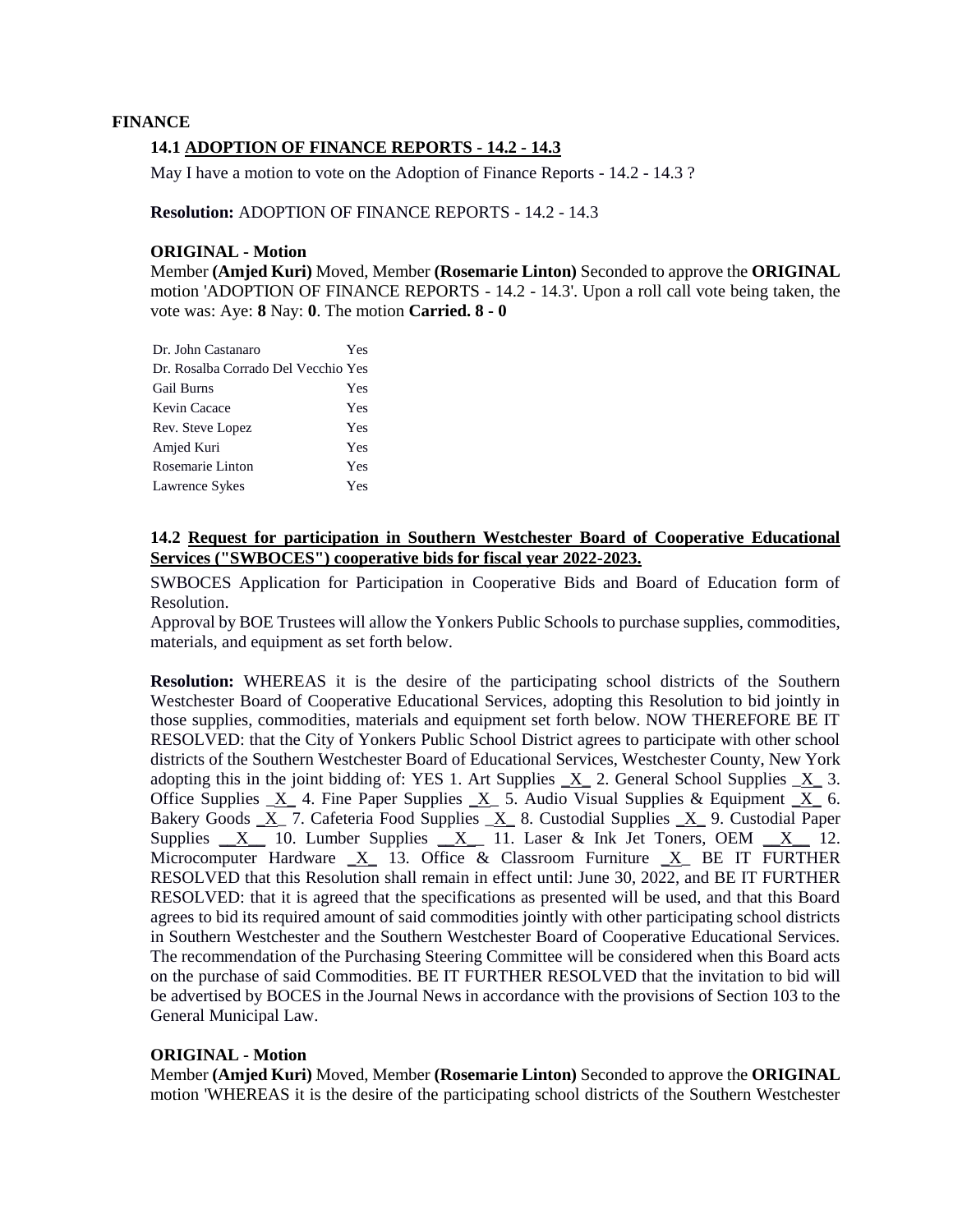Board of Cooperative Educational Services, adopting this Resolution to bid jointly in those supplies, commodities, materials and equipment set forth below. NOW THEREFORE BE IT RESOLVED: that the City of Yonkers Public School District agrees to participate with other school districts of the Southern Westchester Board of Educational Services, Westchester County, New York adopting this in the joint bidding of: YES 1. Art Supplies  $\bar{X}$  2. General School Supplies  $\bar{X}$  3. Office Supplies  $\underline{X}$  4. Fine Paper Supplies  $\underline{X}$  5. Audio Visual Supplies & Equipment  $\underline{X}$  6. Bakery Goods  $\underline{X}$ 7. Cafeteria Food Supplies  $X_8$ . Custodial Supplies  $X_9$ . Custodial Paper Supplies  $X_1$  10. Lumber Supplies  $X_1$  11. Laser & Ink Jet Toners, OEM  $X_1$  12. Microcomputer Hardware  $X_1$  13. Office & Classroom Furniture  $X$  BE IT FURTHER RESOLVED that this Resolution shall remain in effect until: June 30, 2022, and BE IT FURTHER RESOLVED: that it is agreed that the specifications as presented will be used, and that this Board agrees to bid its required amount of said commodities jointly with other participating school districts in Southern Westchester and the Southern Westchester Board of Cooperative Educational Services. The recommendation of the Purchasing Steering Committee will be considered when this Board acts on the purchase of said Commodities. BE IT FURTHER RESOLVED that the invitation to bid will be advertised by BOCES in the Journal News in accordance with the provisions of Section 103 to the General Municipal Law'. Upon a roll call vote being taken, the vote was: Aye: **8** Nay: **0**. The motion **Carried. 8 - 0** 

| Dr. John Castanaro                  | Yes |
|-------------------------------------|-----|
| Dr. Rosalba Corrado Del Vecchio Yes |     |
| <b>Gail Burns</b>                   | Yes |
| Kevin Cacace                        | Yes |
| Rev. Steve Lopez                    | Yes |
| Amjed Kuri                          | Yes |
| Rosemarie Linton                    | Yes |
| Lawrence Sykes                      | Yes |

### **14.3 Budget Transfers**

Reallocation of appropriations to align with currently projected expenditures.

**Resolution:** NOW THEREFORE BE IT RESOLVED That all budget transfers as listed on the attached document are hereby authorized.

#### **ORIGINAL - Motion**

Member **(Amjed Kuri)** Moved, Member **(Rosemarie Linton)** Seconded to approve the **ORIGINAL**  motion 'NOW THEREFORE BE IT RESOLVED That all budget transfers as listed on the attached document are hereby authorized'. Upon a roll call vote being taken, the vote was: Aye: **8** Nay: **0**. The motion **Carried. 8 - 0** 

| Dr. John Castanaro                  | Yes |
|-------------------------------------|-----|
| Dr. Rosalba Corrado Del Vecchio Yes |     |
| <b>Gail Burns</b>                   | Yes |
| Kevin Cacace                        | Yes |
| Rev. Steve Lopez                    | Yes |
| Amjed Kuri                          | Yes |
| Rosemarie Linton                    | Yes |
| Lawrence Sykes                      | Yes |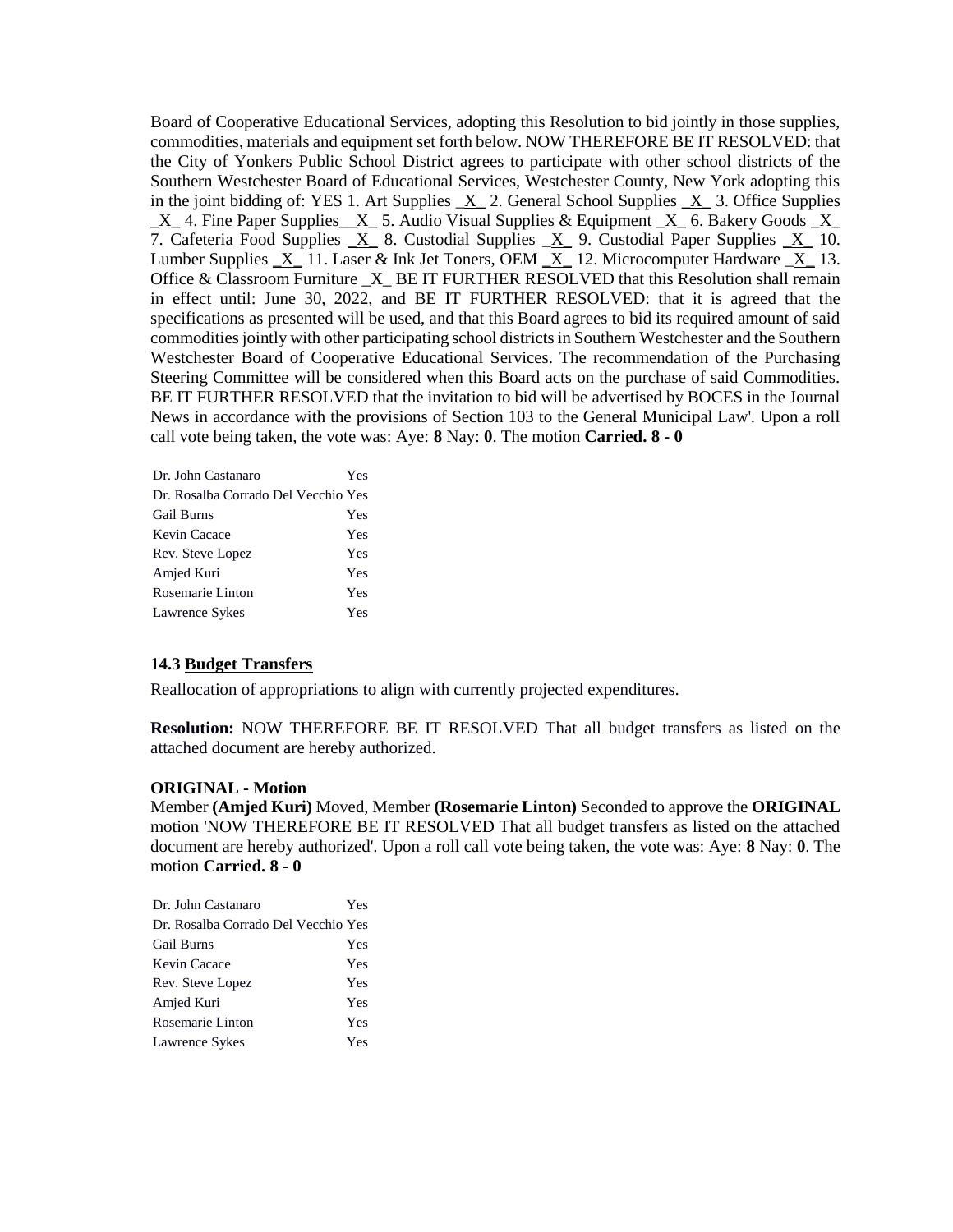#### **SCHOOL FACILITIES MANAGEMENT**

# **15.1 ADOPTION OF SCHOOL FACILITIES MANAGEMENT REPORTS - 15.2 - 15.26**

May I have a motion to vote on the Adoption of School Facilities Management Services' Reports - 15.2 - 15.26?

**Resolution:** ADOPTION OF SCHOOL FACILITIES MANAGEMENT REPORTS - 15.2 - 15.26

#### **ORIGINAL - Motion**

Member **(Kevin Cacace)** Moved, Member **(Gail Burns)** Seconded to approve the **ORIGINAL**  motion 'ADOPTION OF SCHOOL FACILITIES MANAGEMENT REPORTS - 15.2 - 15.26'. Upon a roll call vote being taken, the vote was: Aye: **8** Nay: **0**. The motion **Carried. 8 - 0** 

| Dr. John Castanaro                  | Yes |
|-------------------------------------|-----|
| Dr. Rosalba Corrado Del Vecchio Yes |     |
| <b>Gail Burns</b>                   | Yes |
| Kevin Cacace                        | Yes |
| Rev. Steve Lopez                    | Yes |
| Amjed Kuri                          | Yes |
| Rosemarie Linton                    | Yes |
| Lawrence Sykes                      | Yes |

## **15.2 AUTHORIZATION/RE-AUTHORIZATION FOR CAPITAL PROJECTS**

### MAR 22 AUTHORIZATIONMTG.RES.pdf MAR 22 RE-AUTHORIZATIONMTG.RES.pdf

**Resolution:** Authorization(s): #10943 Dodson #10944 Dodson Re-authorization(s): #10742 Roosevelt HS #10745 Paideia School 24 #10746 Museum School 25 #10808 Kahlil Gibran School 28 #10862 School 14 #10878 Westchester Hills School 29 #10910 Lincoln HS #10927 Paideia School 15 #10933 Kahlil Gibran School 28

### **ORIGINAL - Motion**

Member **(Kevin Cacace)** Moved, Member **(Gail Burns)** Seconded to approve the **ORIGINAL**  motion 'Authorization(s): #10943 Dodson #10944 Dodson Re-authorization(s): #10742 Roosevelt HS #10745 Paideia School 24 #10746 Museum School 25 #10808 Kahlil Gibran School 28 #10862 School 14 #10878 Westchester Hills School 29 #10910 Lincoln HS #10927 Paideia School 15 #10933 Kahlil Gibran School 28'. Upon a roll call vote being taken, the vote was: Aye: **8** Nay: **0**. The motion **Carried. 8 - 0** 

| Dr. John Castanaro                  | Yes |
|-------------------------------------|-----|
| Dr. Rosalba Corrado Del Vecchio Yes |     |
| <b>Gail Burns</b>                   | Yes |
| Kevin Cacace                        | Yes |
| Rev. Steve Lopez                    | Yes |
| Amjed Kuri                          | Yes |
| Rosemarie Linton                    | Yes |
| Lawrence Sykes                      | Yes |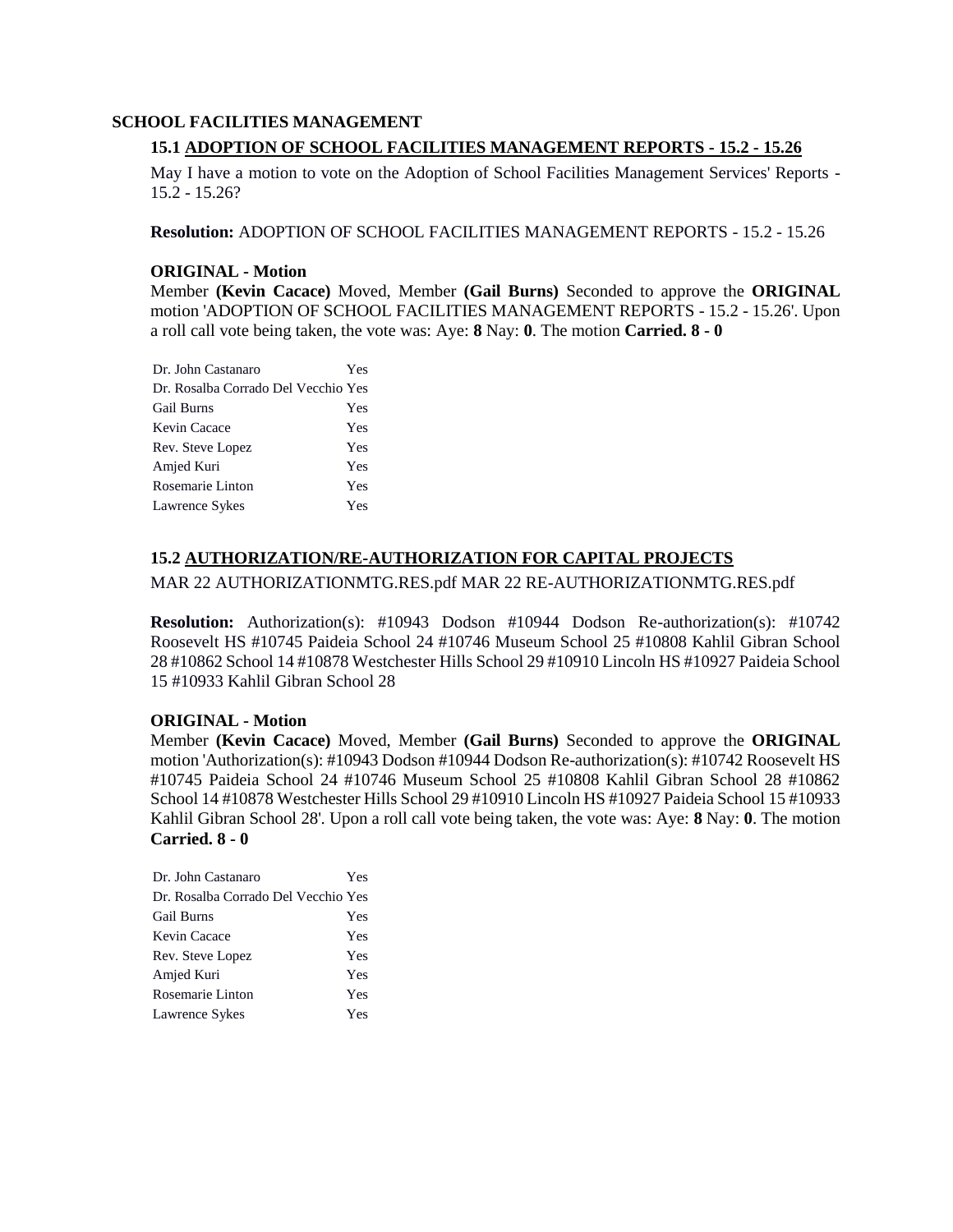### **15.3 AMEND CAPITAL ON-CALL ARCHITECTRUAL & ENGINEERING CONTRACTS - EXTENSIONS & INCREASES**

This resolution is to extend the terms and increase the funding limit for capital contracts "On-Call Professional Architectural Services" on a Requirements Basis to eight Architectural/Engineering Firms selected via public RFP404. All of these will be extended for another 365 calendar days. Select contracts will have their funding limits increased as well. The original awards were authorized under Resolution 15.5 dated February 26, 2020. E&R's contract 2020-0594 has had one amendment previously authorized by Resolution 17.5 dated May 19, 2021. This increased their funding limit to \$1.5 million with no time extension. The term of service was for 24 months with extension for another 12 months by mutual consent. All eight of the firms have agreed to this time extension. The following vendors will require an increase in the funding limits as well to complete current and future tasks: E&R Engineering from \$1.5 to \$2.0 million. BGA Associates from \$1.0 to \$2.0 million. F&D Architects from \$1.0 to \$2.0 million. H2M Architects & Engineers from \$1.0 to \$2.0 million KG&D Architects & Engineers from \$1.0 to \$2.0 million. The funding amounts shown are merely an upper limit for expenditure under this agreement and not encumbered by this resolution. Such funds will be encumbered for specific projects as the needs arise.

**Resolution:** Ladies and Gentlemen: WHEREAS: by Resolution 15.5 dated February 26, 2020 the Board of Trustees awarded contracts to eight Architectural/Engineering firms in response to RFP404 "On-Call Architectural Services for the School Facilities Department" for \$1 million each and a term of 2 years, renewable by mutual consent for one additional year, and WHEREAS: all parties have agreed to this term extension, and WHEREAS: select vendors also require an increase in their funding limit to \$2.0 million to complete current and proposed tasks: E & R Engineering, PC - 2020-0594 from \$1.5 to 2.0 million. PS & S Architecture & Engineering - 2020-0625 no added funding required. BGA Engineering - 2021-0675 from \$1.0 to \$2.0 million. Fuller & D'Angelo Architects & Planners - 2020-0628 from \$1.0 to \$2.0 million. H2M Architects + Engineers - 2020-0629 from \$1.0 to \$2.0 million. KG&D Architects, PC - 2020-0630 from \$1.0 to \$2.0 million. MEMASI Architects + Engineering - 2020-0631 no added funding required. CPL Architecture, Engineering, Planning 2020- 0632 no added funding required and, WHEREAS: E&R's contract 2020-0594 was amended by Resolution 17.5 dated May 19, 2021 to increase their funding limit by \$500,000 to \$1.5 million, and WHEREAS: the total additional fees paid shall not exceed this amended contract amount over the course of the original contract term plus an additional 365 days. NOW THEREFORE BE IT RESOLVED: That the Superintendent of School be authorized to extend by 365 calendar days and increase the funding of the listed contracts for "On-Call Architectural Services for the School Facilities Department".

### **ORIGINAL - Motion**

Member **(Kevin Cacace)** Moved, Member **(Gail Burns)** Seconded to approve the **ORIGINAL**  motion 'Ladies and Gentlemen: WHEREAS: by Resolution 15.5 dated February 26, 2020 the Board of Trustees awarded contracts to eight Architectural/Engineering firms in response to RFP404 "On-Call Architectural Services for the School Facilities Department" for \$1 million each and a term of 2 years, renewable by mutual consent for one additional year, and WHEREAS: all parties have agreed to this term extension, and WHEREAS: select vendors also require an increase in their funding limit to \$2.0 million to complete current and proposed tasks: E & R Engineering, PC - 2020-0594 from \$1.5 to 2.0 million. PS & S Architecture & Engineering - 2020-0625 no added funding required. BGA Engineering - 2021-0675 from \$1.0 to \$2.0 million. Fuller & D'Angelo Architects & Planners - 2020- 0628 from \$1.0 to \$2.0 million. H2M Architects + Engineers - 2020-0629 from \$1.0 to \$2.0 million. KG&D Architects, PC - 2020-0630 from \$1.0 to \$2.0 million. MEMASI Architects + Engineering - 2020-0631 no added funding required. CPL Architecture, Engineering, Planning 2020-0632 no added funding required and, WHEREAS: E&R's contract 2020-0594 was amended by Resolution 17.5 dated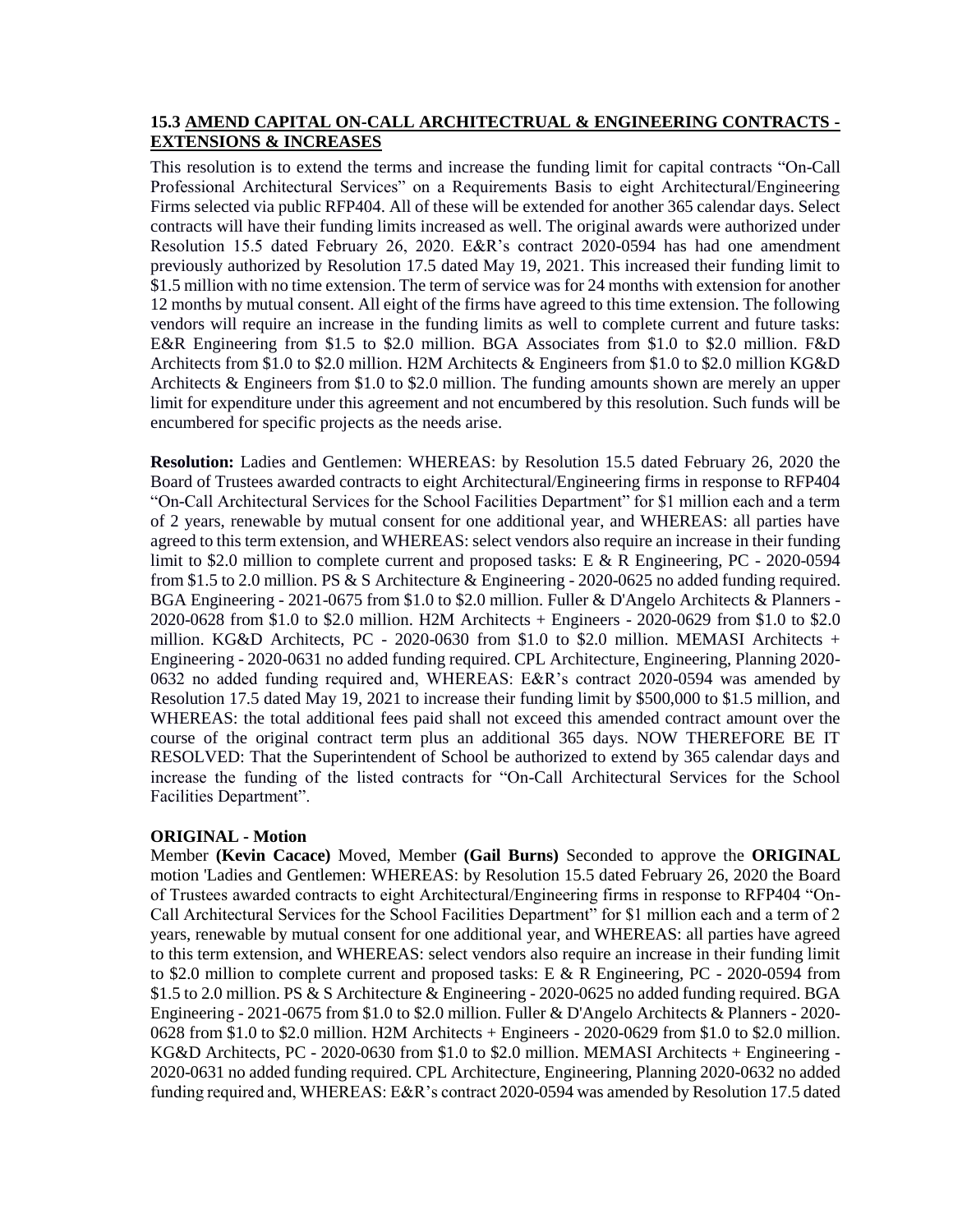May 19, 2021 to increase their funding limit by \$500,000 to \$1.5 million, and WHEREAS: the total additional fees paid shall not exceed this amended contract amount over the course of the original contract term plus an additional 365 days. NOW THEREFORE BE IT RESOLVED: That the Superintendent of School be authorized to extend by 365 calendar days and increase the funding of the listed contracts for "On-Call Architectural Services for the School Facilities Department"'. Upon a roll call vote being taken, the vote was: Aye: **8** Nay: **0**. The motion **Carried. 8 - 0** 

| Dr. John Castanaro                  | Yes |
|-------------------------------------|-----|
| Dr. Rosalba Corrado Del Vecchio Yes |     |
| <b>Gail Burns</b>                   | Yes |
| Kevin Cacace                        | Yes |
| Rev. Steve Lopez                    | Yes |
| Amjed Kuri                          | Yes |
| Rosemarie Linton                    | Yes |
| Lawrence Sykes                      | Yes |

# **15.4 ASSIGN 10878 WESTCHESTER HILLS SCHOOL 29 PHASE 1 CONSTRUCTION SPECIAL INSPECTIONS TO ADVANCE TESTING \$50,030.00**

Assignment of Capital Fund On-Call "Materials Testing and Special Inspection Services" for CIP10878 "Phase I of Roof, Doors, Boiler Systems Replacement and Site Upgrades" at School 29, to Advance Testing Company, Inc. under Contract No. 2022-0363 and proposed "hourly & testing rates" in an amount not to exceed \$50,030.00. Assignment term is for 365 calendar days. Advance Testing will provide the necessary staff, materials and equipment to schedule and perform materials testing & special inspections services. Providing reports to the Owner, CM and Architect. The scope of work Phase 1, this summer includes replacement of exterior doors, security upgrades, PA system upgrades, restroom renovations and new parking areas. Phase II work is scheduled for 2023 and includes new windows, new heating plant/HVAC system and requisite asbestos abatement.

**Resolution:** Ladies and Gentlemen: WHEREAS: under Resolution 18.15 dated July 21, 2021, the Board of Education authorized the award of On-Call "Materials Testing and Special Inspection Services" Contract No. 2022-0363 to Advance Testing, Inc. in response to District RFP-435 for an amount not to exceed \$500,000.00 and a term of 3 calendar years. WHEREAS: the response by Advance Testing, Inc. to request for proposal by the Facilities Department to provide materials testing and special inspection services to the above capital project was deemed most advantageous to the District at a cost not to exceed \$50,030.00. NOW THEREFORE BE IT RESOLVED: That the Superintendent of Schools is hereby authorized to assign Advance Testing, Inc., 30 East 33rd Street, 11th Floor, New York, NY 10016, to the task of providing On-Call "Materials Testing and Special Inspection Services" for capital project CIP 10878, "Phase I of Roof, Doors, Boiler Systems Replacement and Site Upgrades" at School 29 at a cost not to exceed \$50,030.00 for a term of 365 calendar days.

### **ORIGINAL - Motion**

Member **(Kevin Cacace)** Moved, Member **(Gail Burns)** Seconded to approve the **ORIGINAL**  motion 'Ladies and Gentlemen: WHEREAS: under Resolution 18.15 dated July 21, 2021, the Board of Education authorized the award of On-Call "Materials Testing and Special Inspection Services" Contract No. 2022-0363 to Advance Testing, Inc. in response to District RFP-435 for an amount not to exceed \$500,000 and a term of 3 calendar years. WHEREAS: the response by Advance Testing, Inc. to request for proposal by the Facilities Department to provide materials testing and special inspection services to the above capital project was deemed most advantageous to the District at a cost not to exceed \$50,030.00. NOW THEREFORE BE IT RESOLVED: That the Superintendent of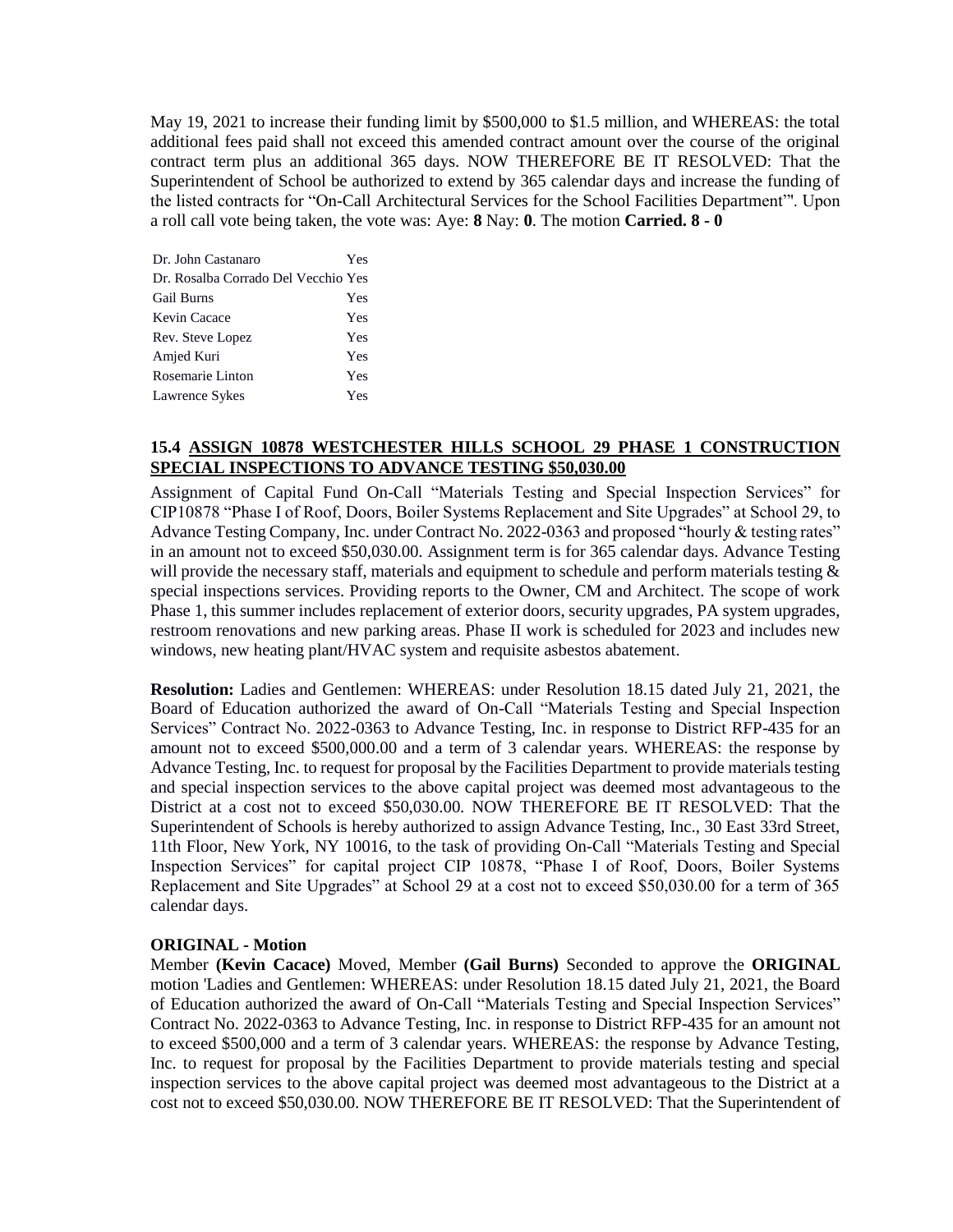Schools is hereby authorized to assign Advance Testing, Inc., 30 East 33rd Street, 11th Floor, New York, NY 10016, to the task of providing On-Call "Materials Testing and Special Inspection Services" for capital project CIP 10878, "Phase I of Roof, Doors, Boiler Systems Replacement and Site Upgrades" at School 29 at a cost not to exceed \$50,030.00 for a term of 365 calendar days'. Upon a roll call vote being taken, the vote was: Aye: **8** Nay: **0**. The motion **Carried. 8 - 0** 

| Dr. John Castanaro                  | Yes |
|-------------------------------------|-----|
| Dr. Rosalba Corrado Del Vecchio Yes |     |
| <b>Gail Burns</b>                   | Yes |
| Kevin Cacace                        | Yes |
| Rev. Steve Lopez                    | Yes |
| Amjed Kuri                          | Yes |
| Rosemarie Linton                    | Yes |
| Lawrence Sykes                      | Yes |

# **15.5 ASSIGN 10933 EMERGENCY DECLARATION KAHLIL GIBRAN SCHOOL REPLACEMENT OF UNDERGROUND FUEL OIL STORAGE TANK ENGINEERING TO E&R ENGINEERING \$32,500.00**

This resolution is to assign Architectural/Engineering design task for emergency declaration work CIP10933 "Underground Fuel Oil Storage Tank Replacement (UST) and Related Work" at Kahlil Gibran School under requirements contract 2020-'0594 to Eisenbach & Ruhnke Engineering, P.C., (E&R) for an amount not to exceed \$32,500.00 and 365 calendar days. The emergency declaration issued by the Superintendent on November 24, 2021 is attached. The UST failed to pass annual tests mandated by Westchester County Dept. of Health. Per current regulations, a "spill" was reported to the NYSDEC. The tank was emptied and taken out of service. A temporary tank has been installed by Luzon Environmental, the District's current maintenance contractor. WCDOH requires that failed USTs be replaced within 6 months. This RFP was issued to E&R, the most knowledgeable and expedient consultant with respect to oil storage tank replacements. E&R's base proposal is for \$27,500.00 (plus \$5,000 for reimbursable expenses) to provide: confirmation of existing conditions to create construction documents for the replacement of the tank, including a new pump set, re-design of the storm drainage over the tank area and restoration of the site. The plans will be submitted to the SED for building aid. E&R will also be providing construction administration. This project cost is currently anticipated to be roughly \$400,000.00 and construction is planned for the day shift of April break of 2022 continuing during the school year after school hours

**Resolution:** Ladies and Gentlemen: WHEREAS: under Resolution 15.15 dated February 26, 2020, the Board of Education authorized the award contract 2020-'0594 for environmental engineering to Eisenbach & Ruhnke, Engineering PC, amount not to exceed \$1 million, and WHEREAS: by Resolution 17.5 dated May 19, 2021 the Board of Education authorized an amendment to increase the contract by \$500,000.00 to \$1,500,000.00 extending the term for another 365 calendar days, and WHEREAS: by Resolution at this same meeting the Board of Education is expected to authorize an amendment to increase the contract by \$500,000.00 to \$2,000,000.00 extending the term for another 365 calendar days, and WHEREAS: work as defined under that contract is required for engineering consulting services for the capital project CIP10933 "Underground Fuel Oil Storage Tank Replacement and Related Work" at Kahlil Gibran School, and WHEREAS: the response by Eisenbach & Ruhnke Engineering, P.C., (E&R) was deemed most advantageous to the District at a cost not to exceed \$32,500.00 including \$5,000 in reimbursables. NOW THEREFORE BE IT RESOLVED: That the Superintendent of Schools is hereby authorized to assign Eisenbach & Ruhnke Engineering, P.C., 291 Genesee Street, Utica, NY 13501 to the task of providing professional engineering consulting services for CIP10933 "Underground Fuel Oil Storage Tank Replacement and Related Work" at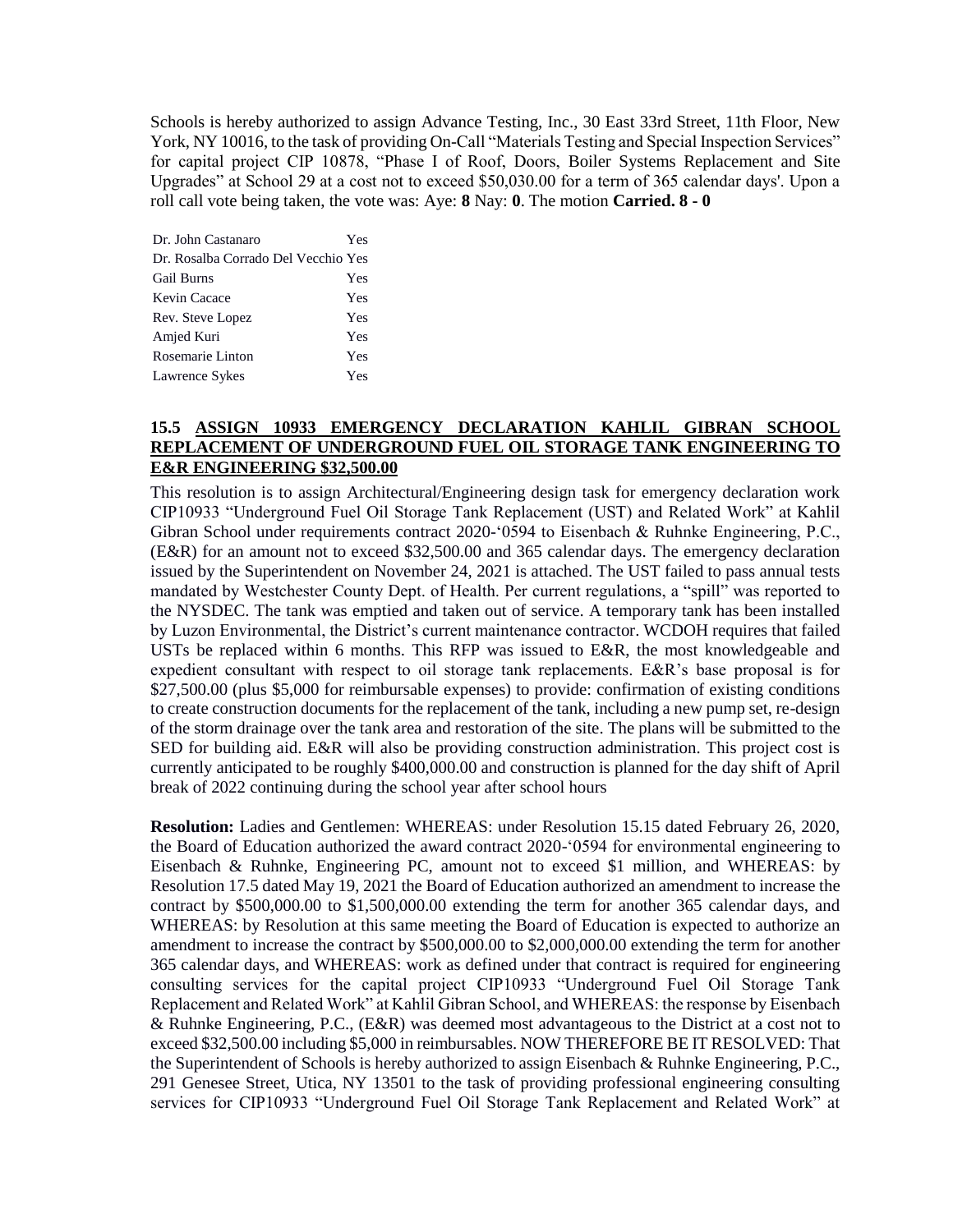Kahlil Gibran School under contract 2020-'0594 in an amount not to exceed \$32,500.00. Term is for 365 calendar days.

#### **ORIGINAL - Motion**

Member **(Kevin Cacace)** Moved, Member **(Gail Burns)** Seconded to approve the **ORIGINAL**  motion 'Ladies and Gentlemen: WHEREAS: under Resolution 15.15 dated February 26, 2020, the Board of Education authorized the award contract 2020-'0594 for environmental engineering to Eisenbach & Ruhnke, Engineering PC, amount not to exceed \$1 million, and WHEREAS: by Resolution 17.5 dated May 19, 2021 the Board of Education authorized an amendment to increase the contract by \$500,000.00 to \$1,500,000.00 extending the term for another 365 calendar days, and WHEREAS: by Resolution at this same meeting the Board of Education is expected to authorize an amendment to increase the contract by \$500,000.00 to \$2,000,000.00 extending the term for another 365 calendar days, and WHEREAS: work as defined under that contract is required for engineering consulting services for the capital project CIP10933 "Underground Fuel Oil Storage Tank Replacement and Related Work" at Kahlil Gibran School, and WHEREAS: the response by Eisenbach & Ruhnke Engineering, P.C., (E&R) was deemed most advantageous to the District at a cost not to exceed \$32,500.00 including \$5,000 in reimbursables. NOW THEREFORE BE IT RESOLVED: That the Superintendent of Schools is hereby authorized to assign Eisenbach & Ruhnke Engineering, P.C., 291 Genesee Street, Utica, NY 13501 to the task of providing professional engineering consulting services for CIP10933 "Underground Fuel Oil Storage Tank Replacement and Related Work" at Kahlil Gibran School under contract 2020-'0594 in an amount not to exceed \$32,500.00. Term is for 365 calendar days'. Upon a roll call vote being taken, the vote was: Aye: **8** Nay: **0**. The motion **Carried. 8 - 0** 

| Dr. John Castanaro                  | Yes |
|-------------------------------------|-----|
| Dr. Rosalba Corrado Del Vecchio Yes |     |
| <b>Gail Burns</b>                   | Yes |
| Kevin Cacace                        | Yes |
| Rev. Steve Lopez                    | Yes |
| Amjed Kuri                          | Yes |
| Rosemarie Linton                    | Yes |
| Lawrence Sykes                      | Yes |

# **15.6 ADOPTION OF THE 2020 BUILDING CONDITION SURVEY AND 5 YEAR CAPITAL PLAN**

This is for the Board of Trustees to formally adopt the 2020 Building Condition Survey and 5 Year Capital Plan dated June 15, 2021, revised March 1, 2022 by KG&D Architects. These documents are comprehensive assessment of the state of the school facilities and construction cost estimates to make required repairs. It does not address educational requirements or modernization. It is a living document and intended to be updated as required. The next such survey is scheduled for 2025. The intent of the adoption is to meet SED mandates and to permit the report's promulgation to decision makers and stakeholders alike. The report has determined that the total cost of repairs, including soft costs and escalation is roughly \$518,000,000. This is roughly \$13 million per school. Benefits of the Plan will include but are not necessarily limited to: 1. It will increase the efficacy of the allocation of capital funds. 2. Be a base for discussions with lawmakers regarding future funding. 3. Provide a road map for future improvements. 4. Become the base line for expansion of the Educational Facilities Plan (Long Range Capital Plan.) 5. Continue to provide the public with accurate information regarding the conditions of their schools.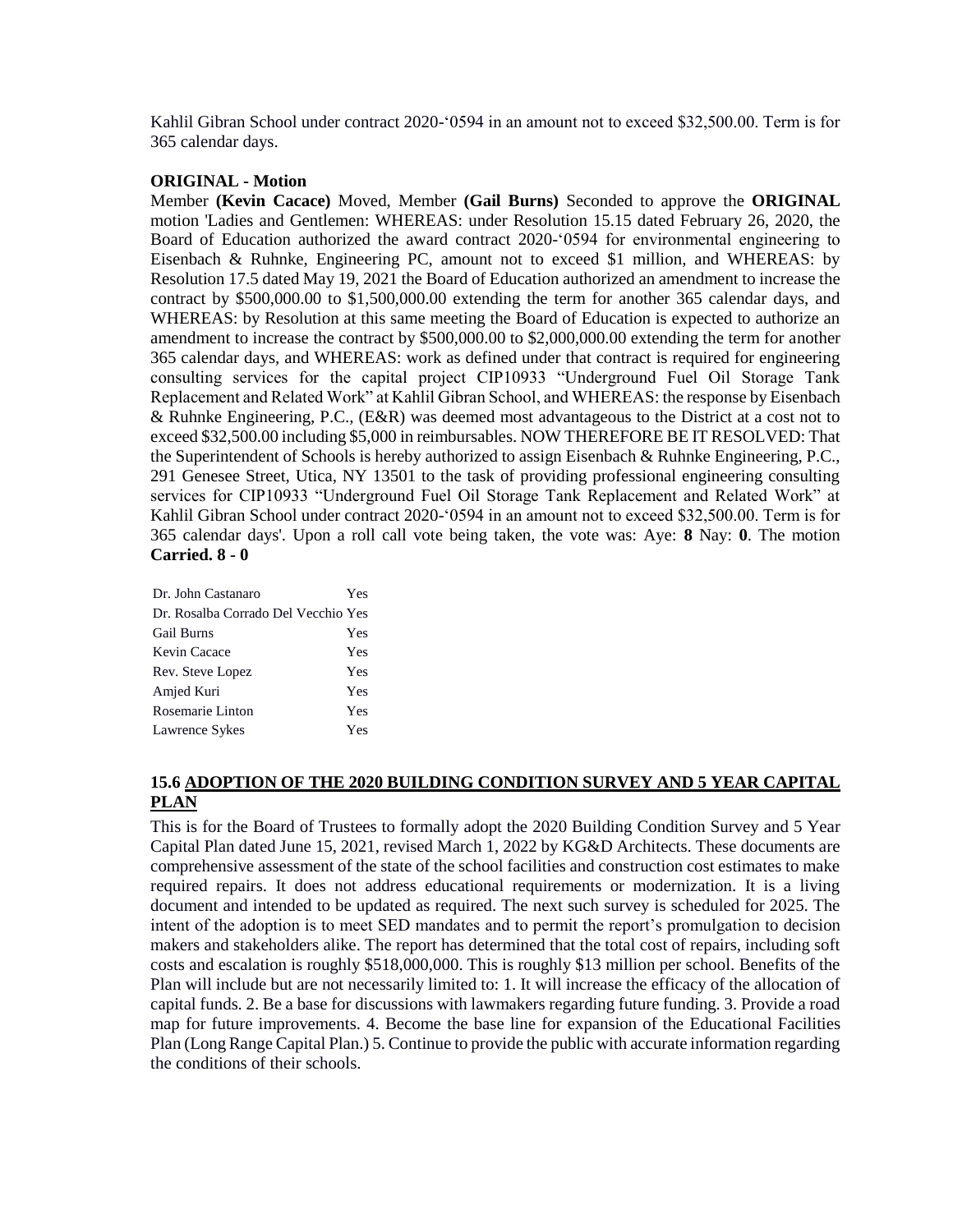**Resolution:** Ladies and Gentlemen: WHEREAS Yonkers Public Schools commissioned KG&D Architect to perform the SED Mandated 2020 Building Condition Survey and 5 Year Capital Plan via Board Report 20.4 dated June July 15, 2020, and WHEREAS the contracted work has been substantially completed, reviewed and found acceptable by the District, and WHEREAS the 2020 Building Condition Survey and 5 Year Capital Plan is dated July 15, 2021 and revised March 1, 2022, and WHEREAS the 5 Year Capital Plan is to be adopted by the Board in compliance with SED mandates, and WHEREAS the 2020 Condition Survey and 5 Year Capital Plan have been presented to the Facilities Committee of the Board on March 8, 2022 and hardcopies distributed on March 4, 2022. NOW THEREFORE BE IT RESOLVED: That the 2020 Building Condition Survey and 5 Year Capital Plan dated July 15, 2021 revised March 1, 2022 is hereby adopted by the Board of Trustees for the uses intended. AND BE IT FURTHER RESOLVED: That the Superintendent of Schools is hereby authorized to issue and utilize this report per his discretion for furtherance of long range planning, financing and construction to re-build the infrastructure of the District to meet this goal.

#### **ORIGINAL - Motion**

Member **(Kevin Cacace)** Moved, Member **(Gail Burns)** Seconded to approve the **ORIGINAL**  motion 'Ladies and Gentlemen: WHEREAS Yonkers Public Schools commissioned KG&D Architect to perform the SED Mandated 2020 Building Condition Survey and 5 Year Capital Plan via Board Report 20.4 dated June July 15, 2020, and WHEREAS the contracted work has been substantially completed, reviewed and found acceptable by the District, and WHEREAS the 2020 Building Condition Survey and 5 Year Capital Plan is dated July 15, 2021 and revised March 1, 2022, and WHEREAS the 5 Year Capital Plan is to be adopted by the Board in compliance with SED mandates, and WHEREAS the 2020 Condition Survey and 5 Year Capital Plan have been presented to the Facilities Committee of the Board on March 8, 2022 and hardcopies distributed on March 4, 2022. NOW THEREFORE BE IT RESOLVED: That the 2020 Building Condition Survey and 5 Year Capital Plan dated July 15, 2021 revised March 1, 2022 is hereby adopted by the Board of Trustees for the uses intended. AND BE IT FURTHER RESOLVED: That the Superintendent of Schools is hereby authorized to issue and utilize this report per his discretion for furtherance of long range planning, financing and construction to re-build the infrastructure of the District to meet this goal'. Upon a roll call vote being taken, the vote was: Aye: **8** Nay: **0**. The motion **Carried. 8 - 0** 

| Dr. John Castanaro                  | Yes |
|-------------------------------------|-----|
| Dr. Rosalba Corrado Del Vecchio Yes |     |
| <b>Gail Burns</b>                   | Yes |
| Kevin Cacace                        | Yes |
| Rev. Steve Lopez                    | Yes |
| Amjed Kuri                          | Yes |
| Rosemarie Linton                    | Yes |
| Lawrence Sykes                      | Yes |

### **15.7 CHANGE ORDER 1 FOR GENERAL FUND AIR CONDITIONING SERVICE CONTRACT TO BEST CLIMATE \$43,340.32**

CO1 to contract 2022-0052 "Annual Maintenance and Repair Air Conditioning Equipment" to Best Climate Control Corp., is for \$43,340.32 increasing the contract from \$654,422.00 to \$697,762.32 with no change in contract term. The extra work entails major repairs to the HVAC systems in Gorton High School. It includes the rebuild, in place, of main air the supply fan SF11 that serves the auditorium. Work included tear down, replacing belts, sheaves, bearings, flex connectors, shaft sleeve, and motor. Followed by startup, balancing and testing. The cost of this work is \$35,507.50. Work was also done on the air-handling unit that serves Room 10, \$7,832.82 Along with other air-conditioning,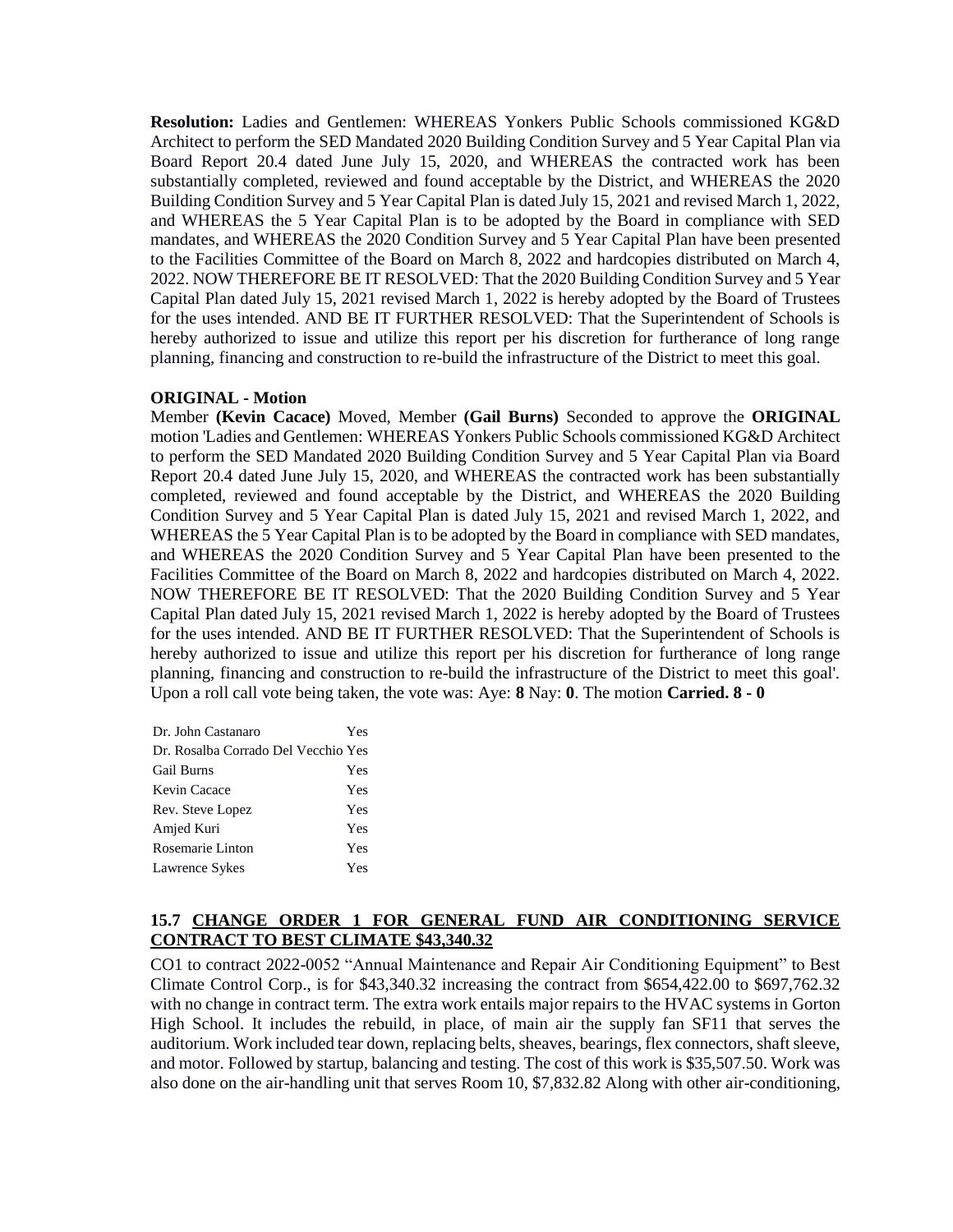system repairs at other schools the original Building Repair funding of \$291,420.00 will be exhausted and exceeded by \$43,340.32

**Resolution:** Ladies and Gentlemen: WHEREAS: via Resolution 16.29 dated June 16,2021 the Board authorized the award of Contract 2022-0052 "Annual Maintenance and Repair Air Conditioning Equipment" to Best Climate Control Corp., in the amount of \$654,422.00 for a term of 365 days, and WHEREAS: additional work under said contract entailing the repair of the auditorium supply fan and classroom air handler at Gorton High for a cost of \$43,340.32 is required, and NOW THEREFORE BE IT RESOLVED: That the superintendent of Schools is authorized to execute change order 1 for Contract 2022-0052 "Annual Maintenance Service and Repair of Air Conditioning Equipment" to Best Climate Control Corp., 760 Koehler Ave, Suite 4, Ronkonkoma, NY 11779 in the amount of \$43,340.32 revising the contract amount from \$654,422.00 to \$697,762.32 with no change in contract term.

### **ORIGINAL - Motion**

Member **(Kevin Cacace)** Moved, Member **(Gail Burns)** Seconded to approve the **ORIGINAL**  motion 'Ladies and Gentlemen: WHEREAS: via Resolution 16.29 dated June 16,2021 the Board authorized the award of Contract 2022-0052 "Annual Maintenance and Repair Air Conditioning Equipment" to Best Climate Control Corp., in the amount of \$654,422.00 for a term of 365 days, and WHEREAS: additional work under said contract entailing the repair of the auditorium supply fan and classroom air handler at Gorton High for a cost of \$43,340.32 is required, and NOW THEREFORE BE IT RESOLVED: That the superintendent of Schools is authorized to execute change order 1 for Contract 2022-0052 "Annual Maintenance Service and Repair of Air Conditioning Equipment" to Best Climate Control Corp., 760 Koehler Ave, Suite 4, Ronkonkoma, NY 11779 in the amount of \$43,340.32 revising the contract amount from \$654,422.00 to \$697,762.32 with no change in contract term'. Upon a roll call vote being taken, the vote was: Aye: **8** Nay: **0**. The motion **Carried. 8 - 0** 

| Dr. John Castanaro                  | Yes |
|-------------------------------------|-----|
| Dr. Rosalba Corrado Del Vecchio Yes |     |
| <b>Gail Burns</b>                   | Yes |
| Kevin Cacace                        | Yes |
| Rev. Steve Lopez                    | Yes |
| Amjed Kuri                          | Yes |
| Rosemarie Linton                    | Yes |
| Lawrence Sykes                      | Yes |

#### **15.8 ASSIGN 10944 DODSON ROOF A/E E&R ENGINEERING \$27,500.00**

This resolution is to assign Architectural/Engineering Task for CIP 10944 "Roof Renovations and Related Work" at Robert C. Dodson School under requirements contract 619182 to Eisenbach & Ruhnke Engineering, P.C., (E&R) for \$27,500.00 and 365 calendar days. In January 2022, the roof at Dodson was found to be ponding in several locations, due primarily to damaged and blocked roof drains. Other related work is also required. A major capital improvement project (CIP) to replace the roof is planned within 3 years with an estimated cost of \$4.5 million. The work entailed under this resolution is in anticipation of that CIP and per the SED, is an incidental cost to that project and eligible for building aid. E&R's base proposal is for \$27,500.00 to provide: bid documents, construction inspections and SED filing for the renovations to the roof. CIP 10944 cost is estimated at \$400,000.00 with construction is planned for the spring of 2022.

**Resolution:** Ladies and Gentlemen: WHEREAS: under Resolution 15.15 dated February 26, 2020, the Board of Education authorized the award contract 619182 for environmental engineering to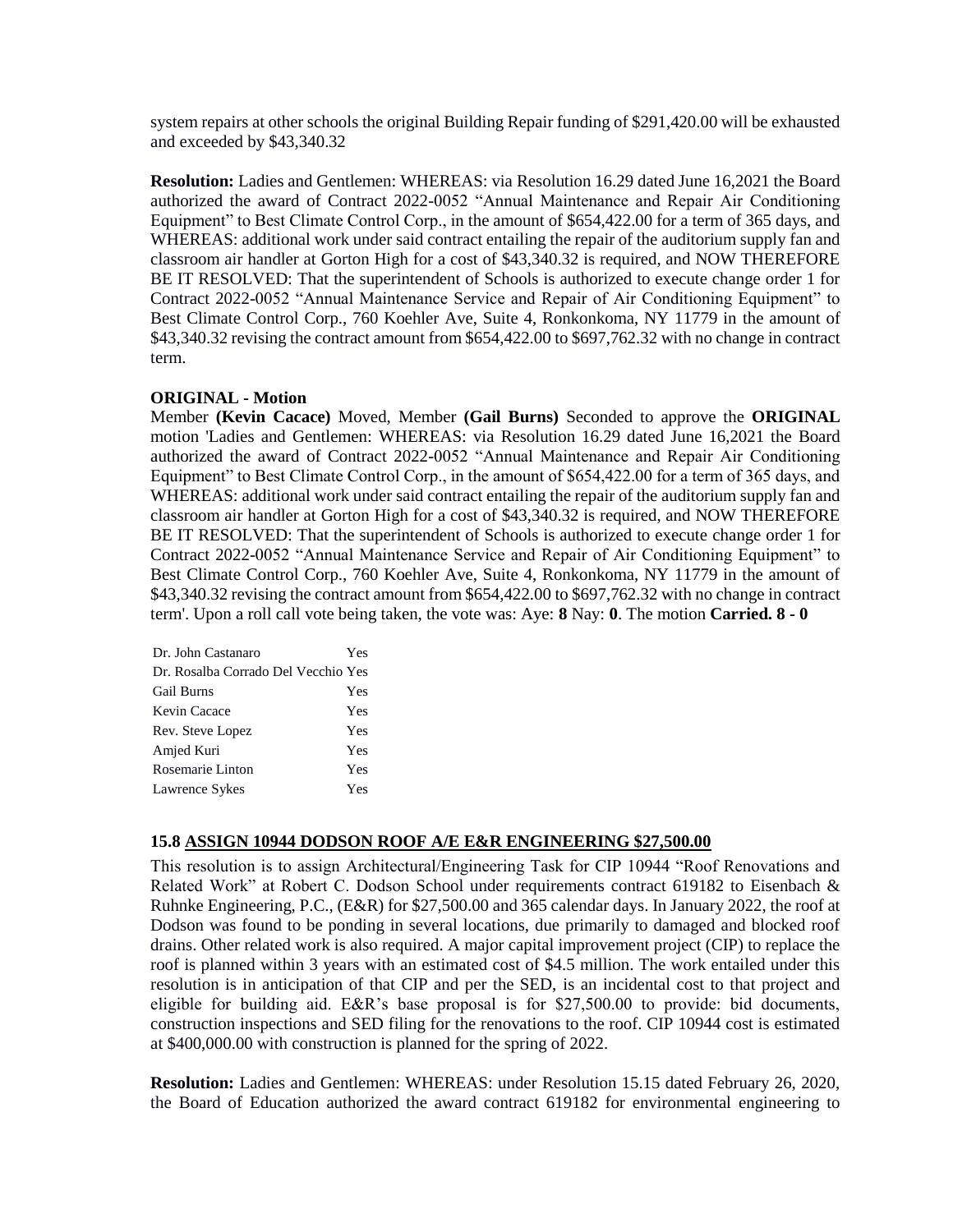Eisenbach & Ruhnke, Engineering PC, amount not to exceed \$1 million, and WHEREAS: by Resolution 17.5 dated May 19, 2021 the Board of Education authorized an amendment to increase the contract by \$500,000.00 to \$1,500,000.00 extending the term for another 365 calendar days, and WHEREAS: work as defined under that contract is required for engineering consulting services for the capital project 10944 "Roof Renovations and related work" at Robert C. Dodson School to Eisenbach & Ruhnke Engineering, P.C., and WHEREAS: the response by Eisenbach & Ruhnke Engineering, P.C., (E&R) was deemed most advantageous to the District at a cost not to exceed \$27,500.00. NOW THEREFORE BE IT RESOLVED: That the Superintendent of Schools is hereby authorized to assign Eisenbach & Ruhnke Engineering, P.C., 291 Genesee Street, Utica, NY 13501 to the task of providing professional engineering consulting services for CIP 10944 "Roof Renovations and related work" at Robert C. Dodson School under contract 619182 in an amount not to exceed \$27,500.00. Term is for 365 calendar days.

#### **ORIGINAL - Motion**

Member **(Kevin Cacace)** Moved, Member **(Gail Burns)** Seconded to approve the **ORIGINAL**  motion 'Ladies and Gentlemen: WHEREAS: under Resolution 15.15 dated February 26, 2020, the Board of Education authorized the award contract 619182 for environmental engineering to Eisenbach & Ruhnke, Engineering PC, amount not to exceed \$1 million, and WHEREAS: by Resolution 17.5 dated May 19, 2021 the Board of Education authorized an amendment to increase the contract by \$500,000.00 to \$1,500,000.00 extending the term for another 365 calendar days, and WHEREAS: work as defined under that contract is required for engineering consulting services for the capital project 10944 "Roof Renovations and related work" at Robert C. Dodson School to Eisenbach & Ruhnke Engineering, P.C., and WHEREAS: the response by Eisenbach & Ruhnke Engineering, P.C., (E&R) was deemed most advantageous to the District at a cost not to exceed \$27,500.00. NOW THEREFORE BE IT RESOLVED: That the Superintendent of Schools is hereby authorized to assign Eisenbach & Ruhnke Engineering, P.C., 291 Genesee Street, Utica, NY 13501 to the task of providing professional engineering consulting services for CIP 10944 "Roof Renovations and related work" at Robert C. Dodson School under contract 619182 in an amount not to exceed \$27,500.00. Term is for 365 calendar days'. Upon a roll call vote being taken, the vote was: Aye: **8** Nay: **0**. The motion **Carried. 8 - 0** 

| Dr. John Castanaro                  | Yes |
|-------------------------------------|-----|
| Dr. Rosalba Corrado Del Vecchio Yes |     |
| <b>Gail Burns</b>                   | Yes |
| Kevin Cacace                        | Yes |
| Rev. Steve Lopez                    | Yes |
| Amjed Kuri                          | Yes |
| Rosemarie Linton                    | Yes |
| Lawrence Sykes                      | Yes |

### **15.9 AWARD 10878 PHASE 1 WESTCHESTER HILLS SCHOOL 29 SITE WORK GENERAL CONSTUCTION TO ABBOTT & PRICE \$1,877,414.00**

AWARD of CAPITAL Fund Construction Contract, IFB-6726, GENERAL CONSTRUCTION SITE Work, CIP10878 "Phase I of Roof, Doors, Boiler Systems Replacement and Site Upgrades" at School 29 to Abbott & Price, Inc. for the amount of \$1,877,414.00 for a term of 365 calendar days. In compliance with General Municipal Law 103, bids were let and opened in public February 28, 2022. Bids were examined and all due diligence observed in determining the lowest responsive and responsible bidder. There were 3 bidders. The first apparent low bidder, Grace Contracting & Development LLC at \$1,533,000.00 was deemed non-responsive because they did not meet the experience requirements. Landi Construction the second apparent low bidder at \$1,870,000.00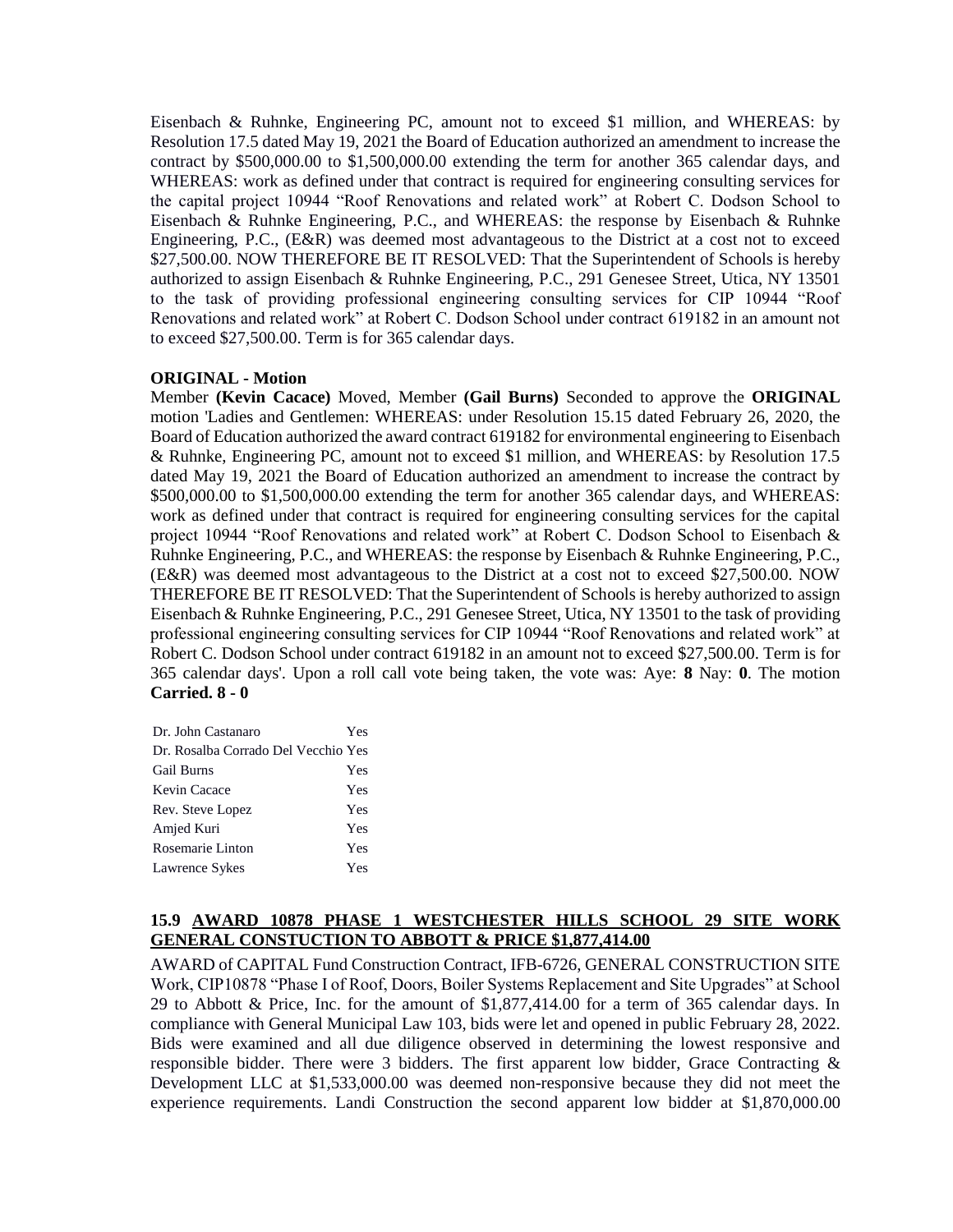indicated that they would not be able to meet the specified schedule. Both were rejected. Fuller  $\&$ D'Angelo Architects estimated the cost of this work to be \$1,850,000.00 CIP 10878 was permitted for the "Replacement of Boilers Doors, Windows, Site, and Security Upgrades" and the project has been broken out into two phases. Phase I for replacement of doors, toilet room upgrades, site upgrades, new hi-tech security, select classroom VAT asbestos abatement and PA upgrades for summer 2022. Phase II work will be bid at a later date and include window replacement, boiler replacement, HVAC upgrades & controls and classroom VAT asbestos abatement for summer 2023. The GENERAL CONSTRUCTION SITE Work involves site improvements which includes widening of the existing driveway, adding staff parking and parent drop-off at the front of the schools and construction related curbs, sidewalks, drainage, signage, gates and asphalt paving. This work is schedule to be completed during the summer of 2022

**Resolution:** Ladies and Gentlemen: WHEREAS: bids were issued for public advertisement and opened on February 28, 2022 in compliance with General Municipal Law for Bid No. 6726 GENERAL CONSTRUCTION SITE Work for the "Phase I of Roof, Doors, Boiler Systems Replacement and Site Upgrades" at School 29 Project No. 10878, and WHEREAS: such bids were duly examined and as a result of this examination of the bids submitted, the administration has determined that Abbott & Price, Inc., the lowest responsive and responsible bidder with a bid of \$1,877,414.00. NOW THEREFORE BE IT RESOLVED: that Bid No. 6726 GENERAL CONSTRUCTION SITE Work for the "Phase I of Roof, Doors, Boiler Systems Replacement and Site Upgrades" at School 29 Project No. 10878 to Abbott & Price, Inc, 5, Schuman Road, Millwood, NY 10546 in an amount not to exceed \$1,877,414.00 for a term of 365 calendar days.

#### **ORIGINAL - Motion**

Member **(Kevin Cacace)** Moved, Member **(Gail Burns)** Seconded to approve the **ORIGINAL**  motion 'Ladies and Gentlemen: WHEREAS: bids were issued for public advertisement and opened on February 28, 2022 in compliance with General Municipal Law for Bid No. 6726 GENERAL CONSTRUCTION SITE Work for the "Phase I of Roof, Doors, Boiler Systems Replacement and Site Upgrades" at School 29 Project No. 10878, and WHEREAS: such bids were duly examined and as a result of this examination of the bids submitted, the administration has determined that Abbott & Price, Inc., the lowest responsive and responsible bidder with a bid of \$1,877,414.00. NOW THEREFORE BE IT RESOLVED: that Bid No. 6726 GENERAL CONSTRUCTION SITE Work for the "Phase I of Roof, Doors, Boiler Systems Replacement and Site Upgrades" at School 29 Project No. 10878 to Abbott & Price, Inc, 5, Schuman Road, Millwood, NY 10546 in an amount not to exceed \$1,877,414.00 for a term of 365 calendar days'. Upon a roll call vote being taken, the vote was: Aye: **8** Nay: **0**. The motion **Carried. 8 - 0** 

| Dr. John Castanaro                  | Yes |
|-------------------------------------|-----|
| Dr. Rosalba Corrado Del Vecchio Yes |     |
| <b>Gail Burns</b>                   | Yes |
| Kevin Cacace                        | Yes |
| Rev. Steve Lopez                    | Yes |
| Amjed Kuri                          | Yes |
| Rosemarie Linton                    | Yes |
| Lawrence Sykes                      | Yes |

# **15.10 AWARD 10878 WESTCHESTER HILLS SCHOOL 29 PHASE 1 PLUMBING WORK SOUTHEAST PLUMBING CORPORATION \$224,710.00**

AWARD of CAPITAL Fund Construction Contract, IFB-6726, PLUMBING Work, Contract 4, CIP10878 "Phase I of Roof, Doors, Boiler Systems Replacement and Site Upgrades" at School 29 to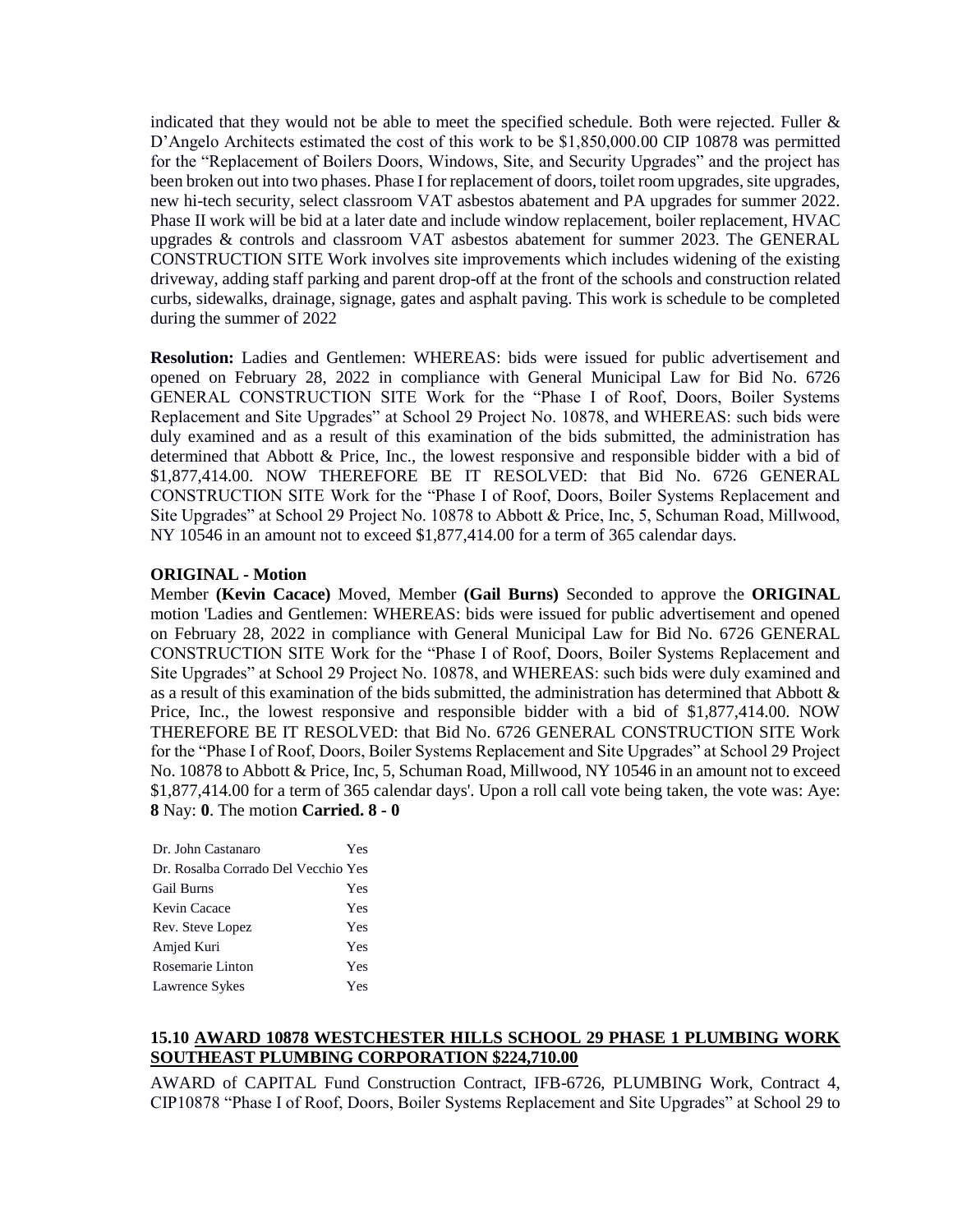Southeast Plumbing Corp. for the amount of \$224,710.00 for a term of 365 calendar days. Bid IFB-6726 resulted in a total of 4 bids received, with the highest bid at \$324,000.00 The work was designed by Fuller & D'Angelo Architects and the plumbing work was estimated to be approximately \$206,000.00 After interviewing the apparent low bidder and confirming that they understood the scope of work, bids were found to be correct Fuller & D'Angelo Architects and Schools Facilities Management are recommending the award of the subject contract to Southeast Plumbing Corp. CIP 10878 was permitted for the "Replacement of Boilers Doors, Windows, Site, and Security Upgrades" and the project has been broken out into two phases. Phase I for replacement of doors, toilet room upgrades, site upgrades, new hi-tech security, select classroom VAT asbestos abatement and PA upgrades for summer 2022. Phase II work will be bid at a later date and include window replacement, boiler replacement, HVAC upgrades & controls and classroom VAT asbestos abatement for summer 2023. The Plumbing Work involves replacement of plumbing fixtures and alteration of existing plumbing piping for the renovation of 4 multi-person toilet facilities. This work is schedule to be completed during the summer of 2022

**Resolution:** Ladies and Gentlemen: WHEREAS: bids were issued for public advertisement and opened on February 28, 2022 in compliance with General Municipal Law for Bid No. 6726 PLUMBING Work, Contract 4, for the "Phase I of Roof, Doors, Boiler Systems Replacement and Site Upgrades" at School 29 Project No. 10878, and WHEREAS: such bids were duly examined and as a result of this examination of the bids submitted, the administration has determined that Southeast Plumbing Corp., the lowest responsive and responsible bidder with a bid of \$224,710. NOW THEREFORE BE IT RESOLVED: that Bid No. 6726 PLUMBING Work, Contract 4 for the "Phase I of Roof, Doors, Boiler Systems Replacement and Site Upgrades" at School 29 Project No. 10878 to Southeast Plumbing Corp., 586B North Main Street, 10509 in an amount not to exceed \$224,710.00 for a term of 365 calendar days.

#### **ORIGINAL - Motion**

Member **(Kevin Cacace)** Moved, Member **(Gail Burns)** Seconded to approve the **ORIGINAL**  motion 'Ladies and Gentlemen: WHEREAS: bids were issued for public advertisement and opened on February 28, 2022 in compliance with General Municipal Law for Bid No. 6726 PLUMBING Work, Contract 4, for the "Phase I of Roof, Doors, Boiler Systems Replacement and Site Upgrades" at School 29 Project No. 10878, and WHEREAS: such bids were duly examined and as a result of this examination of the bids submitted, the administration has determined that Southeast Plumbing Corp., the lowest responsive and responsible bidder with a bid of \$224,710.00. NOW THEREFORE BE IT RESOLVED: that Bid No. 6726 PLUMBING Work, Contract 4 for the "Phase I of Roof, Doors, Boiler Systems Replacement and Site Upgrades" at School 29 Project No. 10878 to Southeast Plumbing Corp., 586B North Main Street, 10509 in an amount not to exceed \$224,710.00 for a term of 365 calendar days'. Upon a roll call vote being taken, the vote was: Aye: **8** Nay: **0**. The motion **Carried. 8 - 0** 

| Dr. John Castanaro                  | Yes |
|-------------------------------------|-----|
| Dr. Rosalba Corrado Del Vecchio Yes |     |
| <b>Gail Burns</b>                   | Yes |
| Kevin Cacace                        | Yes |
| Rev. Steve Lopez                    | Yes |
| Amjed Kuri                          | Yes |
| Rosemarie Linton                    | Yes |
| Lawrence Sykes                      | Yes |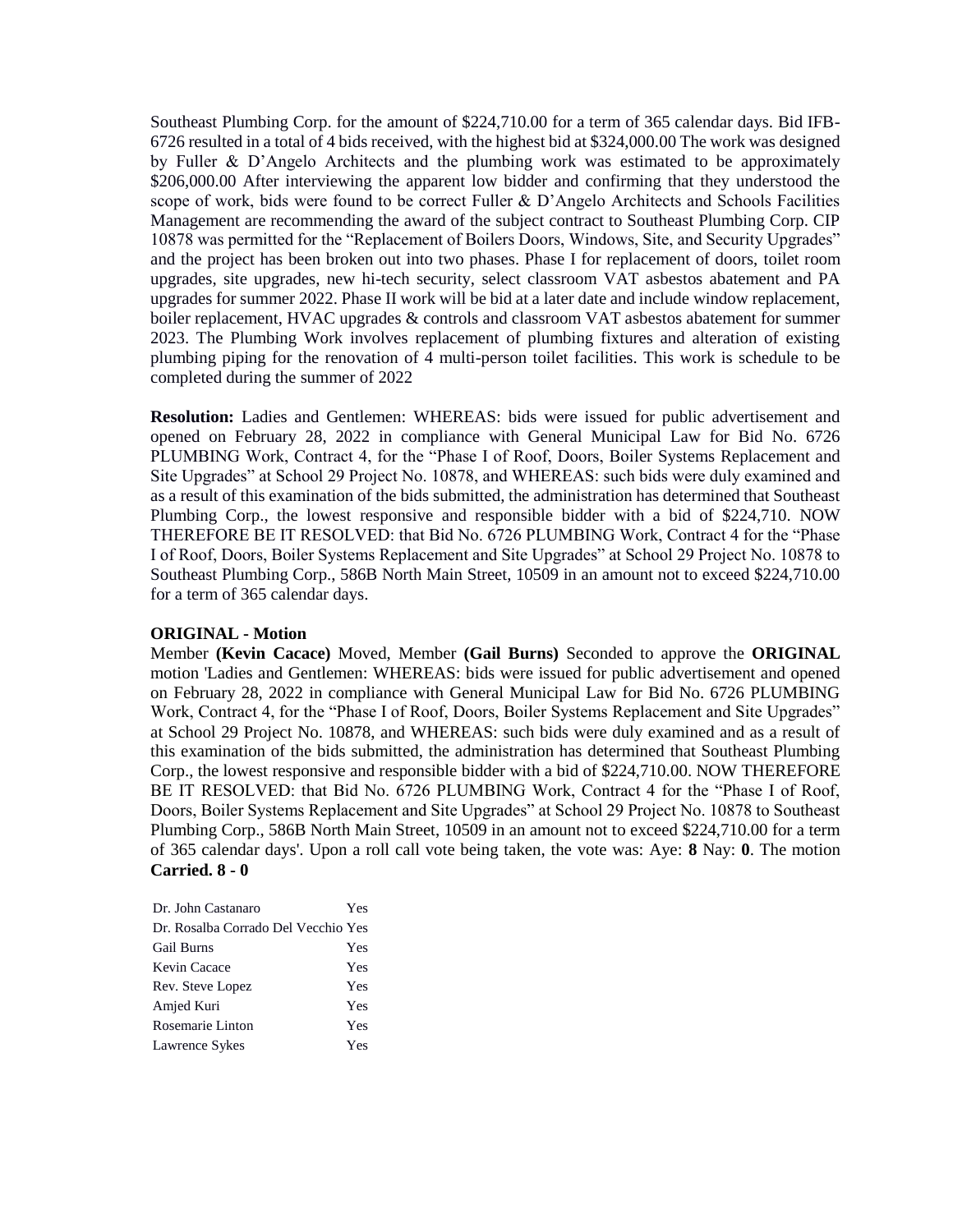#### **15.11 AWARD CAPITAL FUNDS TO 10910 LINCOLN HIGH AUDITORIUM FURNISH AND INSTALL AUDITORIUM SEATING NICKERSON CORPORATION \$250,000.00**

Capital Funds assignment for CIP 10910 "Installation of Auditorium Seating" at Lincoln High School to Nickerson Corporation for \$250,000.00 for a term of 365 calendar days. This is to assign capital bond funds in anticipation of the disbursement of the approved NYS State and Municipal Facilities Program (SAMS 22644) grant in the amount of \$250,000.00. This is required to meet obligations to the vender, Nickerson Corporation, who installed the auditorium seating in the fall of 2021. PO 2022- 2845 for Nickerson was issued per Resolution 17.26, May 19, 2021. The work was estimated to cost \$300,000, \$250,000 of which is to be reimbursed by the Grant. Work was completed in December 2021. Application for the grant was made on Sept 4, 2019. The Grant was awarded on February 27, 2020. (Accounts Payable will be able to reimburse capital project related costs back to this date.) On April 28, 2020, DASNY informed that all work on grants was on-hold indefinitely due to COVID. The Grant Disbursement Agreement (which is required to transfer funds to the grantee) could not be executed in time for the construction. It is still 2 to 3 months away. This is to request \$250,000 in capital bond funds for use to pay the vendor pending the completion of the DASNY approval process.

**Resolution:** Ladies and Gentlemen: WHEREAS: By Resolution 17.26, May 19, 2021 the Board of Trustees had authorized the administration to accept the \$250,000.00 New York State Economic Development Assistance Program (NYS EDAP) grants (Grant) for the installation of auditorium seats at LHS, and WHEREAS: Said resolution further authorized the award for this work to Nickerson Corporation under Sourcewell purchasing cooperative in the amount of \$300,000 for the seats, and WHEREAS: In the course of said work the scope and cost under this CIP 10910 was limited to the grant amount of \$250,000, and WHEREAS: funding for the Grant is through a reimbursement of actual expenditures funds from capital bonds are to be made available to complete the work. NOW THEREFORE BE IT RESOLVED: that the capital bond funds are to be made available to complete the work as described under Resolution 17.26, May 19, 2021 for CIP 10910, "Installation of Auditorium Seating" at Lincoln High School to Nickerson Corporation for \$250,000.00 for a term of 365 calendar days.

### **ORIGINAL - Motion**

Member **(Kevin Cacace)** Moved, Member **(Gail Burns)** Seconded to approve the **ORIGINAL**  motion 'Ladies and Gentlemen: WHEREAS: By Resolution 17.26, May 19, 2021 the Board of Trustees had authorized the administration to accept the \$250,000.00 New York State Economic Development Assistance Program (NYS EDAP) grants (Grant) for the installation of auditorium seats at LHS, and WHEREAS: Said resolution further authorized the award for this work to Nickerson Corporation under Sourcewell purchasing cooperative in the amount of \$300,000 for the seats, and WHEREAS: In the course of said work the scope and cost under this CIP 10910 was limited to the grant amount of \$250,000, and WHEREAS: funding for the Grant is through a reimbursement of actual expenditures funds from capital bonds are to be made available to complete the work. NOW THEREFORE BE IT RESOLVED: that the capital bond funds are to be made available to complete the work as described under Resolution 17.26, May 19, 2021 for CIP 10910, "Installation of Auditorium Seating" at Lincoln High School to Nickerson Corporation for \$250,000.00 for a term of 365 calendar days'. Upon a roll call vote being taken, the vote was: Aye: **8** Nay: **0**. The motion **Carried. 8 - 0** 

| Dr. John Castanaro                  | Yes |
|-------------------------------------|-----|
| Dr. Rosalba Corrado Del Vecchio Yes |     |
| <b>Gail Burns</b>                   | Yes |
| Kevin Cacace                        | Yes |
| Rev. Steve Lopez                    | Yes |
| Amjed Kuri                          | Yes |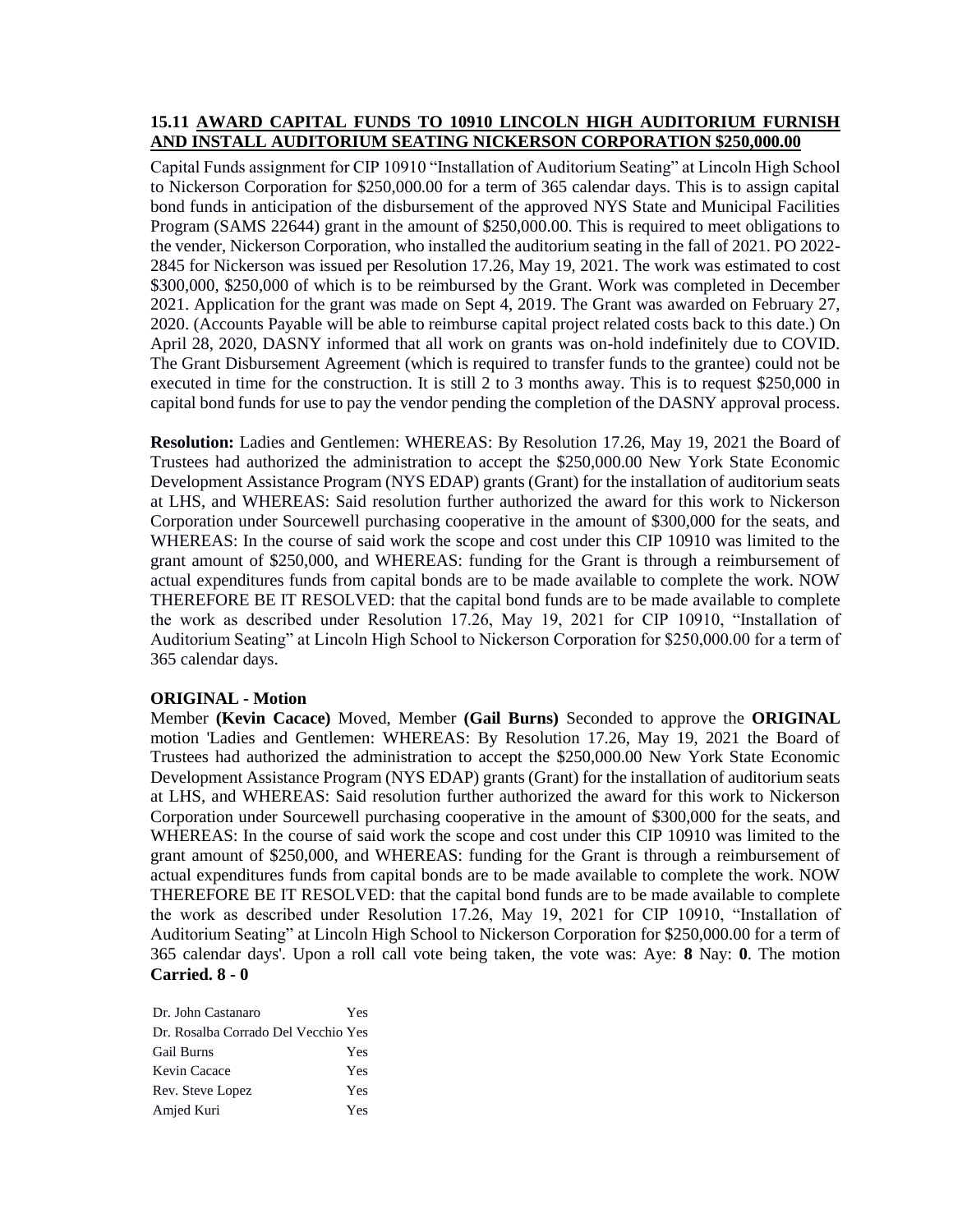| Rosemarie Linton | Yes |
|------------------|-----|
| Lawrence Sykes   | Yes |

# **15.12 AWARD 10929 EMERGENCY DECLARATION CROSS HILL FIRE RESTORATION VALCON CONTRACTING CORP \$419,334.93**

This it to award a Capital fund PO to Valcon Contracting Corp., for FIRE RECOVERY work done under the Emergency Declaration dated September 9, 2021 for "Fire Restoration" at the Cross Hill Academy School for \$419,334.93 for term of 365 calendar days on a negotiated lump sum proposals. In the early hours of September 1, 2021, an electrical fire in Room 6 initiated a fire alarm to which the City Fire Department responded very quickly to put the fire out. The fire resulted in Room 6 damaged by fire and roughly 25,000 square feet of the school building affected by smoke. Valcon was retained to perform multiple tasks related to the fire recovery work including; cleaning and disinfecting of non-porous surfaces (walls, floors, ceilings, doors, windows, furniture and classroom contents), removal of porous materials damaged by smoke (ceiling tiles, window shades and classroom contents), cleaning and disinfecting of IT equipment and the demolition, cleaning, disinfecting and/or encapsulation of all surfaces in the fire room. Valcon's proposals for completed work were submitted to negotiated, approved and funded by the District's insurance carrier Travelers. There are 2 proposals for cleaning, disinfecting and demo: one for building infrastructure in the amount of \$235,195.60 and the other for building contents for the amount of \$184,139.33.

**Resolution:** Ladies and Gentlemen: WHEREAS: in the early hours of September 1, 2021 an electrical fire in Room 6 which was quickly contained but the smoke damage included roughly 25,000 square feet of the building requiring immediate fire recovery cleaning, disinfecting and demolition work to be performed, and WHEREAS: an emergency declaration was issued by the Superintendent of Schools on September 9, 2021 to have this work completed in the most timely manner, and WHEREAS: Valcon Contracting Corp., has been solicited to provide such services under and demonstrated that they were capable and ready to make such improvements at an estimated not to exceed amount of \$419,334.93 and for term of 365 calendar days, and NOW THEREFORE BE IT RESOLVED: that a purchase order be issued to Valcon Contracting Corp., 185 Summerfield Street, Scarsdale, NY 10583 for General Construction Contract for the "Fire Restoration" at the Cross Hill Academy School, for \$419,334.93 for term of 365 calendar days.

#### **ORIGINAL - Motion**

Member **(Kevin Cacace)** Moved, Member **(Gail Burns)** Seconded to approve the **ORIGINAL**  motion 'Ladies and Gentlemen: WHEREAS: in the early hours of September 1, 2021 an electrical fire in Room 6 which was quickly contained but the smoke damage included roughly 25,000 square feet of the building requiring immediate fire recovery cleaning, disinfecting and demolition work to be performed, and WHEREAS: an emergency declaration was issued by the Superintendent of Schools on September 9, 2021 to have this work completed in the most timely manner, and WHEREAS: Valcon Contracting Corp., has been solicited to provide such services under and demonstrated that they were capable and ready to make such improvements at an estimated not to exceed amount of \$419,334.93 and for term of 365 calendar days, and NOW THEREFORE BE IT RESOLVED: that a purchase order be issued to Valcon Contracting Corp., 185 Summerfield Street, Scarsdale, NY 10583 for General Construction Contract for the "Fire Restoration" at the Cross Hill Academy School, for \$419,334.93 for term of 365 calendar days'. Upon a roll call vote being taken, the vote was: Aye: **8** Nay: **0**. The motion **Carried. 8 - 0** 

Dr. John Castanaro Yes Dr. Rosalba Corrado Del Vecchio Yes Gail Burns Yes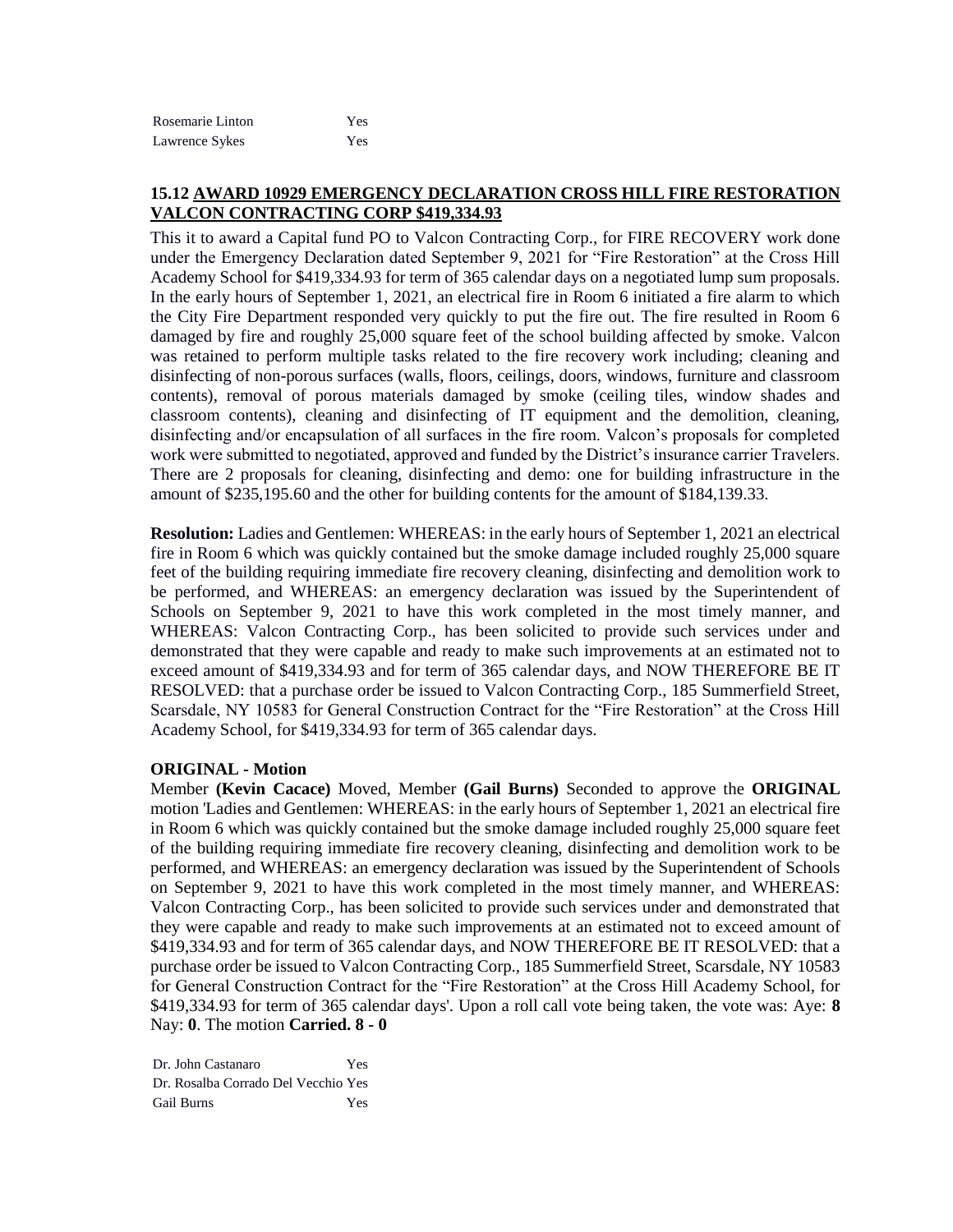| Kevin Cacace     | Yes |
|------------------|-----|
| Rev. Steve Lopez | Yes |
| Amjed Kuri       | Yes |
| Rosemarie Linton | Yes |
| Lawrence Sykes   | Yes |

# **15.13 AWARD 10933 EMERGENCY DECLARATION KAHLIL GIBRAN SCHOOL REPLACEMENT OF UNDERGROUND FUEL OIL STORAGE TANK GENERAL CONTRACTING WORK TO LUZON ENVIRONMENTAL \$389,710.00**

This AWARD of CAPITAL FUND Construction Contract under an Emergency Declaration for CIP10933 "Underground Fuel Oil Storage Tank Replacement and Related Work" at Kahlil Gibran School, is to Luzon Oil Company, Inc., (dba) Luzon Environmental Services, for the amount of \$389,710.00 for a term of 365 calendar days. Luzon has successfully completed past District capital projects. This resolution is to grant the administration the authority award the subject contract as per the attached emergency declaration issued on November 24, 2021. Bids are not required under an emergency declaration. The UST failed to pass annual tests mandated by Westchester County Dept. of Health. Per current regulations, a spill was reported to the NYSDEC. WCDOH requires that failed USTs replaced within 6 months. The 10,000-gallon failed heating oil tank has been emptied and a 5,000 gallon temporary tank has been installed. A new 10,000-gallon double-wall steel tank has been ordered. Installation hook-up and restoration is scheduled for completion this spring. Design and SED filing is by Eisenbach & Ruhnke Engineering, P.C

**Resolution:** Ladies and Gentlemen: WHEREAS: the underground fuel oil storage tank at Kahlil Gibran School failed to pass the annual tightness test mandated by Westchester County Dept. of Health, and WHEREAS and emergency declaration was approved by the Superintendent of schools on or about November 24, 2022, and WHEREAS: it is required that tanks failing such tests be removed (and replaced) within 6 months of the failure, and WHEREAS: such time constraints preclude the use of standard design, bid, build required under GML103, and WHEREAS: Under this emergency declaration the District solicited Luzon Oil Company, Inc to contain the spill and perform immediate remediation work, and WHEREAS: the District has another current contract along with a substantial successful history with Luzon Oil Company, Inc., and WHEREAS: the quote submitted has been duly examined and as a result of this examination of the quote submitted, the administration has determined that Luzon Oil Company, Inc., (dba) Luzon Environmental Services, proposal is acceptable at a proposal amount of \$389,710.00 for a term of 365 calendar days. NOW THEREFORE BE IT RESOLVED: that CIP10933 "Underground Fuel Oil Storage Tank Replacement and Related Work" at Kahlil Gibran School be awarded to Luzon Oil Company, Inc., 1246 Glen Wild Road, Woodridge NJ, 12789 in the amount of \$389,710.00 for a term of 365 calendar days.

### **ORIGINAL - Motion**

Member **(Kevin Cacace)** Moved, Member **(Gail Burns)** Seconded to approve the **ORIGINAL**  motion 'Ladies and Gentlemen: WHEREAS: the underground fuel oil storage tank at Kahlil Gibran School failed to pass the annual tightness test mandated by Westchester County Dept. of Health, and WHEREAS and emergency declaration was approved by the Superintendent of schools on or about November 24, 2022, and WHEREAS: it is required that tanks failing such tests be removed (and replaced) within 6 months of the failure, and WHEREAS: such time constraints preclude the use of standard design, bid, build required under GML103, and WHEREAS: Under this emergency declaration the District solicited Luzon Oil Company, Inc to contain the spill and perform immediate remediation work, and WHEREAS: the District has another current contract along with a substantial successful history with Luzon Oil Company, Inc., and WHEREAS: the quote submitted has been duly examined and as a result of this examination of the quote submitted, the administration has determined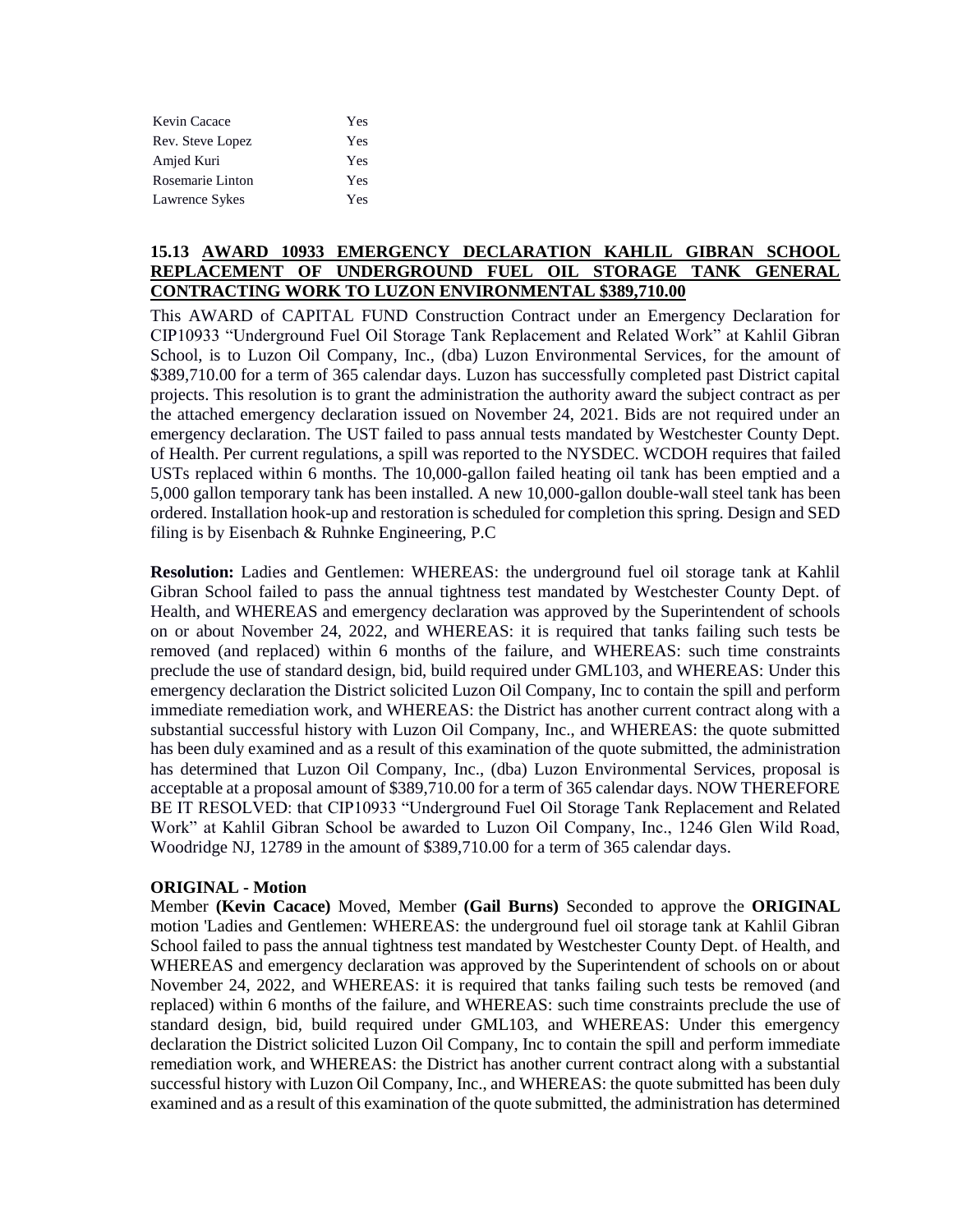that Luzon Oil Company, Inc., (dba) Luzon Environmental Services, proposal is acceptable at a proposal amount of \$389,710.00 for a term of 365 calendar days. NOW THEREFORE BE IT RESOLVED: that CIP10933 "Underground Fuel Oil Storage Tank Replacement and Related Work" at Kahlil Gibran School be awarded to Luzon Oil Company, Inc., 1246 Glen Wild Road, Woodridge NJ, 12789 in the amount of \$389,710.00 for a term of 365 calendar days'. Upon a roll call vote being taken, the vote was: Aye: **8** Nay: **0**. The motion **Carried. 8 - 0** 

| Dr. John Castanaro                  | Yes |
|-------------------------------------|-----|
| Dr. Rosalba Corrado Del Vecchio Yes |     |
| <b>Gail Burns</b>                   | Yes |
| Kevin Cacace                        | Yes |
| Rev. Steve Lopez                    | Yes |
| Amjed Kuri                          | Yes |
| Rosemarie Linton                    | Yes |
| Lawrence Sykes                      | Yes |

# **15.14 AWARD EQUIPMENT CAPITAL PO FOR 2022 FORD EXPLORER GENESSE VALLEY FORD \$51,800.00**

This is to purchase one 2022 Ford Explorer Limited Hybrid from Genesse Valley Ford, Avon New York at the bid winning price of \$51,800.00. Their lead time is 168 days from factory to dealer. RFB-6740 was let for public bidding and opened on March 3, 2002. There were two bidders, the second bidder VANCE COUNTRY FORD was at \$52,907.00. Their lead time was 90 to 270 days.

**Resolution:** Ladies and Gentlemen: WHEREAS the School Facilities Management Department is in need of new replacement vehicles for use by our Maintenance Department and, WHEREAS the some vehicles currently used in the daily responsibilities of throughout the district are no longer economically serviceable, and WHEREAS: bid RFB-6740-2022 FORD EXPLORER LIMITED HYBRID –was let for bid in February 2022 and opened in public on March 3, 2022, and WHEREAS: the lower of the two bids from Genesse Valley Ford, Avon New York at \$58,100.00 has been deemed acceptable to the District. NOW THEREFORE BE IT RESOLVED that the award for purchasing 2022 Ford Explorer Limited Hybrid vehicles be made to Genesse Valley Ford, Avon New York at \$51,800.00 and a term of 365 calendar days.

### **ORIGINAL - Motion**

Member **(Kevin Cacace)** Moved, Member **(Gail Burns)** Seconded to approve the **ORIGINAL**  motion 'Ladies and Gentlemen: WHEREAS the School Facilities Management Department is in need of new replacement vehicles for use by our Maintenance Department and, WHEREAS the some vehicles currently used in the daily responsibilities of throughout the district are no longer economically serviceable, and WHEREAS: bid RFB-6740-2022 FORD EXPLORER LIMITED HYBRID –was let for bid in February 2022 and opened in public on March 3, 2022, and WHEREAS: the lower of the two bids from Genesse Valley Ford, Avon New York at \$58,100.00 has been deemed acceptable to the District. NOW THEREFORE BE IT RESOLVED that the award for purchasing 2022 Ford Explorer Limited Hybrid vehicles be made to Genesse Valley Ford, Avon New York at \$51,800.00 and a term of 365 calendar days'. Upon a roll call vote being taken, the vote was: Aye: **8** Nay: **0**. The motion **Carried. 8 - 0** 

| Dr. John Castanaro                  | Yes |
|-------------------------------------|-----|
| Dr. Rosalba Corrado Del Vecchio Yes |     |
| <b>Gail Burns</b>                   | Yes |
| Kevin Cacace                        | Yes |
| Rev. Steve Lopez                    | Yes |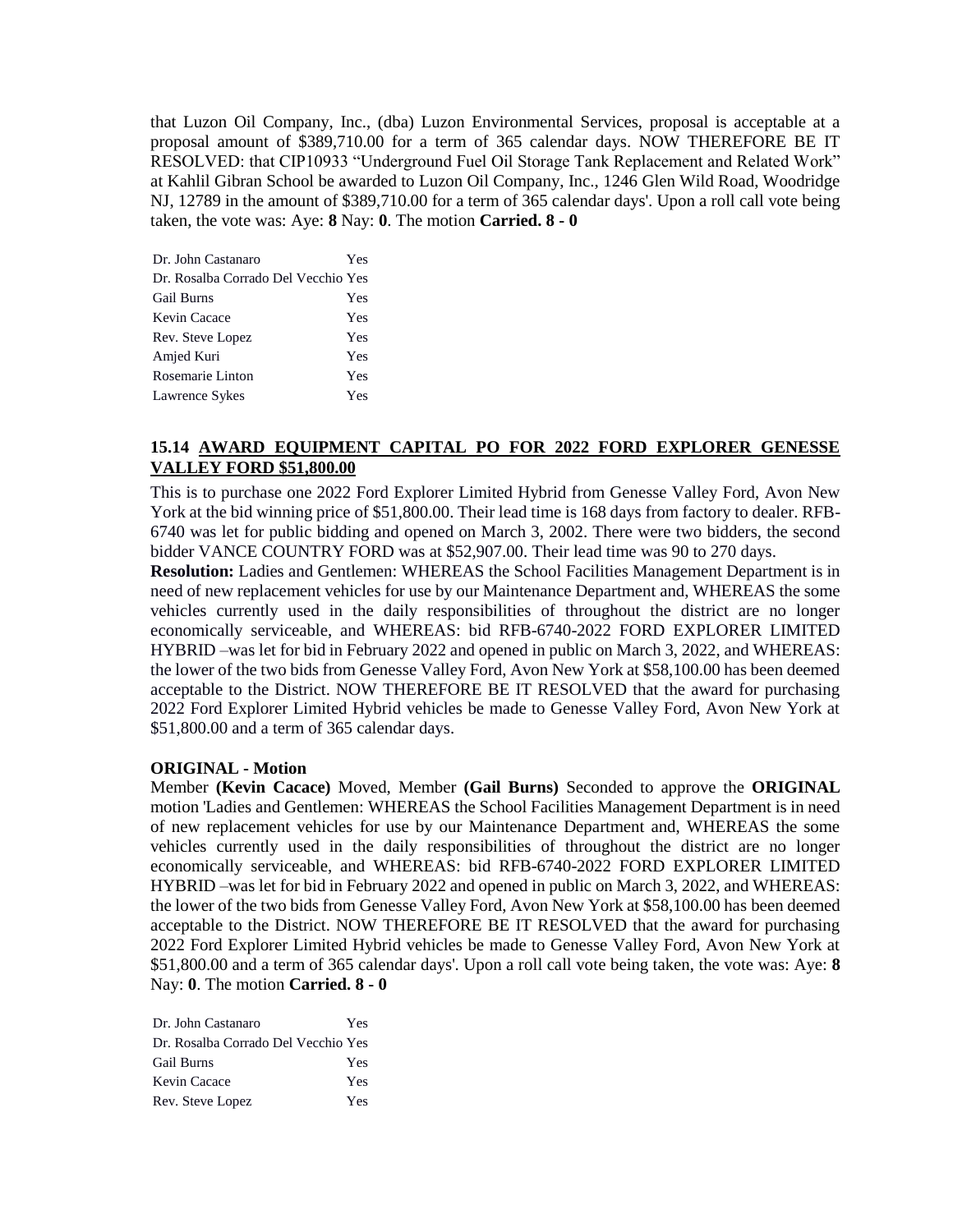| Amjed Kuri       | Yes |
|------------------|-----|
| Rosemarie Linton | Yes |
| Lawrence Sykes   | Yes |

# **15.15 AWARD GENERAL FUND WINDOW REPAIR ANNUAL SERVICE CONTRACT WINDOW REPAIR, INC. SYSTEMS \$17,550.00**

AWARD OF A GENERAL FUND ANNUAL SERVICE CONTRACT for "Maintenance and Repair of Windows" to Window Repair Systems, Inc. for \$17,550.00 for a term of 365 days. Bids for RFP 6737 was publically advertised, received and opened on February 18, 2022. Only two bids were received and reviewed. The difference between the highest and lowest bidder is \$22,450.00. Window Repair Systems, Inc has passed all vetting, and reference checks. This company has successfully completed work for the School District. This year contract is \$6,825.00 less than last year's contract. This is the annual service contract, with the provision for renewal for up to two additional years by mutual consent under the same terms and conditions for the window installation and repair as needed.

**Resolution:** Ladies and Gentlemen: WHEREAS: in compliance with NYS General Municipal Law 103 bids were duly solicited, opened in public and read aloud on February 18, 2022 for Bid 6737 and, WHEREAS: 2 bids were received with Window Repair Systems, Inc., being the lowest, responsive and responsible bid of \$17,550.00, and NOW THEREFORE BE IT RESOLVED: that the Superintendent of Schools is authorized to enter into a contract for Bid No. 6737, " Maintenance and Repair of Windows" to Window Repair Systems, 2363 Sandifer Blvd, Westminster ,SC, 29693, in the amount of \$17,550.00 for a term of 365 days.

#### **ORIGINAL - Motion**

Member **(Kevin Cacace)** Moved, Member **(Gail Burns)** Seconded to approve the **ORIGINAL**  motion 'Ladies and Gentlemen: WHEREAS: in compliance with NYS General Municipal Law 103 bids were duly solicited, opened in public and read aloud on February 18, 2022 for Bid 6737 and, WHEREAS: 2 bids were received with Window Repair Systems, Inc., being the lowest, responsive and responsible bid of \$17,550.00, and NOW THEREFORE BE IT RESOLVED: that the Superintendent of Schools is authorized to enter into a contract for Bid No. 6737, " Maintenance and Repair of Windows" to Window Repair Systems, 2363 Sandifer Blvd, Westminster ,SC, 29693, in the amount of \$17,550.00 for a term of 365 days'. Upon a roll call vote being taken, the vote was: Aye: **8** Nay: **0**. The motion **Carried. 8 - 0** 

| Dr. John Castanaro                  | <b>Yes</b> |
|-------------------------------------|------------|
| Dr. Rosalba Corrado Del Vecchio Yes |            |
| Gail Burns                          | Yes        |
| Kevin Cacace                        | Yes        |
| Rev. Steve Lopez                    | Yes        |
| Amjed Kuri                          | Yes        |
| Rosemarie Linton                    | Yes        |
| Lawrence Sykes                      | Yes        |

### **15.16 CHANGE ORDER 1 10813 SCHOOL 5 WINDOWS, DOORS, SECURITY ALL BRIGHT ELECTRIC \$20,829.99**

This is to approve CHANGE ORDER 1 for CAPITAL ELECTRICAL WORK, CIP10813 "Restoration of Windows, Doors, Interiors, Security, Site and Asbestos Abatement" at School 5 to Fran Corp, (d/b/a All Bright Electric), for \$20,829.99; increasing the contract from \$705,000.00 to \$725,829.99 and extending term for 1278 calendar days. COP-5-A is considered unforeseen to replace failed pneumatics with electronic controls for exhaust fans for a cost of \$1,992.09. COP-5-B is owner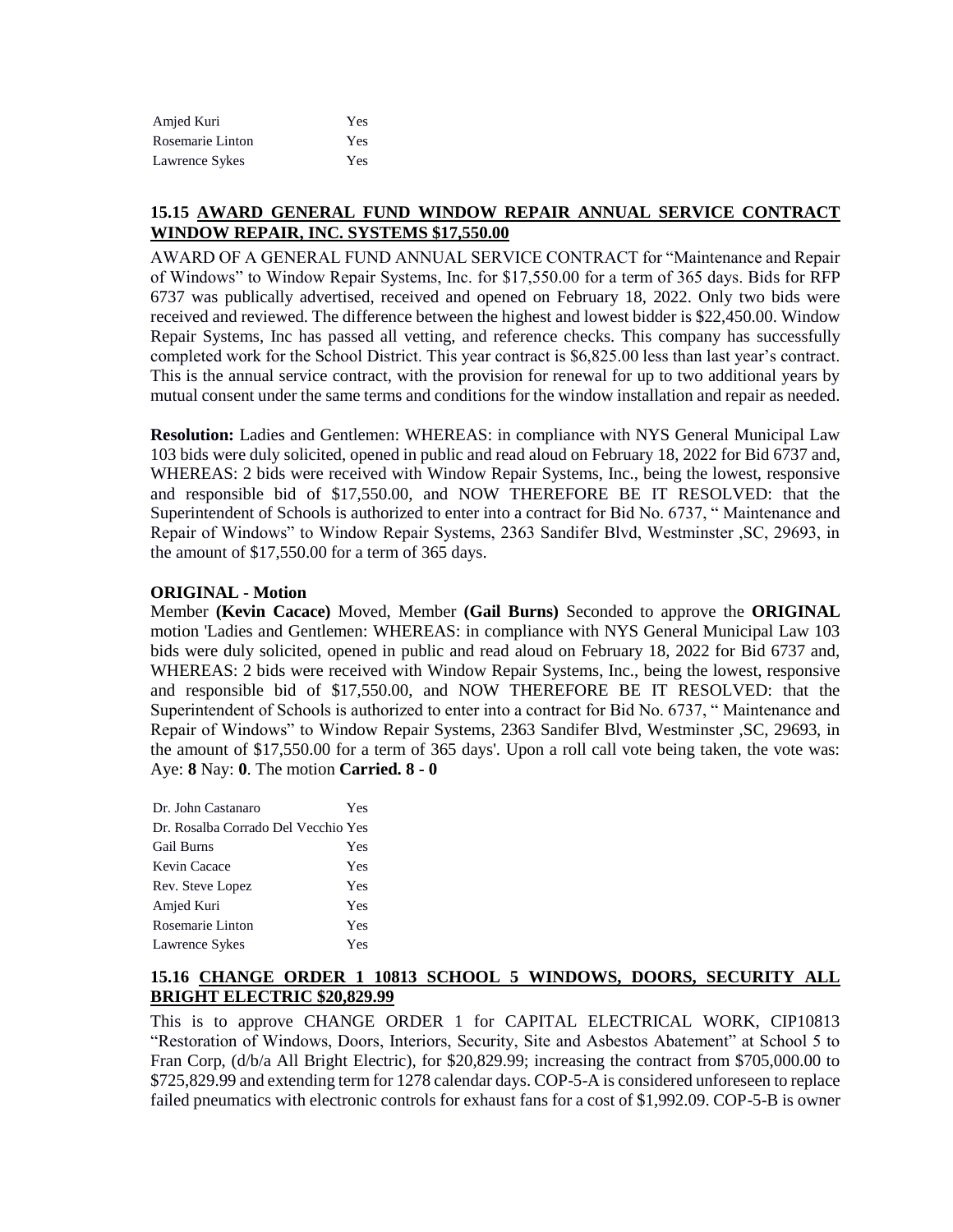directed to provide 9 additional security cameras for dead spots throughout the school. The value of this work is in the amount of \$26,838.69. COP 5-C is seen as a design error by the Department in that the lights specified for the new ceilings were too heavy and had to be replaced at a cost of \$6,365.25. COP-5-C,D & E are seen as design omissions by the Department including; demolition of the existing PA system, relocation and/or replacement of electrical outlets and window panels for window AC units to accommodate the lower ceilings for a cost of \$10,633.96. The amount of extra work is \$45,829.99; less the contingency of \$25,000.00 a balance change order of \$20,829.99 is required.

**Resolution:** RESOLUTION: Ladies and Gentlemen: WHEREAS: by Resolution Board Item No. 20.9 dated April 24, 2019, contract No. 2019-0820 was recommended for award to Fran Corp, (d/b/a All Bright Electric), 100 Snake Hill Road, West Nyack, NY 10994, and, WHEREAS: in the course of executing the contracted work it was determined additional work was required to be performed to complete the project resulting in the amount of \$20,829.99, increasing the overall cost of the contract from \$705,000.00 to \$725,829.99, and, WHEREAS: the contract requires an extension, extending the contract for an additional 1278 days for completing final closeout and payments. NOW THEREFORE BE IT RESOLVED: That the Superintendent of Schools is hereby authorized to issue Change Order 1 to contract No. 2019-00000820, ELECTRICAL WORK, Contract 5, CIP10813 "Restoration of Windows, Doors, Interiors, Security, Site and Asbestos Abatement" at School 5 Fran Corp., for the amount of \$20,829.99, increasing the overall cost of the contract from \$705,000.00 to \$725,829.99 and extending the contract term 1278 calendar days.

#### **ORIGINAL - Motion**

Member **(Kevin Cacace)** Moved, Member **(Gail Burns)** Seconded to approve the **ORIGINAL**  motion 'RESOLUTION: Ladies and Gentlemen: WHEREAS: by Resolution Board Item No. 20.9 dated April 24, 2019, contract No. 2019-0820 was recommended for award to Fran Corp, (d/b/a All Bright Electric), 100 Snake Hill Road, West Nyack, NY 10994, and, WHEREAS: in the course of executing the contracted work it was determined additional work was required to be performed to complete the project resulting in the amount of \$20,829.99, increasing the overall cost of the contract from \$705,000.00 to \$725,829.99, and, WHEREAS: the contract requires an extension, extending the contract for an additional 1278 days for completing final closeout and payments. NOW THEREFORE BE IT RESOLVED: That the Superintendent of Schools is hereby authorized to issue Change Order 1 to contract No. 2019-00000820, ELECTRICAL WORK, Contract 5, CIP10813 "Restoration of Windows, Doors, Interiors, Security, Site and Asbestos Abatement" at School 5 Fran Corp., for the amount of \$20,829.99, increasing the overall cost of the contract from \$705,000.00 to \$725,829.99 and extending the contract term 1278 calendar days'. Upon a roll call vote being taken, the vote was: Aye: **8** Nay: **0**. The motion **Carried. 8 - 0** 

| Dr. John Castanaro                  | Yes |
|-------------------------------------|-----|
| Dr. Rosalba Corrado Del Vecchio Yes |     |
| <b>Gail Burns</b>                   | Yes |
| Kevin Cacace                        | Yes |
| Rev. Steve Lopez                    | Yes |
| Amjed Kuri                          | Yes |
| Rosemarie Linton                    | Yes |
| Lawrence Sykes                      | Yes |

# **15.17 CHANGE ORDER 1 10813 SCHOOL 5 WINDOWS, DOORS, SECURITY BERTUSSI PLUMBING & HEATING**

This is to approve CHANGE ORDER 1 (CREDIT) for CAPITAL PLUMBING WORK, CIP10813 "Restoration of Windows, Doors, Interiors, Security, Site and Asbestos Abatement" at School 5 to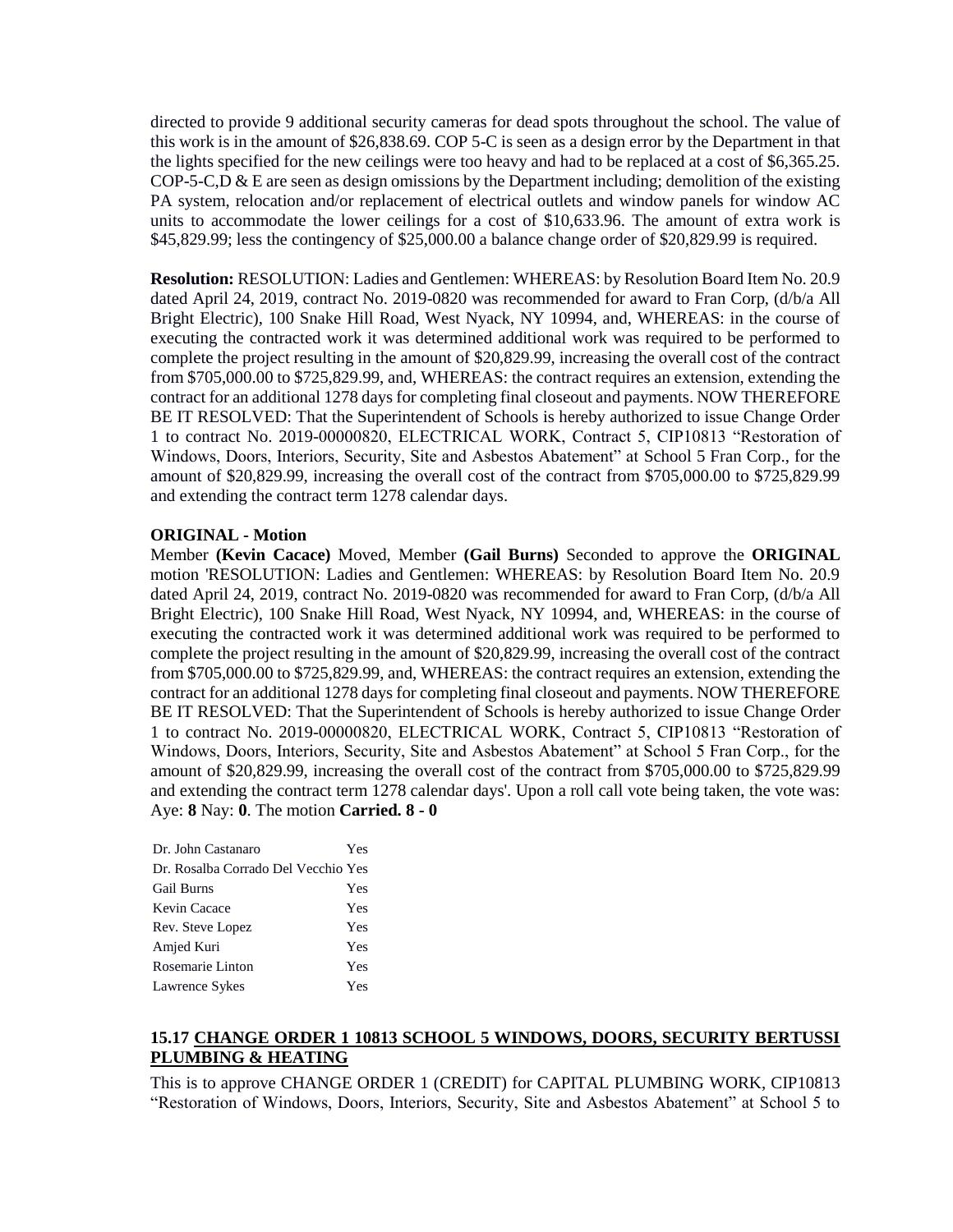Pearl River Plumbing Heating & Electric, Inc. (d/b/a Bertussi's), for the amount of \$11,131.82; decreasing the contract from \$267,425.00 to \$256,293.18. Items COP-4-A is for owner directed extra work where by the administration requested the plumbing be moved and concealed inside chase walls. The value of this work is in the amount of \$7,709.14. Items COP-4-B is deemed by the Department to be design omissions regarding the designs: requiring additional plumbing alterations to make ADA toilets work. The value of this work is in the amount of \$6,159.04. The amount of extra work is \$13,868.18; less the contingency of \$25,000.00 a credit change order of \$11,131.82 is required.

**Resolution:** Ladies and Gentlemen: WHEREAS: by Resolution Board Item 20.12 DATED April 24, 2019, contract No. 2019-0819 was recommended for award to Pearl River Plumbing Heating & Electric, Inc. (d/b/a Bertussi's), and, WHEREAS: in the course of executing the contracted work it was determined work was not required to be performed to complete the project for a credit in the amount of , decreasing the overall cost of the contract from \$267,425.00 to \$256,293.18, and, NOW THEREFORE BE IT RESOLVED: That the Superintendent of Schools is hereby authorized to issue Change Order 1 to contract No. 2019-0819, PLUMBING WORK, CIP10813 "Restoration of Windows, Doors, Interiors, Security, Site and Asbestos Abatement" at School 5 to Pearl River Plumbing Heating & Electric, Inc., 60-70 Dexter Plaza, Pearl River, NY 10965 for the amount of , decreasing the overall cost of the contract from \$267,425.00 to \$256,293.18.

### **ORIGINAL - Motion**

Member **(Kevin Cacace)** Moved, Member **(Gail Burns)** Seconded to approve the **ORIGINAL**  motion 'Ladies and Gentlemen: WHEREAS: by Resolution Board Item 20.12 DATED April 24, 2019, contract No. 2019-0819 was recommended for award to Pearl River Plumbing Heating & Electric, Inc. (d/b/a Bertussi's), and, WHEREAS: in the course of executing the contracted work it was determined work was not required to be performed to complete the project for a credit in the amount of , decreasing the overall cost of the contract from \$267,425.00 to \$256,293.18, and, NOW THEREFORE BE IT RESOLVED: That the Superintendent of Schools is hereby authorized to issue Change Order 1 to contract No. 2019-0819, PLUMBING WORK, CIP10813 "Restoration of Windows, Doors, Interiors, Security, Site and Asbestos Abatement" at School 5 to Pearl River Plumbing Heating & Electric, Inc., 60-70 Dexter Plaza, Pearl River, NY 10965 for the amount of , decreasing the overall cost of the contract from \$267,425.00 to \$256,293.18'. Upon a roll call vote being taken, the vote was: Aye: **8** Nay: **0**. The motion **Carried. 8 - 0** 

| Dr. John Castanaro                  | Yes |
|-------------------------------------|-----|
| Dr. Rosalba Corrado Del Vecchio Yes |     |
| <b>Gail Burns</b>                   | Yes |
| Kevin Cacace                        | Yes |
| Rev. Steve Lopez                    | Yes |
| Amjed Kuri                          | Yes |
| Rosemarie Linton                    | Yes |
| Lawrence Sykes                      | Yes |

# **15.18 CHANGE ORDER 1 10872 ENRICO FERMI STAIR-BRIDGE RESTORATION PALLADINO CONCRETE CREATIONS \$22,000.00**

Change Order 1 for Capital Contract 2021-0245 CIP 10872 "Reconstruction of Entrance Pedestrian Bridge" at Enrico Fermi to Paladino Concrete Creations Corp. for \$22,000.00, increasing the contract from \$298,100.00 to \$320,100.00 and extending the term by 365 calendar days for paperwork purposes. This change order is for field conditions and owner directed additional work performed at negotiated lump sum prices. The demolition process uncovered a more serious and extensive amount of reconstruction was required than could be seen from the surface. Principally for patching and filling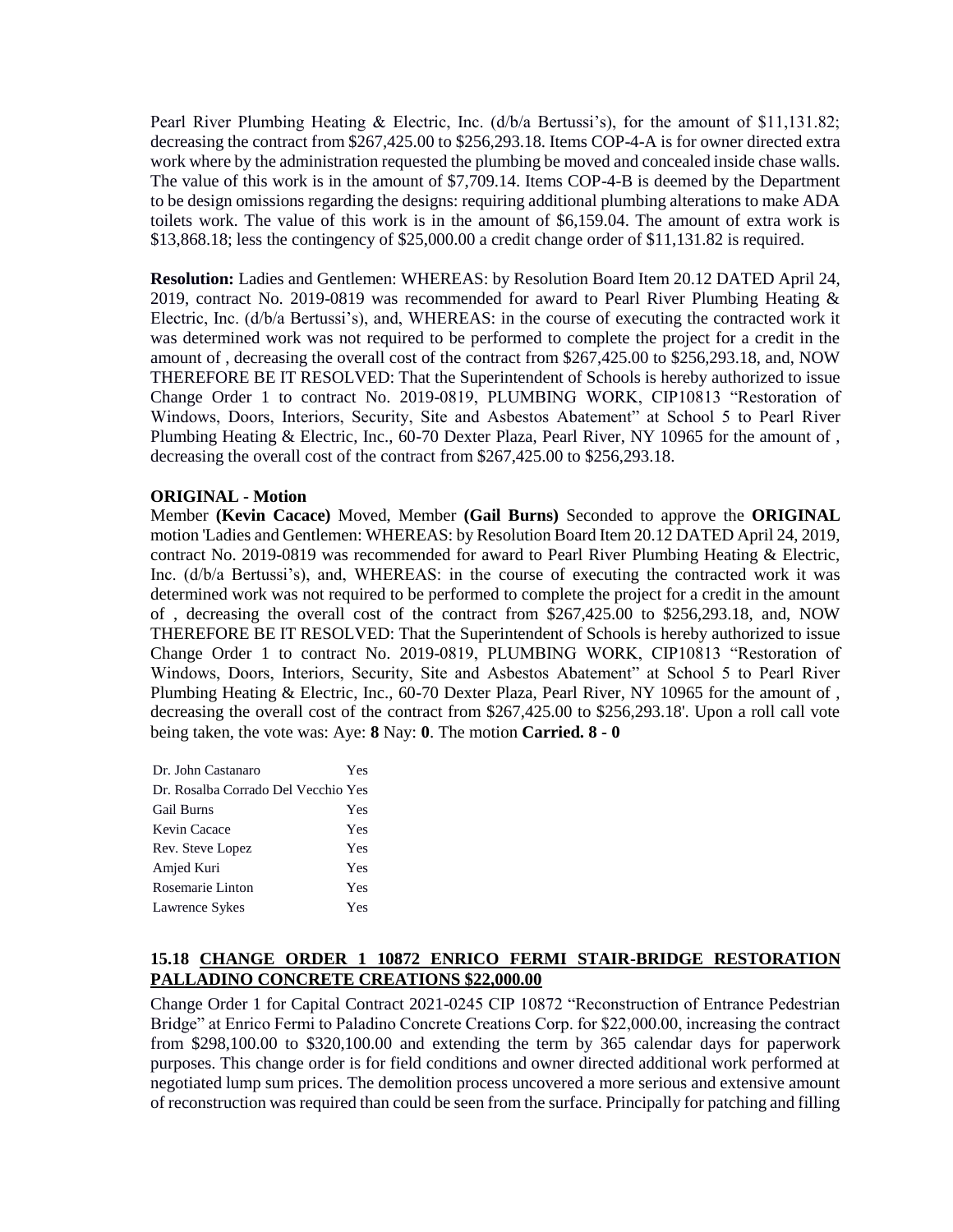deteriorated substrate on the bridge wall \$15,000.00, restoration of arches \$7,000.00, restoration of piers \$9,500.00. Owner directed work included the replacement of a badly deteriorated slab in the school basement. This was done by hand, using wheelbarrows and buckets over several flights of stairs for \$10,000.00. Miscellaneous work for \$500.00 The total net cost of all extra work is \$42,000.00, less \$20,000.00 in allowance for owner directed work for a total change order of \$22,000.00

**Resolution:** WHEREAS: via Resolution 17.10 dated August 19, 2020 the Board authorized the award of Contract 2021-0245 CIP 10872 , "Reconstruction of Entrance Pedestrian Bridge" at Enrico Fermi to Paladino Concrete Creations Corp for the amount of \$298,100.00, and WHEREAS: in the course of construction it was deemed in the best interest of the District to restore the bridge wall, bridge arches, select piers and perform miscellaneous work at the negotiated lump sum prices in the amount for \$22,000.00, increasing the contract from \$298,100.00 to \$320,100.00 and extend the term for an additional 365 calendar days. NOW THEREFORE BE IT RESOLVED: That the Superintendent of Schools is hereby authorized to issue Change Order 1 to Contract 2021- 0245, "Reconstruction of Entrance Pedestrian Bridge" at Enrico Fermi to Paladino Concrete Creations Corp., 315 N, MacQuesten Parkway, Mt. Vernon, NY 10550 for the amount of \$22,000.00, increasing the total contract amount to \$320,100.00 and an extension of the term for 365 calendar days

### **ORIGINAL - Motion**

Member **(Kevin Cacace)** Moved, Member **(Gail Burns)** Seconded to approve the **ORIGINAL**  motion 'WHEREAS: via Resolution 17.10 dated August 19, 2020 the Board authorized the award of Contract 2021-0245 CIP 10872 , "Reconstruction of Entrance Pedestrian Bridge" at Enrico Fermi to Paladino Concrete Creations Corp for the amount of \$298,100.00, and WHEREAS: in the course of construction it was deemed in the best interest of the District to restore the bridge wall, bridge arches, select piers and perform miscellaneous work at the negotiated lump sum prices in the amount for \$22,000.00, increasing the contract from \$298,100.00 to \$320,100.00 and extend the term for an additional 365 calendar days. NOW THEREFORE BE IT RESOLVED: That the Superintendent of Schools is hereby authorized to issue Change Order 1 to Contract 2021- 0245, "Reconstruction of Entrance Pedestrian Bridge" at Enrico Fermi to Paladino Concrete Creations Corp., 315 N, MacQuesten Parkway, Mt. Vernon, NY 10550 for the amount of \$22,000.00, increasing the total contract amount to \$320,100.00 and an extension of the term for 365 calendar days'. Upon a roll call vote being taken, the vote was: Aye: **8** Nay: **0**. The motion **Carried. 8 - 0** 

| Dr. John Castanaro                  | Yes |
|-------------------------------------|-----|
| Dr. Rosalba Corrado Del Vecchio Yes |     |
| <b>Gail Burns</b>                   | Yes |
| Kevin Cacace                        | Yes |
| Rev. Steve Lopez                    | Yes |
| Amjed Kuri                          | Yes |
| Rosemarie Linton                    | Yes |
| Lawrence Sykes                      | Yes |

# **15.19 EXTENSION 3 GENERAL FUND PLAYGROUND INSPECTIONS ANNUAL SERVICE CONTRACT PLAYGROUND MEDIC \$18,150.00**

THIRD EXTENSION GENERAL CONTRACT 2019-'0758 "School Playground Safety Inspections" to Playground Maintenance Corp. dba Playground Medic for \$18,150.00 increasing the contract amount from \$54,450.00 to \$72,600 and the term to 1,460 calendar days. By Resolution 21.13 dated March 20, 2019 the District awarded Contract 2019-0758 for playground inspections to Playground Medic for \$18,150.00 and 365 calendar days. The first extension was authorized by Resolution 15.11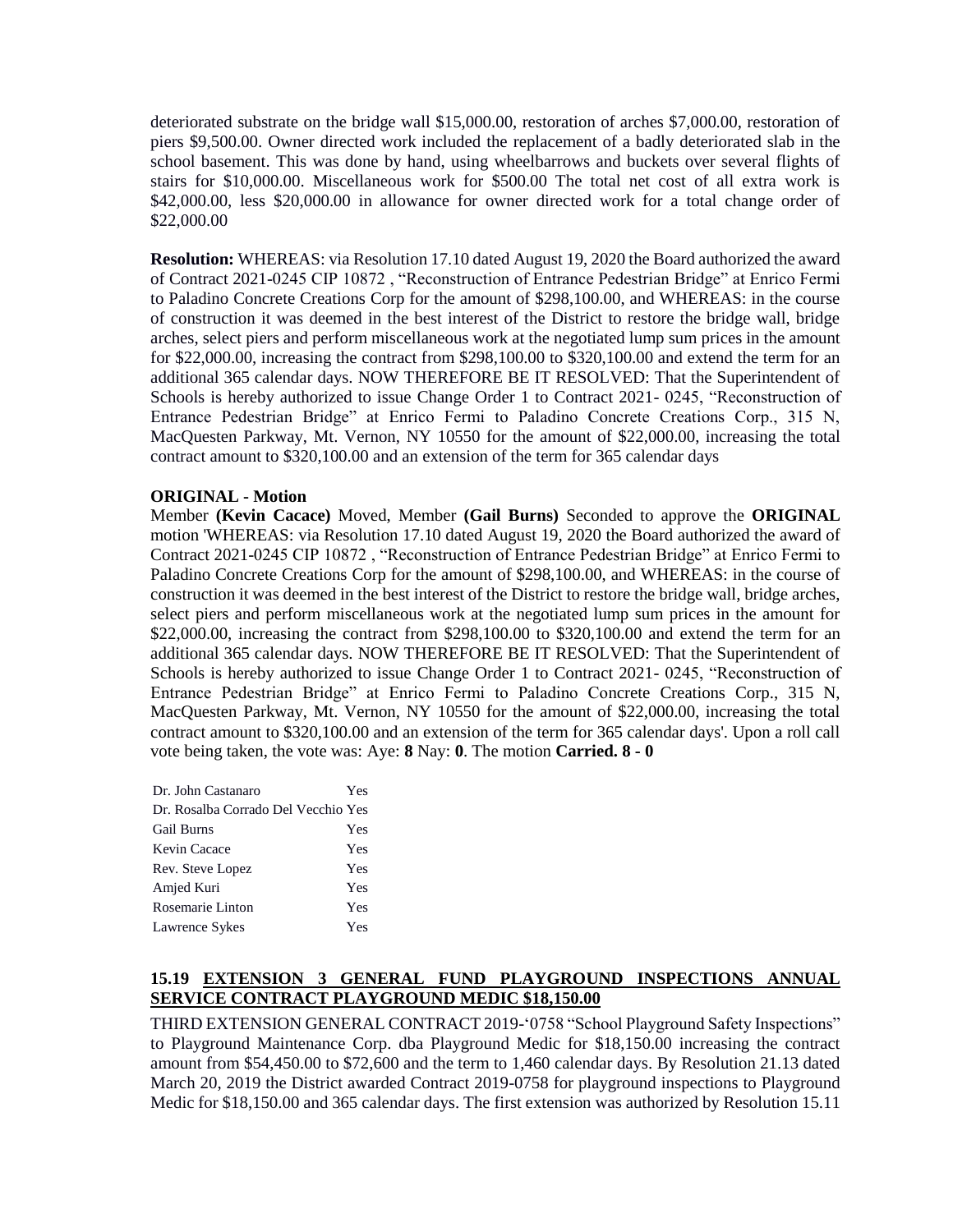dated February 26, 2022 increased the contract amount \$36,300.00 and the term to 720 calendar days. The second was by Resolution 16.16 dated February 24, 2021 increase the contract form \$54,450.00 and the term to 1,095 days. This is for the third and final extension as specified in the contract documents.. This is to inspect the 37 district owned playgrounds in various conditions at 26 different schools.

**Resolution:** Ladies and Gentlemen: WHEREAS: Board Item 21.13 dated March 20, 2019, was approved awarding a contract to Playground Maintenance Corp. dba Playground Medic for an amount not to exceed \$18,150 for a term of 365 calendar days, and WHEREAS: bid specifications provide for annual extensions by the mutual consent of both parties under the same terms and conditions of the original contract for up to three years, and. WHEREAS: The first extension was authorized by Resolution 15.11 dated February 26, 2022 increased the contract amount \$36,300.00 and the term to 720 calendar days, and WHEREAS: the second as extended for the second time via Board Item 16.15 dated February 24,2021 revising the contract total to \$54,450.00 and extending the term to 1,095 calendar days, and WHEREAS: the administration recommends this contract be extended again for the third and final time. NOW THEREFORE BE IT RESOLVED: That the Yonkers Board of Education authorizes the Superintendent of Schools to extend CONTRACT 2019-'0758 "School Playground Safety Inspections" to Playground Maintenance Corp. dba Playground Medic for \$18,150.00 increasing the contract amount from \$54,450.00 to \$ 72,600.00 and the term to 1,460 calendar days.

#### **ORIGINAL - Motion**

Member **(Kevin Cacace)** Moved, Member **(Gail Burns)** Seconded to approve the **ORIGINAL**  motion 'Ladies and Gentlemen: WHEREAS: Board Item 21.13 dated March 20, 2019, was approved awarding a contract to Playground Maintenance Corp. dba Playground Medic for an amount not to exceed \$18,150 for a term of 365 calendar days, and WHEREAS: bid specifications provide for annual extensions by the mutual consent of both parties under the same terms and conditions of the original contract for up to three years, and. WHEREAS: The first extension was authorized by Resolution 15.11 dated February 26, 2022 increased the contract amount \$36,300.00 and the term to 720 calendar days, and WHEREAS: the second as extended for the second time via Board Item 16.15 dated February 24,2021 revising the contract total to \$54,450.00 and extending the term to 1,095 calendar days, and WHEREAS: the administration recommends this contract be extended again for the third and final time. NOW THEREFORE BE IT RESOLVED: That the Yonkers Board of Education authorizes the Superintendent of Schools to extend CONTRACT 2019-'0758 "School Playground Safety Inspections" to Playground Maintenance Corp. dba Playground Medic for \$18,150.00 increasing the contract amount from \$54,450.00 to \$ 72,600.00 and the term to 1,460 calendar days'. Upon a roll call vote being taken, the vote was: Aye: **8** Nay: **0**. The motion **Carried. 8 - 0** 

| Dr. John Castanaro                  | Yes |
|-------------------------------------|-----|
| Dr. Rosalba Corrado Del Vecchio Yes |     |
| <b>Gail Burns</b>                   | Yes |
| Kevin Cacace                        | Yes |
| Rev. Steve Lopez                    | Yes |
| Amjed Kuri                          | Yes |
| Rosemarie Linton                    | Yes |
| Lawrence Sykes                      | Yes |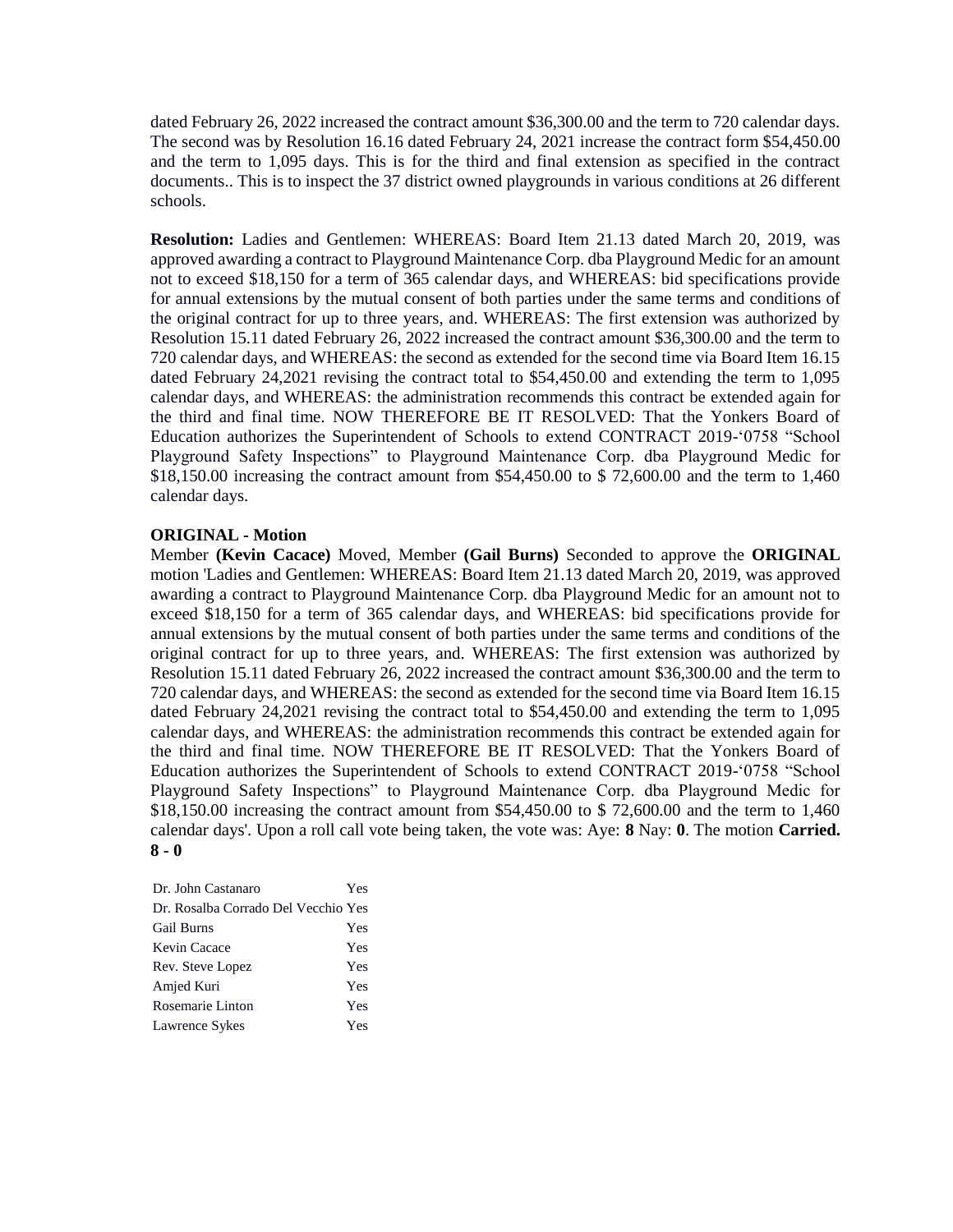### **15.20 EXTEND GENERAL FUND WINDOW GLAZING ANNUAL SERVICE CONTRACT SUBURBAN SUNROOMS \$59,850.00**

SECOND EXTENSION GENERAL FUND CONTRACT 2020-'0552 "On-Call Window & Door Glazing" to Suburban Sunrooms Inc. for \$15,000.00 increasing the contract to \$134,700.00 and the term to 820 calendar days. This is the annual service contract, with the provision for renewal for up to two additional years by mutual consent under the same terms and conditions for the window and door glazing replacement as needed. The Board of Trustees, via resolution 16.18 dated February 24, 2021 approved the first extension of the contract. This extension is only for 90 days and a prorated amount of \$15,000.00 to provide time for the District to create new bid documents and let them for bid. New bid documents are required because Suburban Sunrooms inc. was not willing to extend the contract for an additional year under the same terms and conditions of the contract. Since the current contract is expiring soon, and considering the time to re-bid and get a qualified vendor, it is needed to extend the contract to perform any repairs to make the windows safe for a period of further 3 months. The work includes replacement of damaged windows and door glazing on an as needed basis.

**Resolution:** Ladies and Gentlemen: WHEREAS: Board Item 15.20 dated January 22, 2020 was approved awarding contract 2020-'0552 "On call Window & Door Glazing" to Suburban Sunrooms Inc. for \$59,850.00 and a term of 365 calendar days, and WHEREAS: the first extension to this contract was approved via resolution 16.18 dated February 24, 2021 revising the contract total \$119,700.00 and the term to 730 calendar days. . WHEREAS: the administration recommends that this contract be so extended for three months, and NOW THEREFORE BE IT RESOLVED: that the Superintendent of Schools is authorized to extend contract 2020-00000552 "On-Call Window and Door Glazing" to Suburban Sunrooms Inc. ,83 E Main St, Elmsford, NY 10523, for \$15,000.00 increasing the contract to \$134,700.00 and the term to 820 calendar days.

### **ORIGINAL - Motion**

Member **(Kevin Cacace)** Moved, Member **(Gail Burns)** Seconded to approve the **ORIGINAL**  motion 'Ladies and Gentlemen: WHEREAS: Board Item 15.20 dated January 22, 2020 was approved awarding contract 2020-'0552 "On call Window & Door Glazing" to Suburban Sunrooms Inc. for \$59,850.00 and a term of 365 calendar days, and WHEREAS: the first extension to this contract was approved via resolution 16.18 dated February 24, 2021 revising the contract total \$119,700.00 and the term to 730 calendar days. . WHEREAS: the administration recommends that this contract be so extended for three months, and NOW THEREFORE BE IT RESOLVED: that the Superintendent of Schools is authorized to extend contract 2020-00000552 "On-Call Window and Door Glazing" to Suburban Sunrooms Inc. ,83 E Main St, Elmsford, NY 10523, for \$15,000.00 increasing the contract to \$134,700.00 and the term to 820 calendar days'. Upon a roll call vote being taken, the vote was: Aye: **8** Nay: **0**. The motion **Carried. 8 - 0** 

| Dr. John Castanaro                  | Yes |
|-------------------------------------|-----|
| Dr. Rosalba Corrado Del Vecchio Yes |     |
| <b>Gail Burns</b>                   | Yes |
| Kevin Cacace                        | Yes |
| Rev. Steve Lopez                    | Yes |
| Amjed Kuri                          | Yes |
| Rosemarie Linton                    | Yes |
| Lawrence Sykes                      | Yes |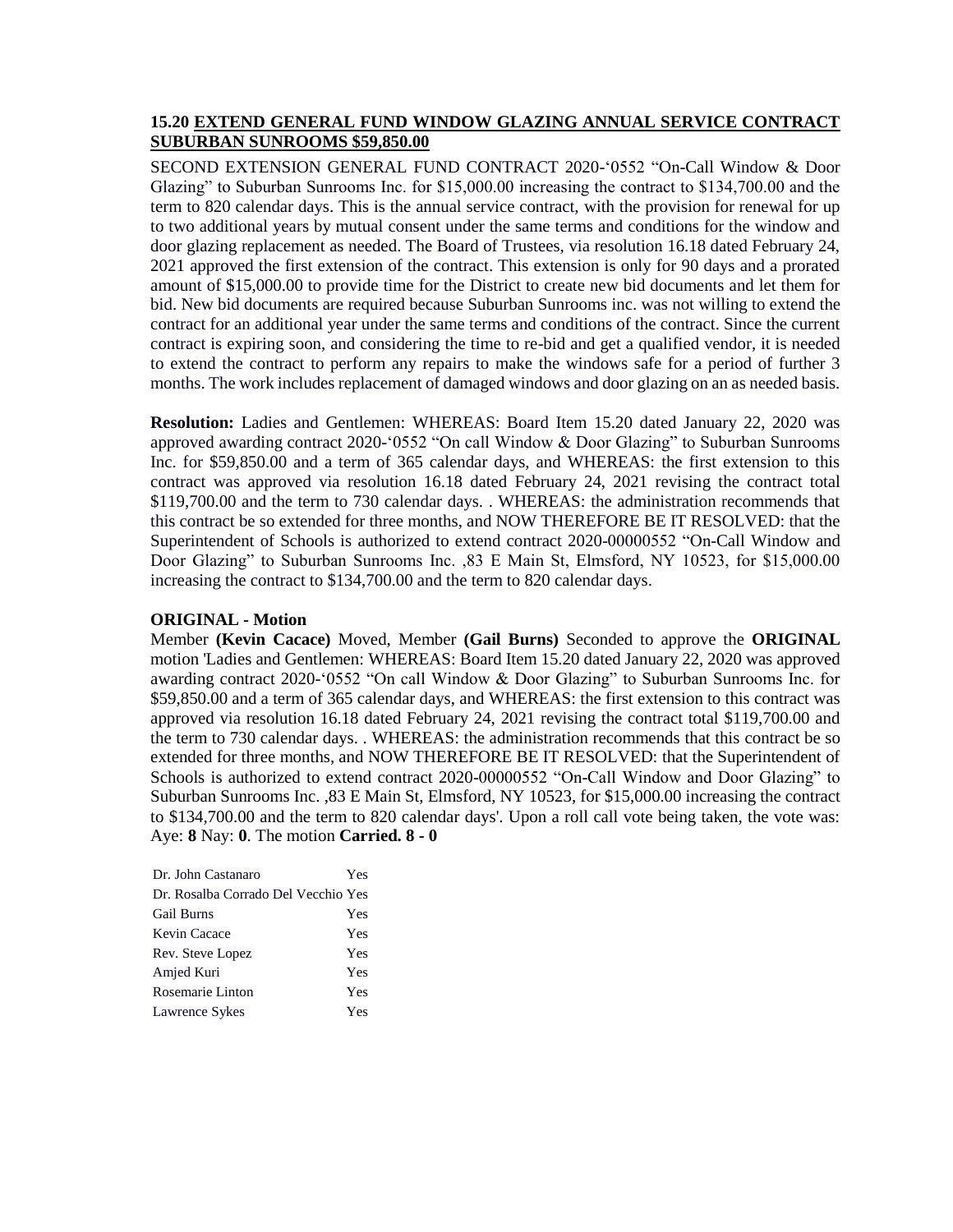# **15.21 SEQRA DETERMINATION AS TYPE II ACTION FOR VARIOUS CAPITAL IMPROVEMENT PROJECTS**

As required by the State Education Department, the Board of Education acting as a lead agency must satisfy the requirements of State Environmental Quality Review Act (SEQRA). For the listed project(s), the School Facilities Management Department has determined that the project(s) listed is "TYPE II" action and require no further environmental review under SEQRA: CIP 10943: Robert C. Dodson School New playground CIP 10944: Robert C. Dodson School Roof Restoration

**Resolution:** Ladies and Gentlemen: WHEREAS: based upon the review by the Yonkers Board of Education of the proposed capital project set forth herein, the Yonkers Board of Education hereby finds that the Proposed action constitutes a "Type II Action" as such term is defined in the State Environmental Quality Review Act (SEQRA) and the Regulations of the Department of Environmental conservation of the State of New York (NYCRR Part 617), and WHEREAS: the following Capital Improvement Projects can be properly classified as TYPE II action: CIP 10943: Robert C. Dodson School New playground CIP 10944 Robert C. Dodson School Roof Restoration NOW THERFORE BE IS RESOLVED that the Yonkers Board of Education shall be Lead Agent for the above SEQRA projects and the above projects be listed as TYPE II action under New York State SEQRA Law

### **ORIGINAL - Motion**

Member **(Kevin Cacace)** Moved, Member **(Gail Burns)** Seconded to approve the **ORIGINAL**  motion 'Ladies and Gentlemen: WHEREAS: based upon the review by the Yonkers Board of Education of the proposed capital project set forth herein, the Yonkers Board of Education hereby finds that the Proposed action constitutes a "Type II Action" as such term is defined in the State Environmental Quality Review Act (SEQRA) and the Regulations of the Department of Environmental conservation of the State of New York (NYCRR Part 617), and WHEREAS: the following Capital Improvement Projects can be properly classified as TYPE II action: CIP 10943: Robert C. Dodson School New playground CIP 10944 Robert C. Dodson School Roof Restoration NOW THERFORE BE IS RESOLVED that the Yonkers Board of Education shall be Lead Agent for the above SEQRA projects and the above projects be listed as TYPE II action under New York State SEQRA Law'. Upon a roll call vote being taken, the vote was: Aye: **8** Nay: **0**. The motion **Carried. 8 - 0** 

| Dr. John Castanaro                  | Yes |
|-------------------------------------|-----|
| Dr. Rosalba Corrado Del Vecchio Yes |     |
| <b>Gail Burns</b>                   | Yes |
| Kevin Cacace                        | Yes |
| Rev. Steve Lopez                    | Yes |
| Amjed Kuri                          | Yes |
| Rosemarie Linton                    | Yes |
| Lawrence Sykes                      | Yes |
|                                     |     |

# **15.22 AMENDMENT 1 GENERAL FUND HEATING OIL PURCHASE SPRAGUE OPERATING RESOURCES, LLC \$1.5 MILLION**

This is to amend contract No. 2019-318 with Sprague Operating Resources LLC for No.2 Fuel Heating Oil for an additional \$1,500,00.00 increasing the contract to \$14,858,768. Term is not changed. The existing fuel oil supply contract No. 2019-318 was awarded via Resolution 17.3 on October 30, 2018, 1st extension via Resolution 15.11 on August 21, 2019 and 2nd extension via Resolution 17.5 on August 19, 2020. Third extension was by Resolution 16.3 dated August 18, 2021 This will supply 2 heating oil for all District owned and operated buildings and supplemental fuel for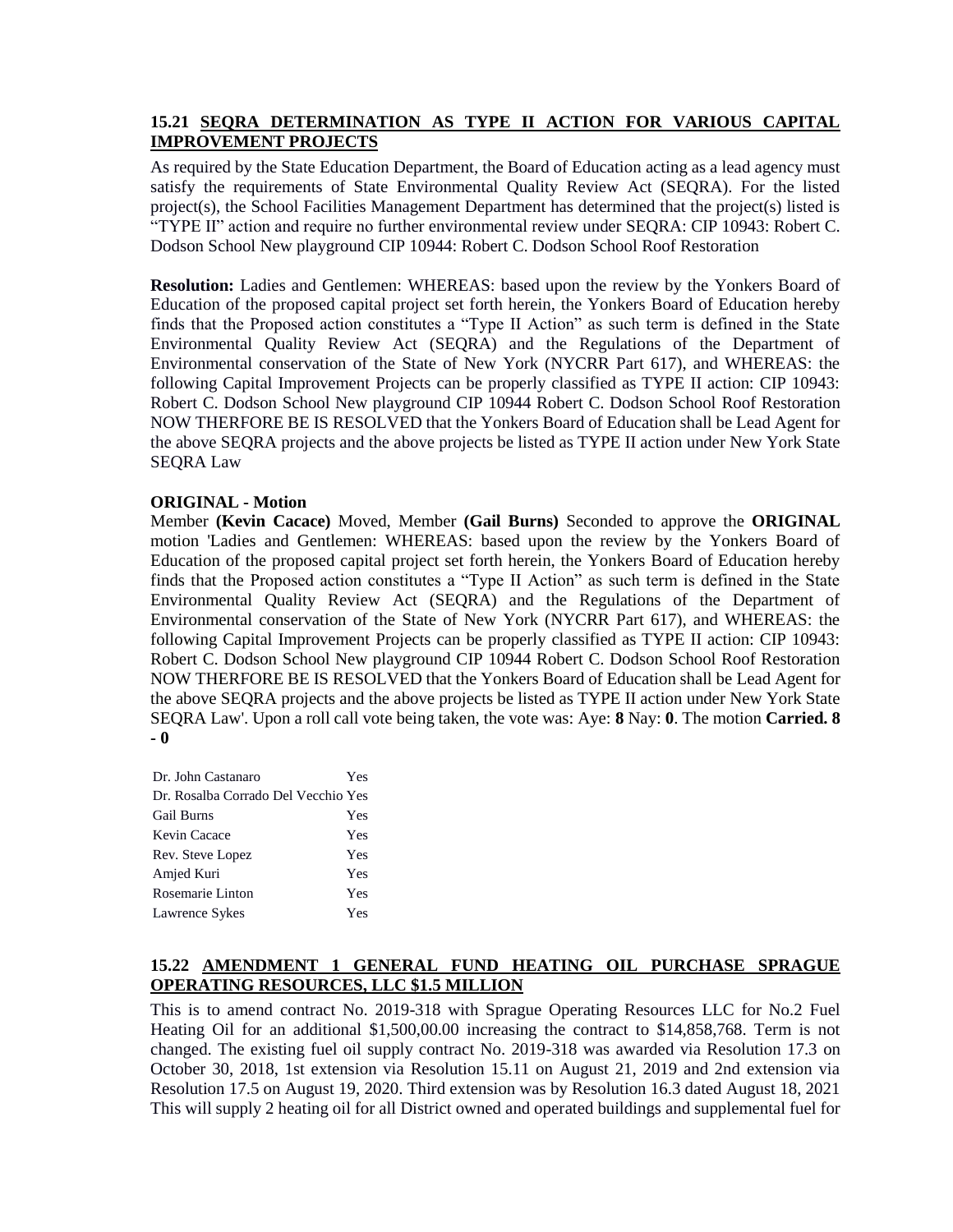Yonkers Public Schools via NYSOGS GROUP 05500, AWARD 23091 which expires September 1, 2022. Usage is estimated to be increased from 1.457 million gallons to 1.693 million gallons. The estimated budget price is increased from roughly \$2.125 to \$2.714 for the fiscal year At the new rate and consumption the annual cost of fuel would be \$4,594,802.00. Revisions (increases or decreases) to the budgeted contract price shall be based on prices posted in the Oil Price Information Service (OPIS) "Oil Price Daily". New York State OGS Procurement (NYSPro) will compute any price revisions by determining the difference between the posted price of \$1.8602 on the Contract start date of August 31, 2018, and the posted price every Thursday during the contract period

**Resolution:** Ladies and Gentlemen: WHEREAS: the district is required to supply number 2 heating oil to most of its schools and other facilities to provide heat and hot water, and WHEREAS: such service is provided with existing Contract 2019-318 Sprague Operating Resources LLC, 185 International Dr. Portsmouth, NH 03801 under New York State office of General Service Contract No. PC68104, and WHEREAS: the District wishes to extend increase this contract by \$1,500,000.00 increasing the contract to \$14,858,768.00. NOW THEREFORE BE IT RESOLVED: That the contract NO. 2019-318 with Sprague Operating Resources LLC for No. 2 Fuel Heating Oil 185 International Dr. Portsmouth, NH 03801 to be extended and amended for an additional \$1,500,000.00 increasing the contract to \$14,858,768.00.

### **ORIGINAL - Motion**

Member **(Kevin Cacace)** Moved, Member **(Gail Burns)** Seconded to approve the **ORIGINAL**  motion 'Ladies and Gentlemen: WHEREAS: the district is required to supply number 2 heating oil to most of its schools and other facilities to provide heat and hot water, and WHEREAS: such service is provided with existing Contract 2019-318 Sprague Operating Resources LLC, 185 International Dr. Portsmouth, NH 03801 under New York State office of General Service Contract No. PC68104, and WHEREAS: the District wishes to extend increase this contract by \$1,500,000.00 increasing the contract to \$14,858,768.00. NOW THEREFORE BE IT RESOLVED: That the contract NO. 2019- 318 with Sprague Operating Resources LLC for No. 2 Fuel Heating Oil 185 International Dr. Portsmouth, NH 03801 to be extended and amended for an additional \$1,500,000.00 increasing the contract to \$14,858,768.00'. Upon a roll call vote being taken, the vote was: Aye: **8** Nay: **0**. The motion **Carried. 8 - 0** 

| Dr. John Castanaro                  | Yes |
|-------------------------------------|-----|
| Dr. Rosalba Corrado Del Vecchio Yes |     |
| <b>Gail Burns</b>                   | Yes |
| Kevin Cacace                        | Yes |
| Rev. Steve Lopez                    | Yes |
| Amjed Kuri                          | Yes |
| Rosemarie Linton                    | Yes |
| Lawrence Sykes                      | Yes |

# **15.23 AWARD THREE CAPITAL FUND CONTRACTS FOR CONSTRUCTION MANAGEMENT SERVICES ON A REQUIREMENTS BASIS PER RFQ453 AT \$1.0 MILLION PER**

Award of a CAPITAL FUNDED Contract for "On-Call" Professional Construction Management Services to three Shortlisted Respondents to RFQ-453 for an amount not to exceed \$1 million, with a three-year term which includes two 12-month options to renew the pricing and conditions, upon mutual agreement. This is to award contracts to 3 separate firms, successful responders to RFQ-453 for "On-Call" Professional Construction Management Services for the School Facilities Management Department" issued by the City Purchasing Dept. and opened on January 11, 2022. RFQ-453 was a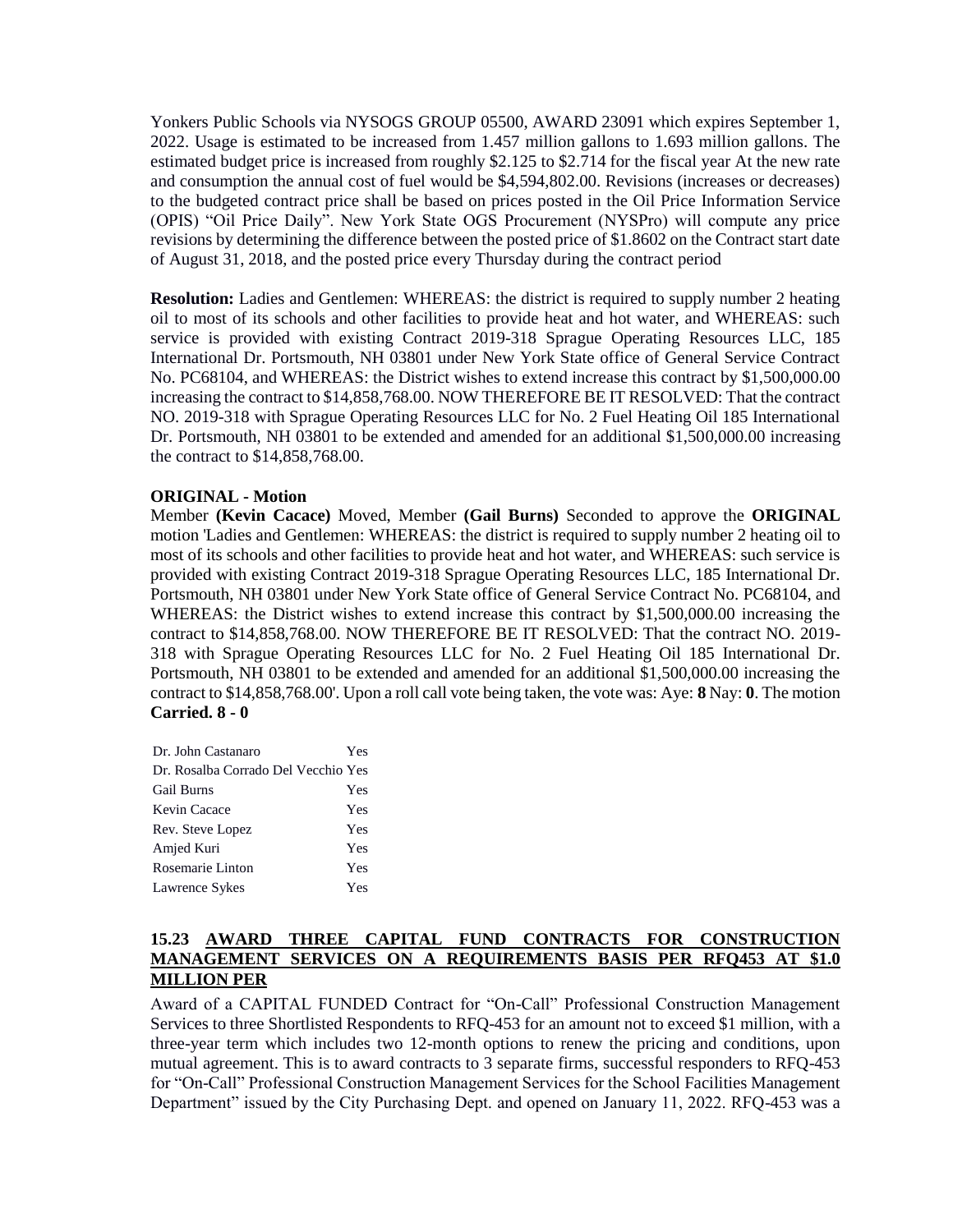competitive request for qualifications that had 6 responders. All responses were scored by the staff of School Facilities on a Qualifications Based Selection (QBS) basis and after interviews and other due diligence was completed the following three firms are being recommended: • Savin Engineers, P.c. • Triton Construction Company, LLC • Calgi Construction Company, Inc. These three firms shall be asked to further compete for engagement on specific projects, typically capital improvement projects. The scope of work and the fees for each project will be presented to the Board for approval prior to the start of work. Every project will have its own budget and schedule but will be covered by this single contract. The \$1 million dollar price mentioned above is merely an upper limit for expenditure under this agreement and will not be encumbered. These funds, up to this limit will be encumbered and assigned to specific projects as the needs arise.

**Resolution:** Ladies and Gentlemen: WHEREAS: The District has a need for on-going professional construction management services for the maintenance and improvement of its physical plant, and WHEREAS: such services have been duly solicited in compliance with NYS Municipal Law 104B through the issuance of the publicly advertised RFP-453 for On-Call Professional Construction Management Services for the School Facilities Management Department", and WHEREAS: six firms submitted proposals which were duly scrutinized and evaluated and the three firms most suited have been shortlisted and recommended for engagement: • Savin Engineers, P.c. • Triton Construction Company, LLC • Calgi Construction Company, Inc. WHEREAS: this engagement shall be for thirty six months, with option to renew for 12 additional months at year 4 and year 5, and WHEREAS: work under this contract shall be done on an as needed District directed basis and paid at rates negotiated on a project by project basis, and WHEREAS: the assignments, scopes of work and fees to be paid will be subject to the approval of the Board of Trustees, and WHEREAS: the total of the fees paid shall not exceed a total of one million dollars over the course of thirty-six months. NOW THEREFORE BE IT RESOLVED: That the Superintendent of School be authorized to enter into the above contract per RFP-453 for "On-Call" Professional Construction Management Services to the listed firms for an amount \$1.0 million and a term of 3 years, renewable for 2 one year extensions

#### **ORIGINAL - Motion**

Member **(Kevin Cacace)** Moved, Member **(Gail Burns)** Seconded to approve the **ORIGINAL**  motion 'Ladies and Gentlemen: WHEREAS: The District has a need for on-going professional construction management services for the maintenance and improvement of its physical plant, and WHEREAS: such services have been duly solicited in compliance with NYS Municipal Law 104B through the issuance of the publicly advertised RFP-453 for On-Call Professional Construction Management Services for the School Facilities Management Department", and WHEREAS: six firms submitted proposals which were duly scrutinized and evaluated and the three firms most suited have been shortlisted and recommended for engagement: • Savin Engineers, P.c. • Triton Construction Company, LLC • Calgi Construction Company, Inc. WHEREAS: this engagement shall be for thirty six months, with option to renew for 12 additional months at year 4 and year 5, and WHEREAS: work under this contract shall be done on an as needed District directed basis and paid at rates negotiated on a project by project basis, and WHEREAS: the assignments, scopes of work and fees to be paid will be subject to the approval of the Board of Trustees, and WHEREAS: the total of the fees paid shall not exceed a total of one million dollars over the course of thirty-six months. NOW THEREFORE BE IT RESOLVED: That the Superintendent of School be authorized to enter into the above contract per RFP-453 for "On-Call" Professional Construction Management Services to the listed firms for an amount \$1.0 million and a term of 3 years, renewable for 2 one year extensions'. Upon a roll call vote being taken, the vote was: Aye: **8** Nay: **0**. The motion **Carried. 8 - 0** 

Dr. John Castanaro Yes Dr. Rosalba Corrado Del Vecchio Yes Gail Burns Yes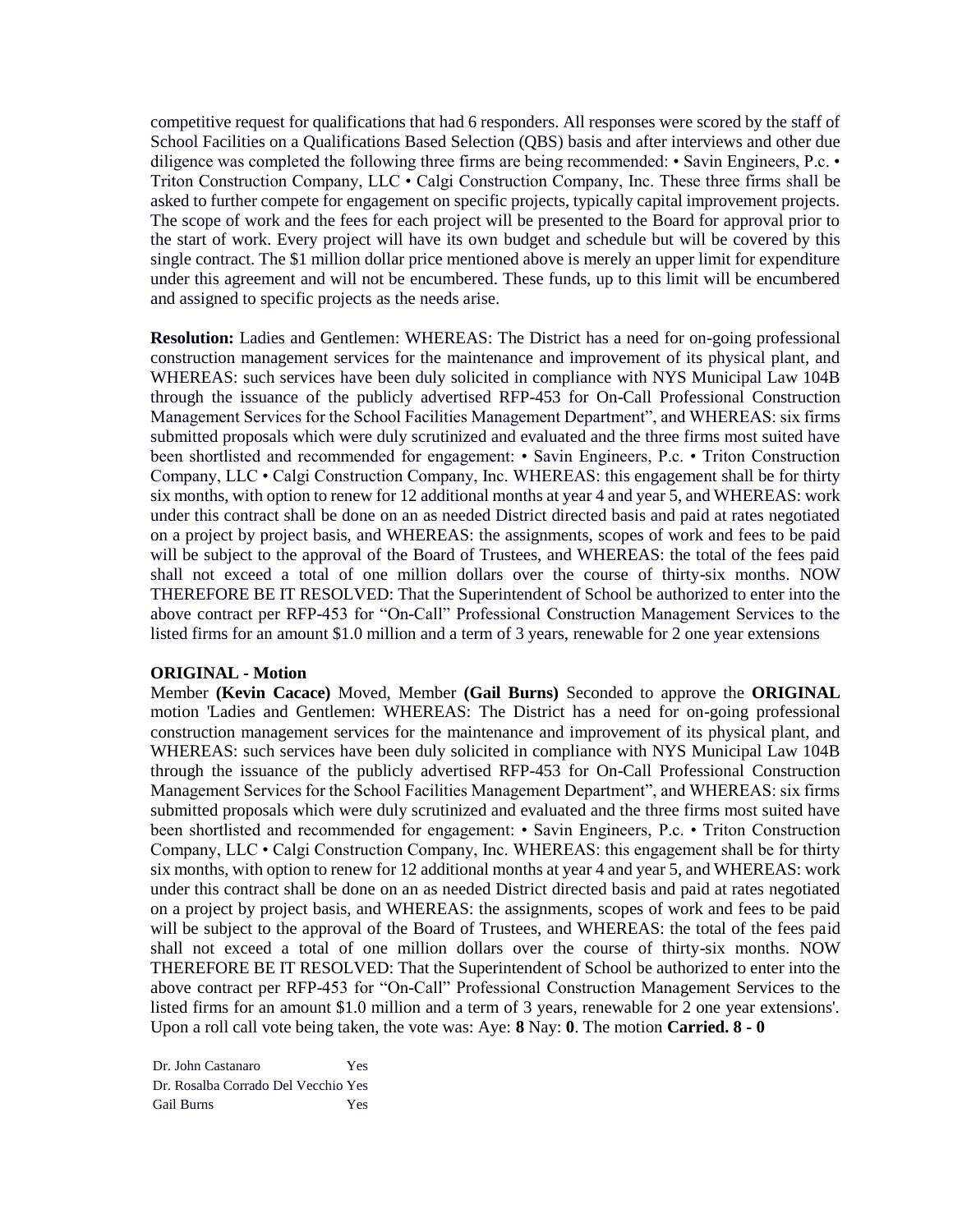| Kevin Cacace     | Yes |
|------------------|-----|
| Rev. Steve Lopez | Yes |
| Amjed Kuri       | Yes |
| Rosemarie Linton | Yes |
| Lawrence Sykes   | Yes |

### **15.24 ASSIGNMENT of GENERAL FUND 2022 TRIENNUAL AHERA INSPECTIONS AND REPORTS LIRO ENGINEERING \$147,650.00**

AWARD OF GENERAL FUND PROFESSIONAL ENVIRONMENTAL CONSULTANT SERVICES CONTRACT for the "2022 AHERA Re-Inspection, Triennial Survey Report & Asbestos Management Plan Updates" to LIRO Engineers, Inc. in the amount not to exceed \$147,650.00. For a term of 365 calendar days. AHERA is the federal Asbestos Hazard Emergency Response Act of 1986 delineating asbestos management in public schools is defined. RFP 420-22-01 for the completion of the EPA and SED mandated 2022 Triennial AHERA asbestos re-inspections & report was issued on January 14, 2022. Responses were received from two firms on February 11, 2022. As result of the examination of the responses it was determined that Liro Engineers, Inc. would be the best firm suited for this project and had the lowest priced proposal. The term of the contract will be for one year with an option to extend the service for two additional years via mutual consent. SED filing is due in September 2022. Liro Engineers, Inc. has won this contract in the past and has performed acceptably. The 2016 & the 2019 AHERA Re-inspection which was awarded for \$152,270.00. This year the contract is \$4,620.00 less than the previous contract.

**Resolution:** Ladies and Gentlemen: WHEREAS: 40 CFR EPA 763, subpart E "Asbestos in Schools" requires that schools be re-inspected every three years, and WHEREAS: this was last done last in 2019 and is due again for 2022, and WHEREAS: the District has issued publicly advertised Request for Proposal, 420-22-01 to procure such services in accordance with General Municipal Law, and WHEREAS: LIRO Engineering was deemed to have the most suitable and least expensive response, NOW THEREFORE BE IT RESOLVED: That the task providing the professional environmental consulting services to perform the 2022 AHERA Re-Inspection, Triennial Survey Report & Asbestos Management Plan Updates be awarded to LIRO Engineers, Inc. 3 Aerial Way Syosset, NY11791, in an amount not to exceed \$147,650.00for a term of 365 calendar days.

### **ORIGINAL - Motion**

Member **(Kevin Cacace)** Moved, Member **(Gail Burns)** Seconded to approve the **ORIGINAL**  motion 'Ladies and Gentlemen: WHEREAS: 40 CFR EPA 763, subpart E "Asbestos in Schools" requires that schools be re-inspected every three years, and WHEREAS: this was last done last in 2019 and is due again for 2022, and WHEREAS: the District has issued publicly advertised Request for Proposal, 420-22-01 to procure such services in accordance with General Municipal Law, and WHEREAS: LIRO Engineering was deemed to have the most suitable and least expensive response, NOW THEREFORE BE IT RESOLVED: That the task providing the professional environmental consulting services to perform the 2022 AHERA Re-Inspection, Triennial Survey Report & Asbestos Management Plan Updates be awarded to LIRO Engineers, Inc. 3 Aerial Way Syosset, NY11791, in an amount not to exceed \$147,650.00for a term of 365 calendar days'. Upon a roll call vote being taken, the vote was: Aye: **8** Nay: **0**. The motion **Carried. 8 - 0** 

| Dr. John Castanaro                  | Yes |
|-------------------------------------|-----|
| Dr. Rosalba Corrado Del Vecchio Yes |     |
| <b>Gail Burns</b>                   | Yes |
| Kevin Cacace                        | Yes |
| Rev. Steve Lopez                    | Yes |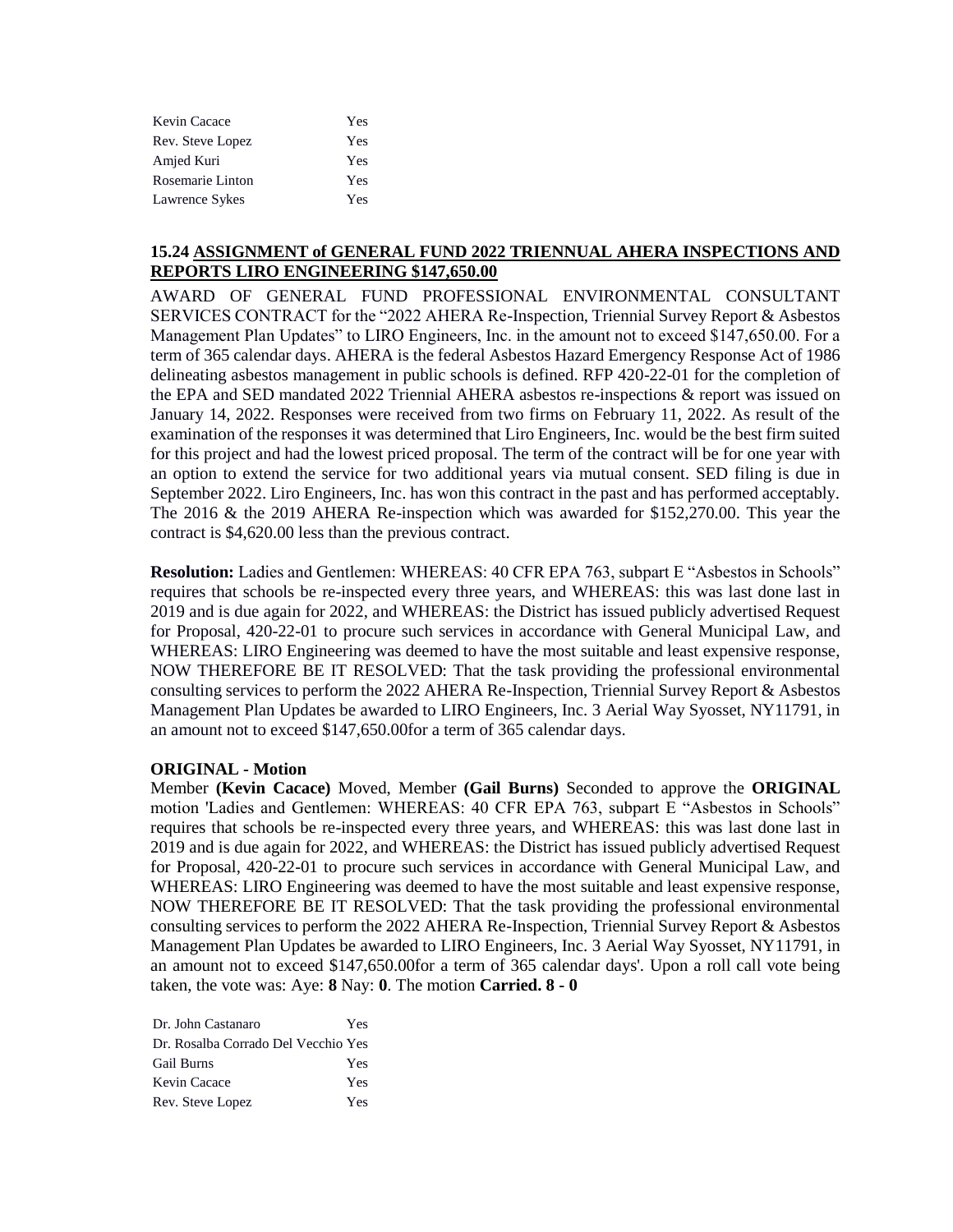| Amjed Kuri       | Yes |
|------------------|-----|
| Rosemarie Linton | Yes |
| Lawrence Sykes   | Yes |

# **15.25 AWARD 10927 PAIDEIA SCHOOL 15 FURNISH AND DELIVER NEW CHILLERS for SUMMER CONSTRUCTION TO KLIMA NEW YORK, LLC \$420,510.00.**

This it to award the bid RFB-6731 "Furnish and Deliver 1 Energy Wall Model U-ERV-1200 and 6 LG Electronics Model ACHH60VBAB", to Klima New York, LLC for the "HVAC UPGRADES" at the School 15 for \$420,510.00 for term of 365 calendar days. Installation of the energy recovery unit and rooftop chillers will be covered, under bid IFB-6743 which is expected to be presented for recommendation of award at the April meeting. Construction is scheduled for the summer 2022.

**Resolution:** Ladies and Gentlemen: WHEREAS: Due to supply chain delays it was determined that bidding the materials separate from the construction bid would be advantageous to the district. WHEREAS: RFB-6731 "Purchase of 1 Energy Wall Model U-ERV-1200 and 6 LG Electronics Model ACHH60VBAB", Klima New York, LLC was the sole bidder, and WHEREAS: Their bid was within the projected cost for these items (\$507,800). NOW THEREFORE BE IT RESOLVED: that a purchase order be issued to Klima New York, LLC., 41-45 39th Street Long Island City, New York 11104, for the "HVAC UGRADES" at School 15, for \$420,510.00 for term of 365 calendar days.

### **ORIGINAL - Motion**

Member **(Kevin Cacace)** Moved, Member **(Gail Burns)** Seconded to approve the **ORIGINAL**  motion 'Ladies and Gentlemen: WHEREAS: Due to supply chain delays it was determined that bidding the materials separate from the construction bid would be advantageous to the district. WHEREAS: RFB-6731 "Purchase of 1 Energy Wall Model U-ERV-1200 and 6 LG Electronics Model ACHH60VBAB", Klima New York, LLC was the sole bidder, and WHEREAS: Their bid was within the projected cost for these items (\$507,800). NOW THEREFORE BE IT RESOLVED: that a purchase order be issued to Klima New York, LLC., 41-45 39th Street Long Island City, New York 11104, for the "HVAC UGRADES" at School 15, for \$420,510.00 for term of 365 calendar days'. Upon a roll call vote being taken, the vote was: Aye: **8** Nay: **0**. The motion **Carried. 8 - 0** 

| Dr. John Castanaro                  | Yes |
|-------------------------------------|-----|
| Dr. Rosalba Corrado Del Vecchio Yes |     |
| <b>Gail Burns</b>                   | Yes |
| Kevin Cacace                        | Yes |
| Rev. Steve Lopez                    | Yes |
| Amjed Kuri                          | Yes |
| Rosemarie Linton                    | Yes |
| Lawrence Sykes                      | Yes |

# **15.26 AWARD 10878 WESTCHESTER HILLS SCHOOL 29 PHASE 1 HVAC WORK MARKELY MECHANICAL, INC \$129,852.00**

AWARD of CAPITAL Fund Construction Contract, IFB-6726, HVAC Work, Contract 3 CIP10878 "Phase I of Roof, Doors, Boiler Systems Replacement and Site Upgrades" at School 29 to Sun-Dance Energy Contractors, Inc., d/b/a Markley Mechanical for the amount of \$129,852.00 for a term of 365 calendar days. Bid IFB-6726 resulted in a total of three bids received, with the highest bid at \$178,000. The work was designed by Fuller & D'Angelo Architects and the HVAC work was estimated to be approximately \$126,000. After interviewing the apparent low bidder and confirming that they understood the scope of work, bids were found to be correct. Fuller  $\&$  D'Angelo Architects and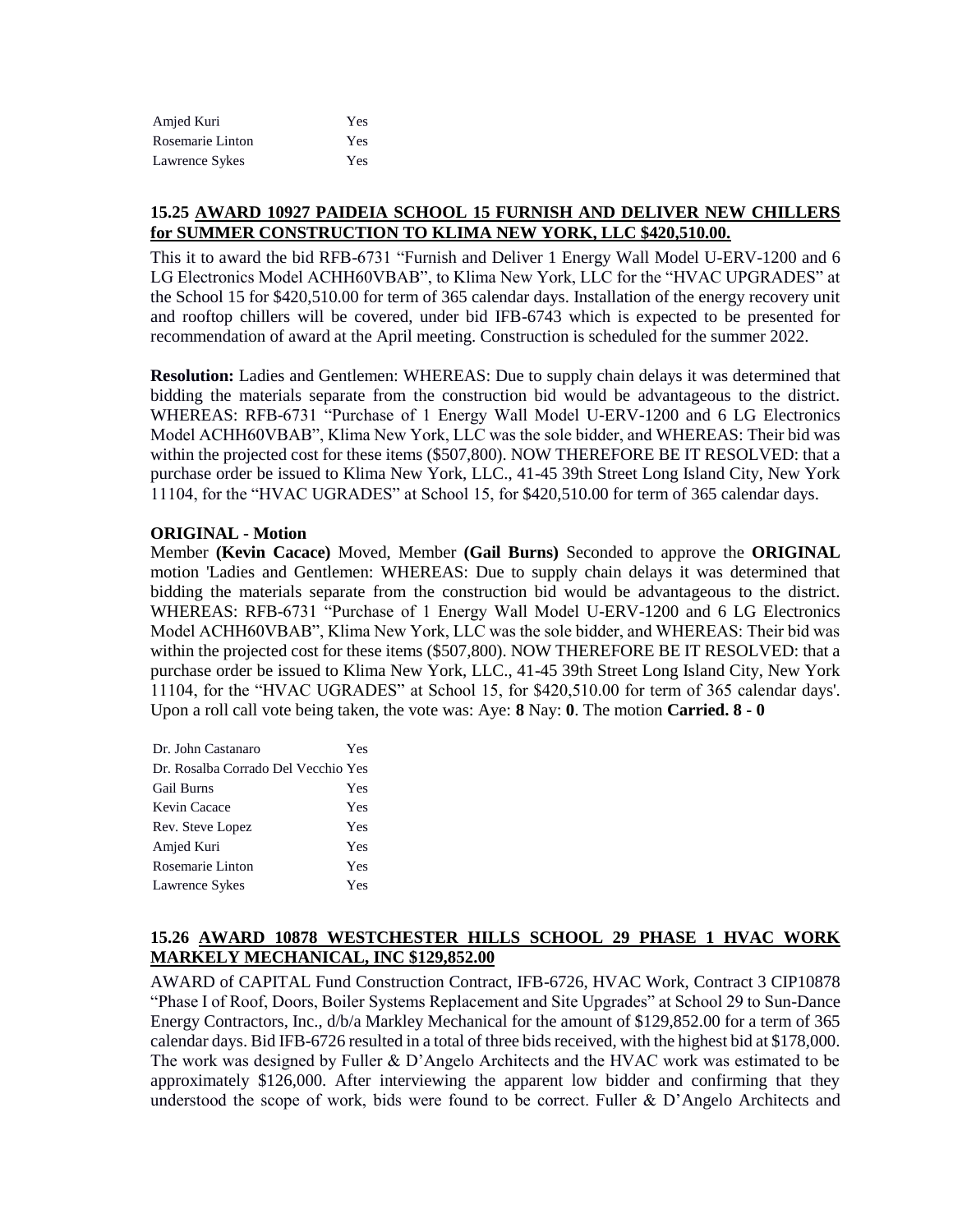Schools Facilities Management are recommending the award of the subject contract to Sun-Dance Energy Contractors, Inc. CIP 10878 was permitted for the "Replacement of Boilers Doors, Windows, Site, and Security Upgrades" and the project has been broken out into two phases. Phase I for replacement of doors, toilet room upgrades, site upgrades, new hi-tech security, select classroom VAT asbestos abatement and PA upgrades for summer 2022. Phase II work will be bid at a later date and include window replacement, boiler replacement, HVAC upgrades & controls and classroom VAT asbestos abatement for summer 2023. The HVAC Work involves preplacement of toilet exhaust fans and alterations to related ductwork serving 4 multi-person toilet facilities and new split AC unit for IT & Hi-Tech Security equipment rooms. This work is schedule to be completed during the summer of 2022.

**Resolution:** Ladies and Gentlemen: WHEREAS: bids were issued for public advertisement and opened on February 28, 2022 in compliance with General Municipal Law for Bid No. 6726 HVAC Work, Contract 3 for the "Phase I of Roof, Doors, Boiler Systems Replacement and Site Upgrades" at School 29 Project No. 10878, and WHEREAS: such bids were duly examined and as a result of this examination of the bids submitted, the administration has determined that Sun-Dance Energy Contractors, Inc., d/b/a Markley Mechanical, the lowest responsive and responsible bidder with a bid of \$129,852.00. NOW THEREFORE BE IT RESOLVED: that Bid No. 6726 HVAC Work, Contract 3 for the "Phase I of Roof, Doors, Boiler Systems Replacement and Site Upgrades" at School 29 Project No. 10878 to Sun-Dance Energy Contractors, Inc., d/b/a Markley Mechanical, 424 Central Avenue, Peekskill, NY 10566 in an amount not to exceed \$129,852.00 for a term of 365 calendar days.

#### **ORIGINAL - Motion**

Member **(Kevin Cacace)** Moved, Member **(Gail Burns)** Seconded to approve the **ORIGINAL**  motion 'Ladies and Gentlemen: WHEREAS: bids were issued for public advertisement and opened on February 28, 2022 in compliance with General Municipal Law for Bid No. 6726 HVAC Work, Contract 3 for the "Phase I of Roof, Doors, Boiler Systems Replacement and Site Upgrades" at School 29 Project No. 10878, and WHEREAS: such bids were duly examined and as a result of this examination of the bids submitted, the administration has determined that Sun-Dance Energy Contractors, Inc., d/b/a Markley Mechanical, the lowest responsive and responsible bidder with a bid of \$129,852.00. NOW THEREFORE BE IT RESOLVED: that Bid No. 6726 HVAC Work, Contract 3 for the "Phase I of Roof, Doors, Boiler Systems Replacement and Site Upgrades" at School 29 Project No. 10878 to Sun-Dance Energy Contractors, Inc., d/b/a Markley Mechanical, 424 Central Avenue, Peekskill, NY 10566 in an amount not to exceed \$129,852.00 for a term of 365 calendar days'. Upon a roll call vote being taken, the vote was: Aye: **8** Nay: **0**. The motion **Carried. 8 - 0** 

| Dr. John Castanaro                  | Yes |
|-------------------------------------|-----|
| Dr. Rosalba Corrado Del Vecchio Yes |     |
| Gail Burns                          | Yes |
| Kevin Cacace                        | Yes |
| Rev. Steve Lopez                    | Yes |
| Amjed Kuri                          | Yes |
| Rosemarie Linton                    | Yes |
| Lawrence Sykes                      | Yes |

#### **DIVISION OF EQUITY AND ACCESS - CURRICULUM, INSTRUCTION, SCHOOL SUPERVISION**

#### **16.1 ADOPTION OF DIVISION OF EQUITY AND ACCESS CURRICULUM, INSTRUCTION, SCHOOL SUPERVISION REPORTS - 16.2 - 16.4**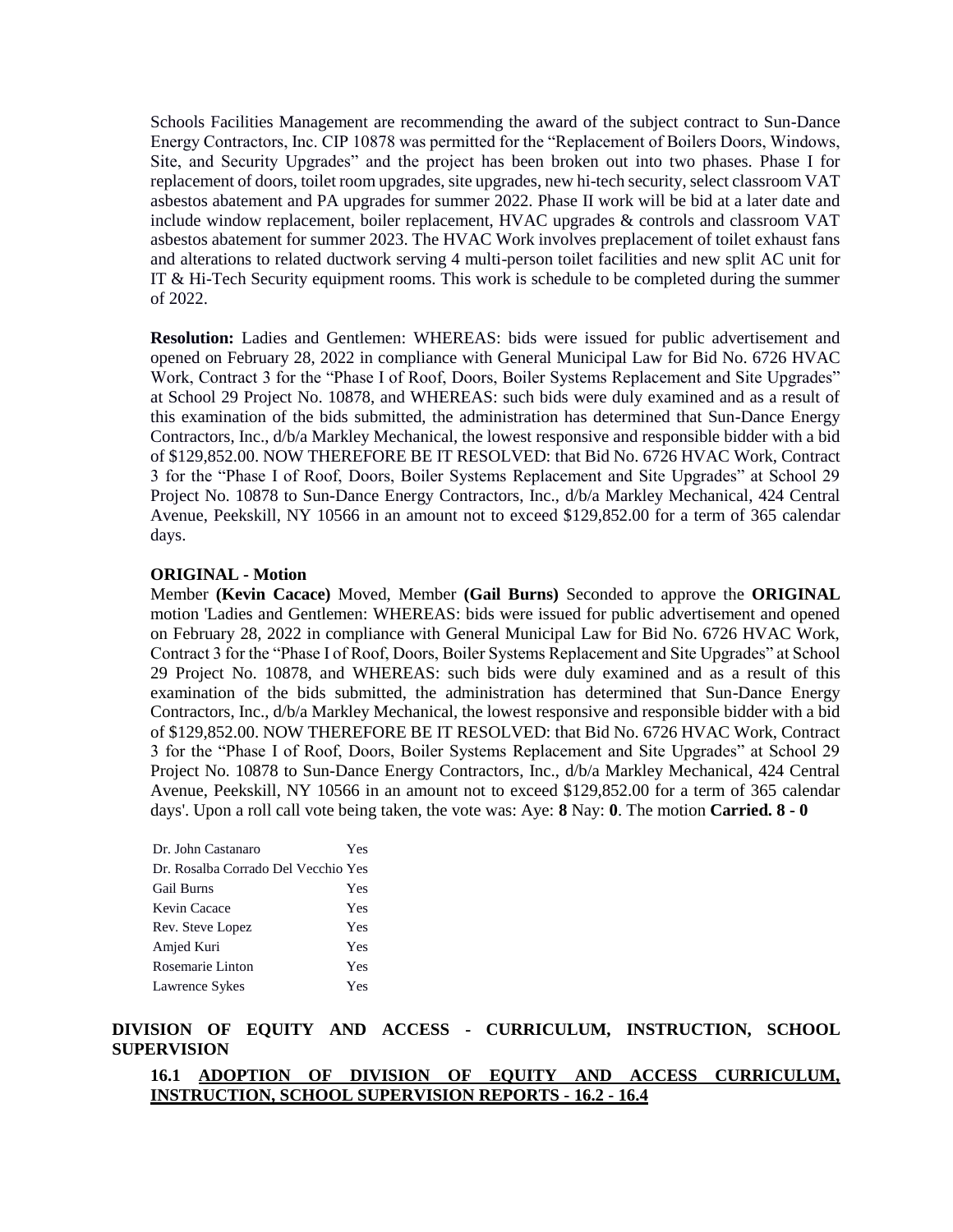ADOPTION OF DIVISION OF EQUITY AND ACCESS CURRICULUM, INSTRUCTION, SCHOOL SUPERVISION REPORTS - 16.2 - 16.4

May I have a motion to vote on the Adoption of Division of Equity and Access Curriculum, Instruction, School Supervision Reports - 16.2 - 16.4?

**Resolution:** ADOPTION OF DIVISION OF EQUITY AND ACCESS CURRICULUM, INSTRUCTION, SCHOOL SUPERVISION REPORTS 16.2 - 16.4

#### **ORIGINAL - Motion**

Member **(Dr. Rosalba Corrado Del Vecchio)** Moved, Member **(Kevin Cacace)** Seconded to approve the **ORIGINAL** motion 'ADOPTION OF DIVISION OF EQUITY AND ACCESS CURRICULUM, INSTRUCTION, SCHOOL SUPERVISION REPORTS 16.2 - 16.4'. Upon a roll call vote being taken, the vote was: Aye: **8** Nay: **0**. The motion **Carried. 8 - 0** 

| Dr. John Castanaro                  | Yes |
|-------------------------------------|-----|
| Dr. Rosalba Corrado Del Vecchio Yes |     |
| Gail Burns                          | Yes |
| Kevin Cacace                        | Yes |
| Rev. Steve Lopez                    | Yes |
| Amjed Kuri                          | Yes |
| Rosemarie Linton                    | Yes |
| Lawrence Sykes                      | Yes |

#### **16.2 Frontline Technologies Group LLC**

Vendor: Frontline Technologies Group LLC Amount: \$39,501.65 Term: July 2022 -June 2023 Scope: Agreement with Frontline Technologies (renewal subscription) for My Learning Plan licenses, a PD learning management resource.

**Resolution:** WHEREAS the Board of Education wishes to enter into a contract with Frontline Technologies Group LLC for Professional Learning Management licenses providing certified staff and select non-instructional users with My Learning Plan web based accounts, and WHEREAS the district administration has found Frontline Technologies Group LLC /My Learning Plan to be an effective tool for professional learning management, and WHEREAS the Board has determined that the services can best be provided by Frontline Technologies Group LLC, and NOW THEREFORE BE IT RESOLVED: That the Board of Education hereby authorizes the Superintendent of Schools to enter into an agreement with Frontline Technologies Group LLC to provide web based licenses not to exceed \$39,501.65.

#### **ORIGINAL - Motion**

Member **(Dr. Rosalba Corrado Del Vecchio)** Moved, Member **(Kevin Cacace)** Seconded to approve the **ORIGINAL** motion 'WHEREAS the Board of Education wishes to enter into a contract with Frontline Technologies Group LLC for Professional Learning Management licenses providing certified staff and select non-instructional users with My Learning Plan web based accounts, and WHEREAS the district administration has found Frontline Technologies Group LLC /My Learning Plan to be an effective tool for professional learning management, and WHEREAS the Board has determined that the services can best be provided by Frontline Technologies Group LLC, and NOW THEREFORE BE IT RESOLVED: That the Board of Education hereby authorizes the Superintendent of Schools to enter into an agreement with Frontline Technologies Group LLC to provide web based licenses not to exceed \$39,501.65'. Upon a roll call vote being taken, the vote was: Aye: **8** Nay: **0**. The motion **Carried. 8 - 0**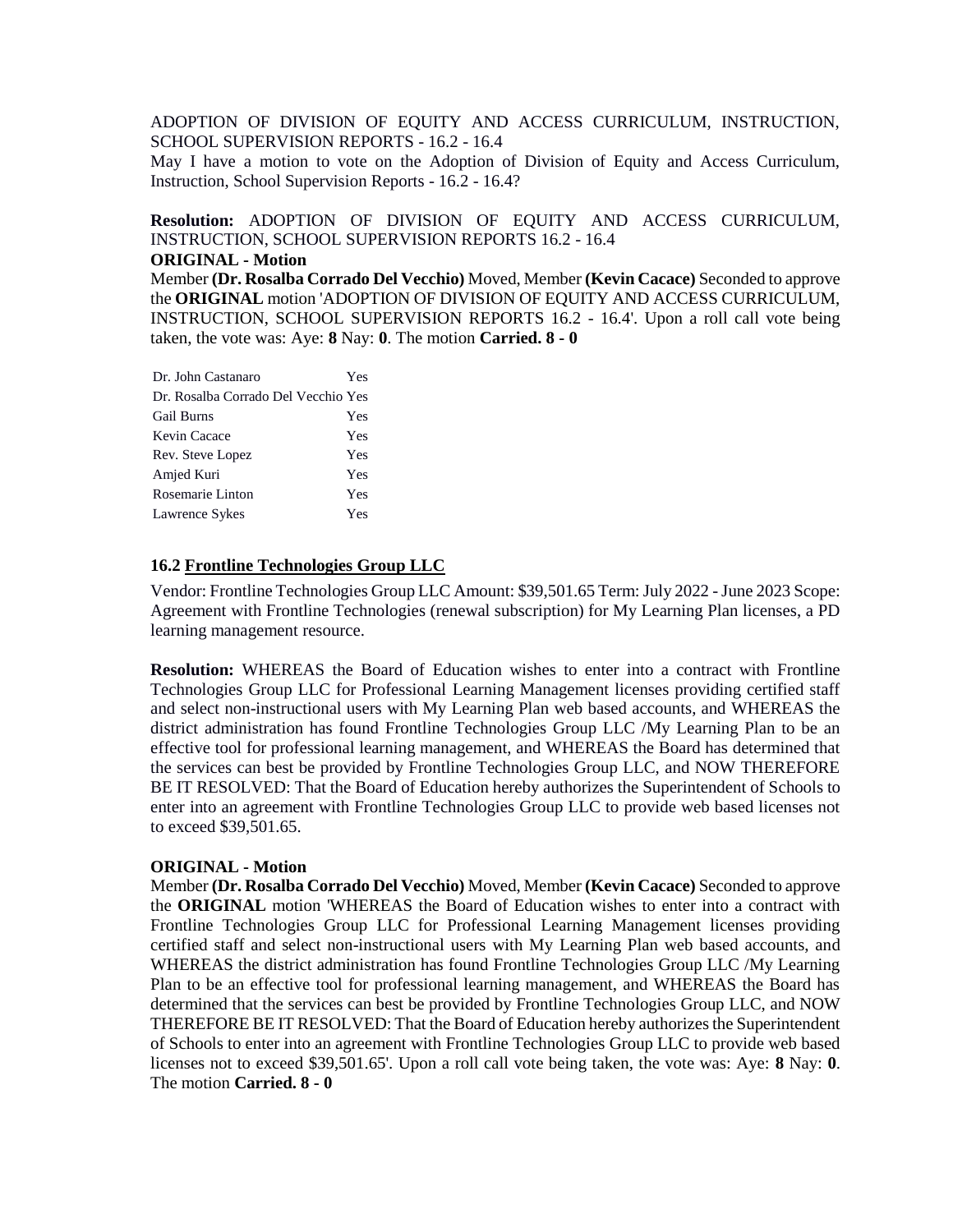| Dr. John Castanaro                  | Yes |
|-------------------------------------|-----|
| Dr. Rosalba Corrado Del Vecchio Yes |     |
| Gail Burns                          | Yes |
| Kevin Cacace                        | Yes |
| Rev. Steve Lopez                    | Yes |
| Amjed Kuri                          | Yes |
| Rosemarie Linton                    | Yes |
| Lawrence Sykes                      | Yes |

### **16.3 Mola Group Corporation**

Mola Group Corporation Term: One-Time Amount: \$40,537.62 Scope: To purchase HP ProBooks 440GB, Promethean ACTIV panel LCD's and Promethean Stands for the PTech program at Gorton High School. The ProBooks and Promethean Panels to be purchased are required for the optimal use of the program. Per the district's Ptech grant, the awarded vendor must be a NYS Certified MWBE. Under Article 15-A of the NYS Executive Law, the State has discretionary authority to waive competitive procurement for MWBE vendors up to \$500k. In addition to documenting this fact, it is a contract deemed to be in the best interest of the District.

**Resolution:** WHEREAS the Board of Education wishes to enter into a contract with Mola Group Corporation to purchase computers and monitors to support the Gorton High School Pathways Technology Program for the 2021-2022 school year, WHEREAS the district administration has designed in conjunction with Mola Group Corporation a program which meets the objectives set forth by the Board and the New York State Education Department, and, WHEREAS the Board of Education authorizes the Superintendent of Schools to enter into an agreement with Mola Group Corporation to provide these services, and NOW THEREFORE BE IT RESOLVED: That the Board of Education hereby authorizes the Superintendent of Schools to enter into an agreement with Mola Group Corporation at a cost not to exceed \$40,537.62 It is acknowledged and agreed that pursuant to the terms of that certain intermunicipal agreement by and between the City of Yonkers Board of Education ("BOE") and the City of Yonkers (the "City") as filed in the Office of the City Clerk on June 16, 2014, the terms of this agreement are subject to review and revision by the Corporation Counsel, as well as approval by the City's Board of Contract and Supply. Furthermore, this Agreement shall not be enforceable until signed by both parties and approved by the Corporation Counsel's Office.

### **ORIGINAL - Motion**

Member **(Dr. Rosalba Corrado Del Vecchio)** Moved, Member **(Kevin Cacace)** Seconded to approve the **ORIGINAL** motion 'WHEREAS the Board of Education wishes to enter into a contract with Mola Group Corporation to purchase computers and monitors to support the Gorton High School Pathways Technology Program for the 2021-2022 school year, WHEREAS the district administration has designed in conjunction with Mola Group Corporation a program which meets the objectives set forth by the Board and the New York State Education Department, and, WHEREAS the Board of Education authorizes the Superintendent of Schools to enter into an agreement with Mola Group Corporation to provide these services, and NOW THEREFORE BE IT RESOLVED: That the Board of Education hereby authorizes the Superintendent of Schools to enter into an agreement with Mola Group Corporation at a cost not to exceed \$40,537.62 It is acknowledged and agreed that pursuant to the terms of that certain intermunicipal agreement by and between the City of Yonkers Board of Education ("BOE") and the City of Yonkers (the "City") as filed in the Office of the City Clerk on June 16, 2014, the terms of this agreement are subject to review and revision by the Corporation Counsel, as well as approval by the City's Board of Contract and Supply. Furthermore, this Agreement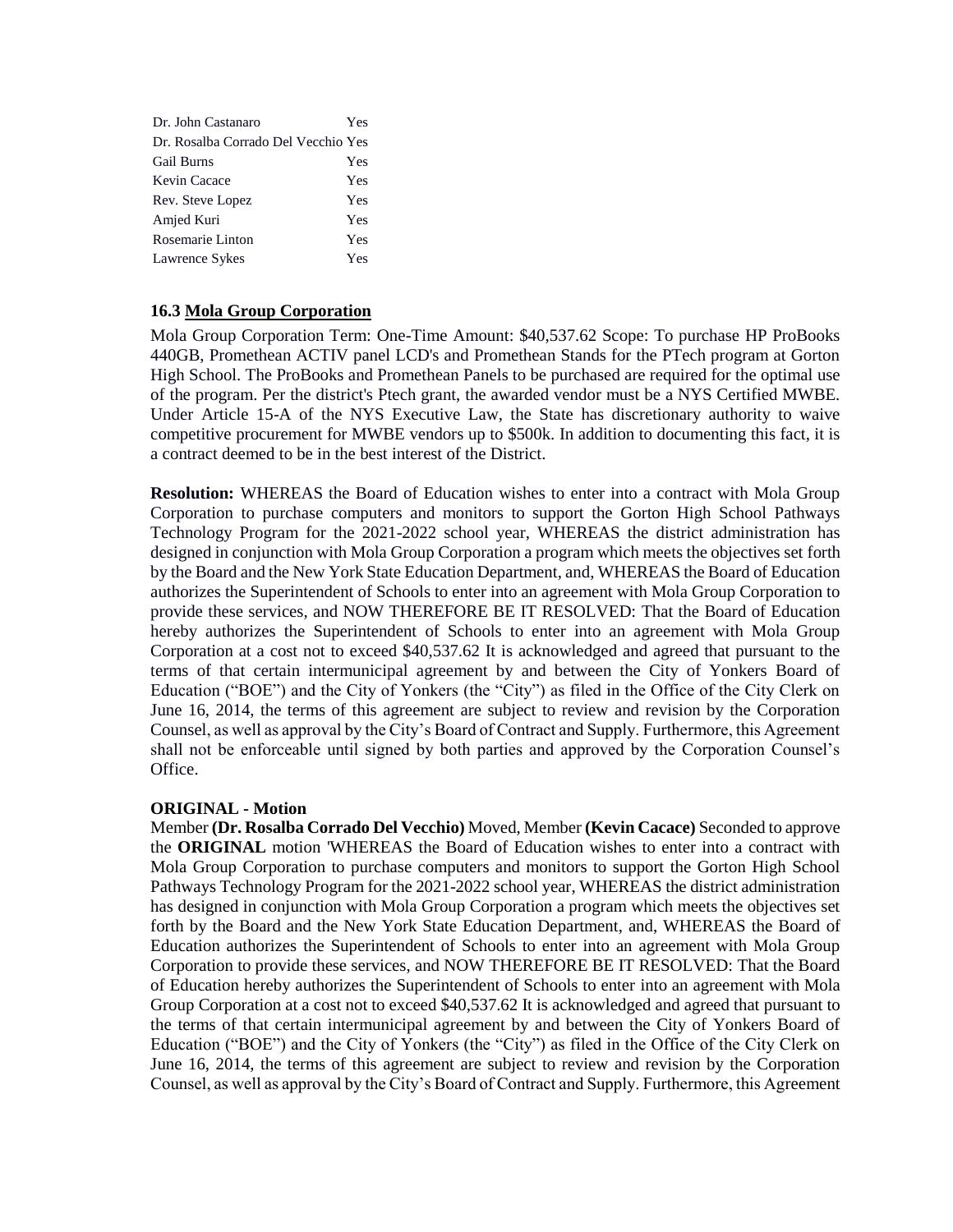shall not be enforceable until signed by both parties and approved by the Corporation Counsel's Office'. Upon a roll call vote being taken, the vote was: Aye: **8** Nay: **0**. The motion **Carried. 8 - 0** 

| Dr. John Castanaro                  | Yes |
|-------------------------------------|-----|
| Dr. Rosalba Corrado Del Vecchio Yes |     |
| <b>Gail Burns</b>                   | Yes |
| Kevin Cacace                        | Yes |
| Rev. Steve Lopez                    | Yes |
| Amjed Kuri                          | Yes |
| Rosemarie Linton                    | Yes |
| Lawrence Sykes                      | Yes |

## **16.4 Textbook vendors per attached list - Amendment to January 2022 Resolution 16.3 – (Amendment #1)**

Textbook vendors per attached list Term: 2022-2023 Amount: Not to exceed \$2,301,618.21 Scope: To provide textbooks and classroom resources for Yonkers Public Schools and Non-Public Schools at discounted costs from vendors listed that are either Sole Source vendors or offer discounts from New York State contracts. The allocation will be used for various textbook vendors depending on the needs of the Schools. This amendment reflects a change of the funding is being reallocated among the vendor listed. Although the amount is being reallocated, the overall total of contract remains the same.

**Resolution:** WHEREAS the Board of Education wishes to enter into a contract with the attached vendors to purchase textbooks and classroom resources to support Yonkers Public Schools and Non-Public Schools textbook/resource needs for the 2022-2023 school year, WHEREAS the district administration has designed in conjunction with the attached vendors a program which meets the objectives set forth by the Board and the New York State Education Department, and, WHEREAS the Board of Education authorizes the Superintendent of Schools to enter into an agreement with the attached vendors to provide these services, and NOW THEREFORE BE IT RESOLVED: That the Board of Education hereby authorizes the Superintendent of Schools to enter into an agreement with the attached vendors at a cost not to exceed \$2,301,618.21. It is acknowledged and agreed that pursuant to the terms of that certain intermunicipal agreement by and between the City of Yonkers Board of Education ("BOE") and the City of Yonkers (the "City") as filed in the Office of the City Clerk on June 16, 2014, the terms of this agreement are subject to review and revision by the Corporation Counsel, as well as approval by the City's Board of Contract and Supply. Furthermore, this Agreement shall not be enforceable until signed by both parties and approved by the Corporation Counsel's Office.

#### **ORIGINAL - Motion**

Member **(Dr. Rosalba Corrado Del Vecchio)** Moved, Member **(Kevin Cacace)** Seconded to approve the **ORIGINAL** motion 'WHEREAS the Board of Education wishes to enter into a contract with the attached vendors to purchase textbooks and classroom resources to support Yonkers Public Schools and Non-Public Schools textbook/resource needs for the 2022-2023 school year, WHEREAS the district administration has designed in conjunction with the attached vendors a program which meets the objectives set forth by the Board and the New York State Education Department, and, WHEREAS the Board of Education authorizes the Superintendent of Schools to enter into an agreement with the attached vendors to provide these services, and NOW THEREFORE BE IT RESOLVED: That the Board of Education hereby authorizes the Superintendent of Schools to enter into an agreement with the attached vendors at a cost not to exceed \$2,301,618.21. It is acknowledged and agreed that pursuant to the terms of that certain intermunicipal agreement by and between the City of Yonkers Board of Education ("BOE") and the City of Yonkers (the "City") as filed in the Office of the City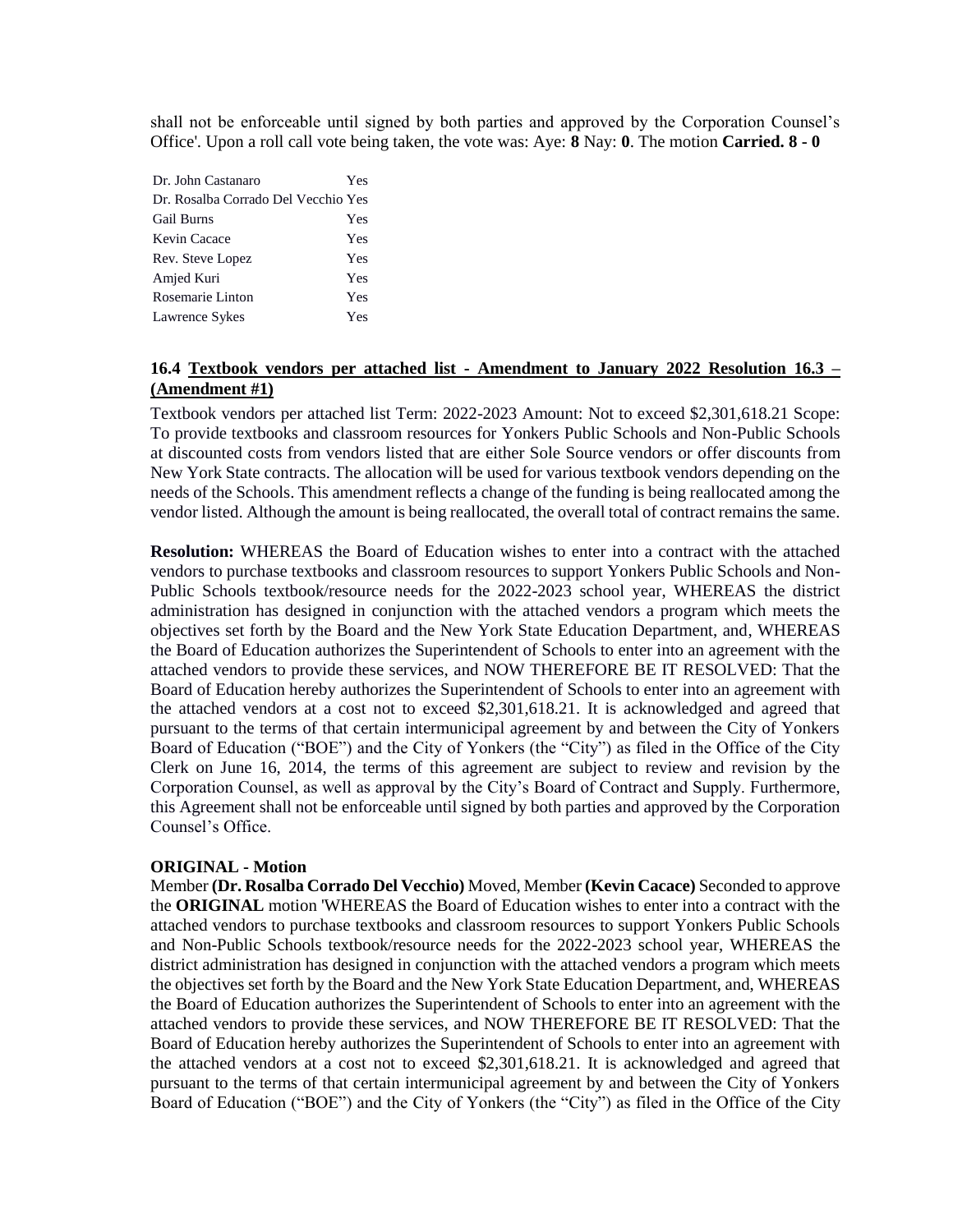Clerk on June 16, 2014, the terms of this agreement are subject to review and revision by the Corporation Counsel, as well as approval by the City's Board of Contract and Supply. Furthermore, this Agreement shall not be enforceable until signed by both parties and approved by the Corporation Counsel's Office'. Upon a roll call vote being taken, the vote was: Aye: **8** Nay: **0**. The motion **Carried. 8 - 0** 

| Dr. John Castanaro                  | Yes |
|-------------------------------------|-----|
| Dr. Rosalba Corrado Del Vecchio Yes |     |
| <b>Gail Burns</b>                   | Yes |
| Kevin Cacace                        | Yes |
| Rev. Steve Lopez                    | Yes |
| Amjed Kuri                          | Yes |
| Rosemarie Linton                    | Yes |
| Lawrence Sykes                      | Yes |

# **DIVISION OF LANGUAGE ACQUISITION, FUNDED PROGRAMS, SCHOOL COUNSELING & THE ARTS**

# **17.1 ADOPTION OF DIVISION OF LANGUAGE ACQUISITION, FUNDED PROGRAMS, SCHOOL COUNSELING & THE ARTS REPORTS - 17.2 - 17.8**

ADOPTION OF DIVISION OF LANGUAGE ACQUISITION, FUNDED PROGRAMS, SCHOOL COUNSELING & THE ARTS REPORTS - 17.2 - 17.8

May I have a motion to vote on the Adoption of Division of Language Acquisition, Funded Programs, School Counseling & The Arts Reports - 17.2 - 17.8?

**Resolution:** ADOPTION OF DIVISION OF LANGUAGE ACQUISITION, FUNDED PROGRAMS, SCHOOL COUNSELING & THE ARTS REPORTS - 17.2 - 17.8

### **ORIGINAL - Motion**

Member **(Dr. Rosalba Corrado Del Vecchio)** Moved, Member **(Dr. John Castanaro)** Seconded to approve the **ORIGINAL** motion 'ADOPTION OF DIVISION OF LANGUAGE ACQUISITION, FUNDED PROGRAMS, SCHOOL COUNSELING & THE ARTS REPORTS - 17.2 - 17.8'. Upon a roll call vote being taken, the vote was: Aye: **8** Nay: **0**. The motion **Carried. 8 - 0** 

| Dr. John Castanaro                  | Yes |
|-------------------------------------|-----|
| Dr. Rosalba Corrado Del Vecchio Yes |     |
| <b>Gail Burns</b>                   | Yes |
| Kevin Cacace                        | Yes |
| Rev. Steve Lopez                    | Yes |
| Amjed Kuri                          | Yes |
| Rosemarie Linton                    | Yes |
| Lawrence Sykes                      | Yes |

### **17.2 Youth Theatre Interactions/YTI**

Youth Theater Interactions Term: March 2022-August 2022 Amount: \$22,200 Scope: Youth Theater Interactions will provide performing arts instruction to specific populations of Yonkers Public School students. The purpose of this instruction is to expose children to the arts, provide an outlet for creativity, engage students in an activity that will increase their overall wellness and physical activity level. This will also link the school and community.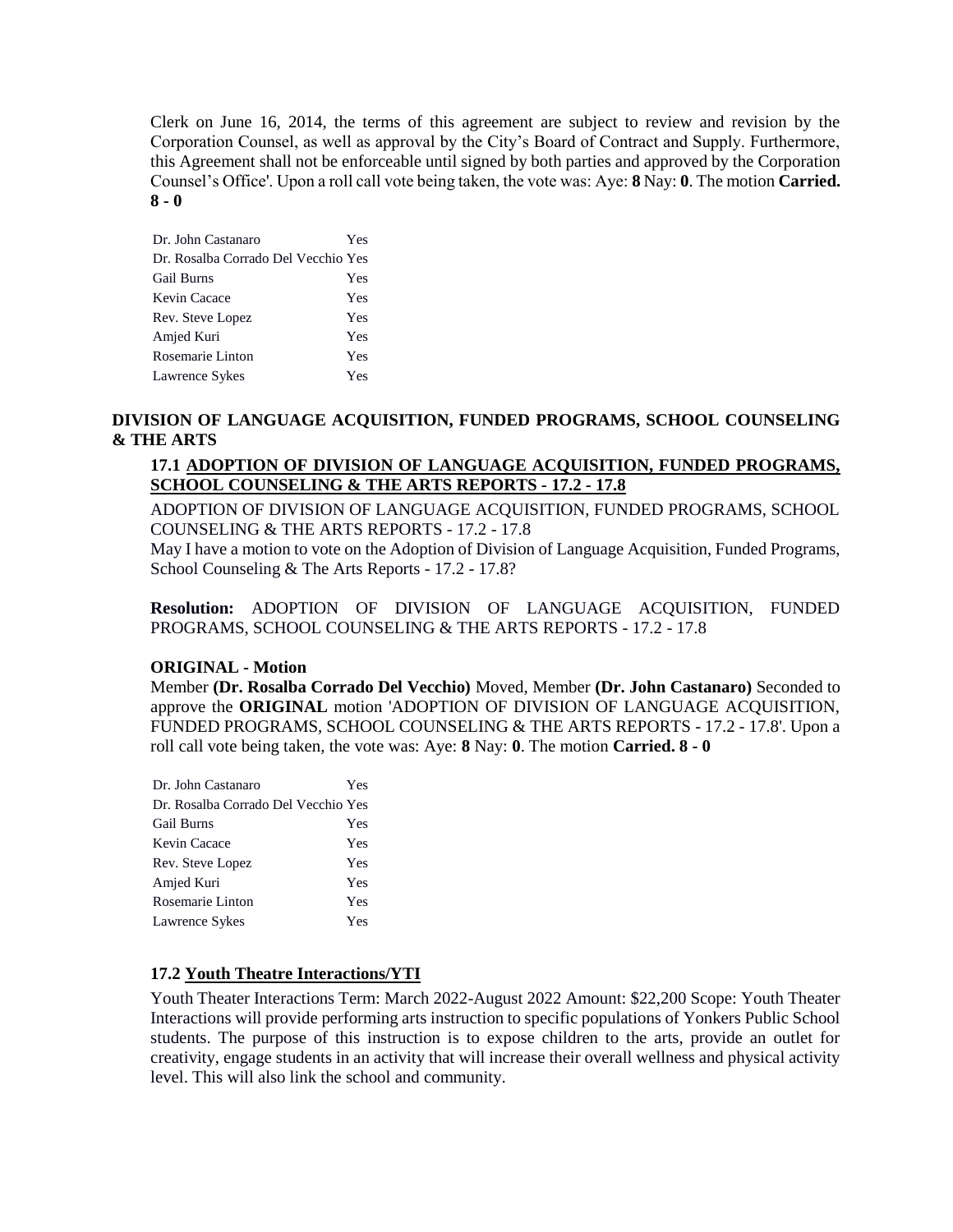**Resolution:** WHEREAS the Board of Education wishes to enter into a contract with Youth Theatre Interactions to provide performing arts instruction to specific populations of Yonkers Public School for the 2021-2022 school year, WHEREAS the district administration has designed in conjunction with Youth Theatre Interactions a program which meets the objectives set forth by the Board and the New York State Education Department, and, WHEREAS the Board of Education authorizes the Superintendent of Schools to enter into an agreement with Youth Theatre Interactions to provide these services, and NOW THEREFORE BE IT RESOLVED: That the Board of Education hereby authorizes the Superintendent of Schools to enter into an agreement with Youth Theatre Interactions at a cost not to exceed \$22,200. It is acknowledged and agreed that pursuant to the terms of that certain intermunicipal agreement by and between the City of Yonkers Board of Education ("BOE") and the City of Yonkers (the "City") as filed in the Office of the City Clerk on June 16, 2014, the terms of this agreement are subject to review and revision by the Corporation Counsel, as well as approval by the City's Board of Contract and Supply. Furthermore, this Agreement shall not be enforceable until signed by both parties and approved by the Corporation Counsel's Office.

#### **ORIGINAL - Motion**

Member **(Dr. Rosalba Corrado Del Vecchio)** Moved, Member **(Dr. John Castanaro)** Seconded to approve the **ORIGINAL** motion 'WHEREAS the Board of Education wishes to enter into a contract with Youth Theatre Interactions to provide performing arts instruction to specific populations of Yonkers Public School for the 2021-2022 school year, WHEREAS the district administration has designed in conjunction with Youth Theatre Interactions a program which meets the objectives set forth by the Board and the New York State Education Department, and, WHEREAS the Board of Education authorizes the Superintendent of Schools to enter into an agreement with Youth Theatre Interactions to provide these services, and NOW THEREFORE BE IT RESOLVED: That the Board of Education hereby authorizes the Superintendent of Schools to enter into an agreement with Youth Theatre Interactions at a cost not to exceed \$22,200. It is acknowledged and agreed that pursuant to the terms of that certain intermunicipal agreement by and between the City of Yonkers Board of Education ("BOE") and the City of Yonkers (the "City") as filed in the Office of the City Clerk on June 16, 2014, the terms of this agreement are subject to review and revision by the Corporation Counsel, as well as approval by the City's Board of Contract and Supply. Furthermore, this Agreement shall not be enforceable until signed by both parties and approved by the Corporation Counsel's Office'. Upon a roll call vote being taken, the vote was: Aye: **8** Nay: **0**. The motion **Carried. 8 - 0** 

| Dr. John Castanaro                  | Yes |
|-------------------------------------|-----|
| Dr. Rosalba Corrado Del Vecchio Yes |     |
| <b>Gail Burns</b>                   | Yes |
| Kevin Cacace                        | Yes |
| Rev. Steve Lopez                    | Yes |
| Amjed Kuri                          | Yes |
| Rosemarie Linton                    | Yes |
| Lawrence Sykes                      | Yes |

### **17.3 Amendment to Resolution 22.2 Catapult Learning, LLC**

BOCS Performance Based Contract Guidelines Schedule B

Catapult Learning, LLC Term: September 1, 2021- August 31,2022 Amount: \$773,929.42 Scope: This is an amendment to Resolution 22.2 Catapult Learning, LLC(BOE approved 10/20/2021 & BOCS approved 10/28/2021). This amendment is to increase the original amount of \$273,391 to \$773,929.42 to reflect the services that will be provided to Non-Public Schools using Carry-over funds. Catapult Learning will develop and provide a customized small-group Extended Virtual Learning program to eligible Title I Yonkers students in selected non-public schools. Services will be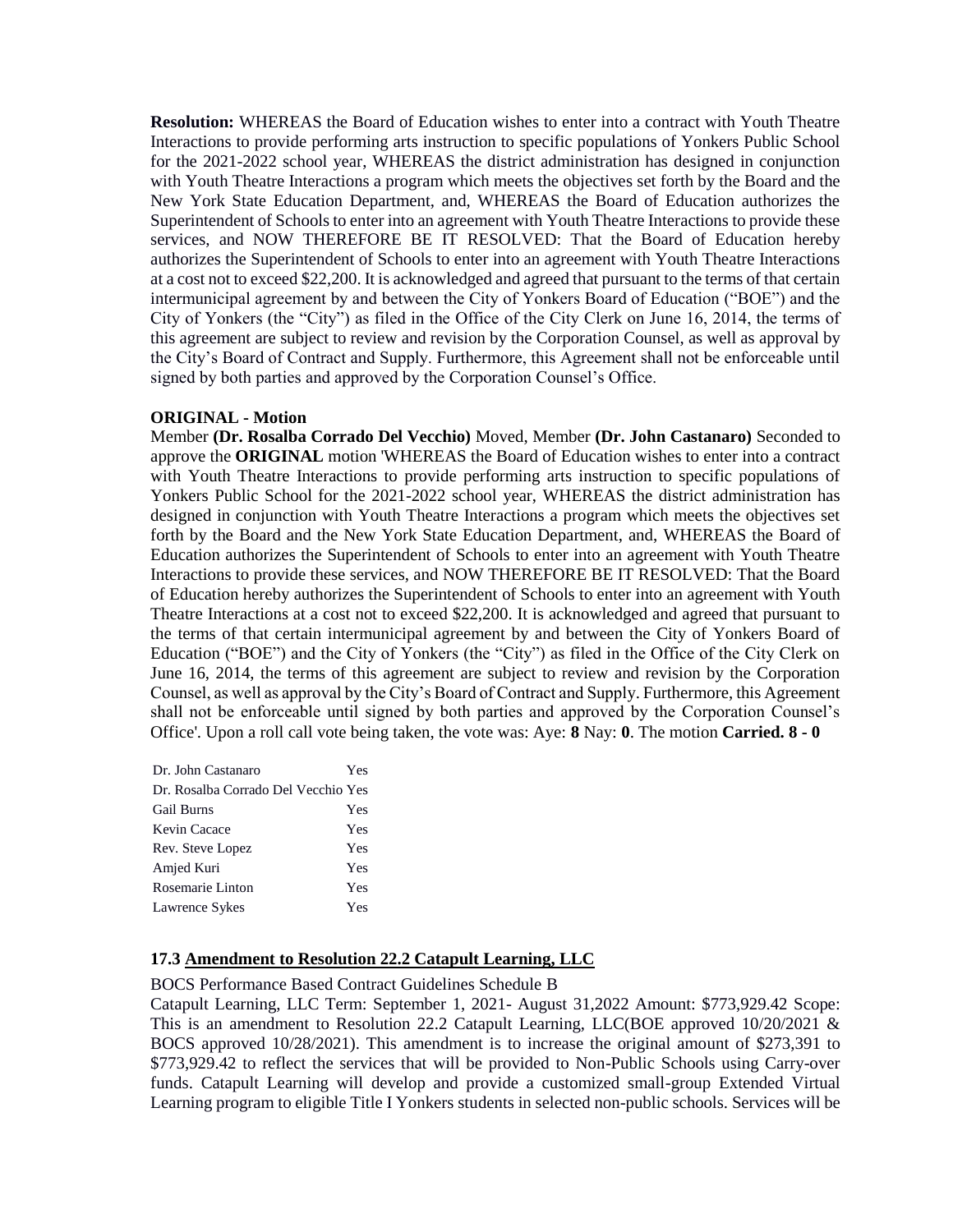provided for the eligible Title I students through Synchronous and Asynchronous Literacy and Math Intervention, STEM, Robotics, Social Emotional Learning, Counseling, parent engagement, professional development for Teachers and any additional services allowable by Title I via technology such as computers, chrome books, iPad, phones or any combination of the aforementioned. Catapult Learning will provide Professional Development services and coaching to selected non-public schools as requested in consultation with the LEA and ADNY Superintendents and Regional Superintendent. Additionally, Catapult Learning, LLC will provide Counseling services that will be delivered in smallgroup, individual, crisis management workshops, school staff and family consultation. Licensed Counselors will provide support through workshops in virtual classrooms or individual virtual sessions for eligible students as needed.

**Resolution:** WHEREAS the Board of Education wishes amend the contract with Catapult Learning to purchase consulting services to provide Title I supplemental virtual instructional services to eligible students in selected non-public schools. Catapult Learning will also provide parent engagement materials and activities as per the Title I federal guidelines and will also provide professional development services, instructional tutorial services and counseling services to selected non-public schools for the 2021-2022 school year, WHEREAS the district administration has designed in conjunction with Catapult Learning a program which meets the objectives set forth by the Board and the New York State Education Department, and, WHEREAS the Board of Education authorizes the Superintendent of Schools to enter into an agreement with Catapult Learning to provide these services, and NOW THEREFORE BE IT RESOLVED: That the Board of Education hereby authorizes the Superintendent of Schools to enter into an agreement with Catapult Learning at a cost not to exceed \$773,929.42 It is acknowledged and agreed that pursuant to the terms of that certain intermunicipal agreement by and between the City of Yonkers Board of Education ("BOE") and the City of Yonkers (the "City") as filed in the Office of the City Clerk on June 16, 2014, the terms of this agreement are subject to review and revision by the Corporation Counsel, as well as approval by the City's Board of Contract and Supply. Furthermore, this Agreement shall not be enforceable until signed by both parties and approved by the Corporation Counsel's Office.

### **ORIGINAL - Motion**

Member **(Dr. Rosalba Corrado Del Vecchio)** Moved, Member **(Dr. John Castanaro)** Seconded to approve the **ORIGINAL** motion 'WHEREAS the Board of Education wishes amend the contract with Catapult Learning to purchase consulting services to provide Title I supplemental virtual instructional services to eligible students in selected non-public schools. Catapult Learning will also provide parent engagement materials and activities as per the Title I federal guidelines and will also provide professional development services, instructional tutorial services and counseling services to selected non-public schools for the 2021-2022 school year, WHEREAS the district administration has designed in conjunction with Catapult Learning a program which meets the objectives set forth by the Board and the New York State Education Department, and, WHEREAS the Board of Education authorizes the Superintendent of Schools to enter into an agreement with Catapult Learning to provide these services, and NOW THEREFORE BE IT RESOLVED: That the Board of Education hereby authorizes the Superintendent of Schools to enter into an agreement with Catapult Learning at a cost not to exceed \$773,929.42 It is acknowledged and agreed that pursuant to the terms of that certain intermunicipal agreement by and between the City of Yonkers Board of Education ("BOE") and the City of Yonkers (the "City") as filed in the Office of the City Clerk on June 16, 2014, the terms of this agreement are subject to review and revision by the Corporation Counsel, as well as approval by the City's Board of Contract and Supply. Furthermore, this Agreement shall not be enforceable until signed by both parties and approved by the Corporation Counsel's Office'. Upon a roll call vote being taken, the vote was: Aye: **8** Nay: **0**. The motion **Carried. 8 - 0**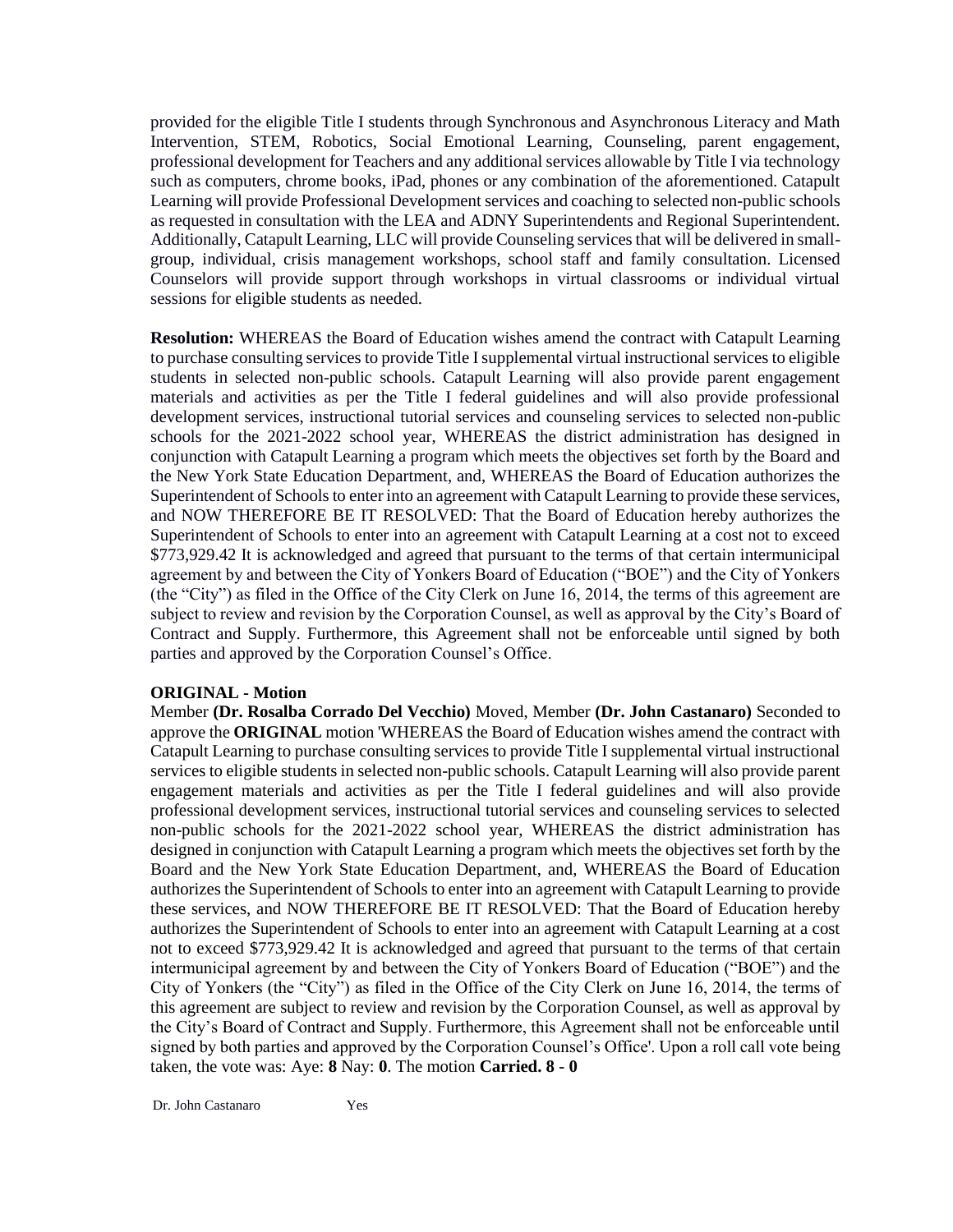| Dr. Rosalba Corrado Del Vecchio Yes |     |
|-------------------------------------|-----|
| <b>Gail Burns</b>                   | Yes |
| Kevin Cacace                        | Yes |
| Rev. Steve Lopez                    | Yes |
| Amjed Kuri                          | Yes |
| Rosemarie Linton                    | Yes |
| Lawrence Sykes                      | Yes |

# **17.4 914United Inc.**

914United Inc. Term: March 2022-August 2022 Amount: \$30,000 Scope: Services will be provided in collaboration with a multi-system approach – supported by the Yonkers Public Schools - to build on the strengths of the caregiver/family and child/youth to meet their mental health, social and physical needs. The objective is to engage parental involvement in their children's educational development and to engage the youth in positive programming for personal and professional development.

**Resolution:** WHEREAS the Board of Education wishes to enter into a contract with 914United Inc. to purchase consulting services to support - to build on the strengths of the caregiver/family and child/youth to meet their mental health, social and physical needs for the 2021-2022 school year, WHEREAS the district administration has designed in conjunction with 914United Inc. a program which meets the objectives set forth by the Board and the New York State Education Department, and, WHEREAS the Board of Education authorizes the Superintendent of Schools to enter into an agreement with 914United Inc. to provide these services, and NOW THEREFORE BE IT RESOLVED: That the Board of Education hereby authorizes the Superintendent of Schools to enter into an agreement with 914United Inc at a cost not to exceed \$30,000. It is acknowledged and agreed that pursuant to the terms of that certain intermunicipal agreement by and between the City of Yonkers Board of Education ("BOE") and the City of Yonkers (the "City") as filed in the Office of the City Clerk on June 16, 2014, the terms of this agreement are subject to review and revision by the Corporation Counsel, as well as approval by the City's Board of Contract and Supply. Furthermore, this Agreement shall not be enforceable until signed by both parties and approved by the Corporation Counsel's Office.

### **ORIGINAL - Motion**

Member **(Dr. Rosalba Corrado Del Vecchio)** Moved, Member **(Dr. John Castanaro)** Seconded to approve the **ORIGINAL** motion 'WHEREAS the Board of Education wishes to enter into a contract with 914United Inc. to purchase consulting services to support - to build on the strengths of the caregiver/family and child/youth to meet their mental health, social and physical needs for the 2021- 2022 school year, WHEREAS the district administration has designed in conjunction with 914United Inc. a program which meets the objectives set forth by the Board and the New York State Education Department, and, WHEREAS the Board of Education authorizes the Superintendent of Schools to enter into an agreement with 914United Inc. to provide these services, and NOW THEREFORE BE IT RESOLVED: That the Board of Education hereby authorizes the Superintendent of Schools to enter into an agreement with 914United Inc at a cost not to exceed \$30,000. It is acknowledged and agreed that pursuant to the terms of that certain intermunicipal agreement by and between the City of Yonkers Board of Education ("BOE") and the City of Yonkers (the "City") as filed in the Office of the City Clerk on June 16, 2014, the terms of this agreement are subject to review and revision by the Corporation Counsel, as well as approval by the City's Board of Contract and Supply. Furthermore, this Agreement shall not be enforceable until signed by both parties and approved by the Corporation Counsel's Office'. Upon a roll call vote being taken, the vote was: Aye: **8** Nay: **0**. The motion **Carried. 8 - 0**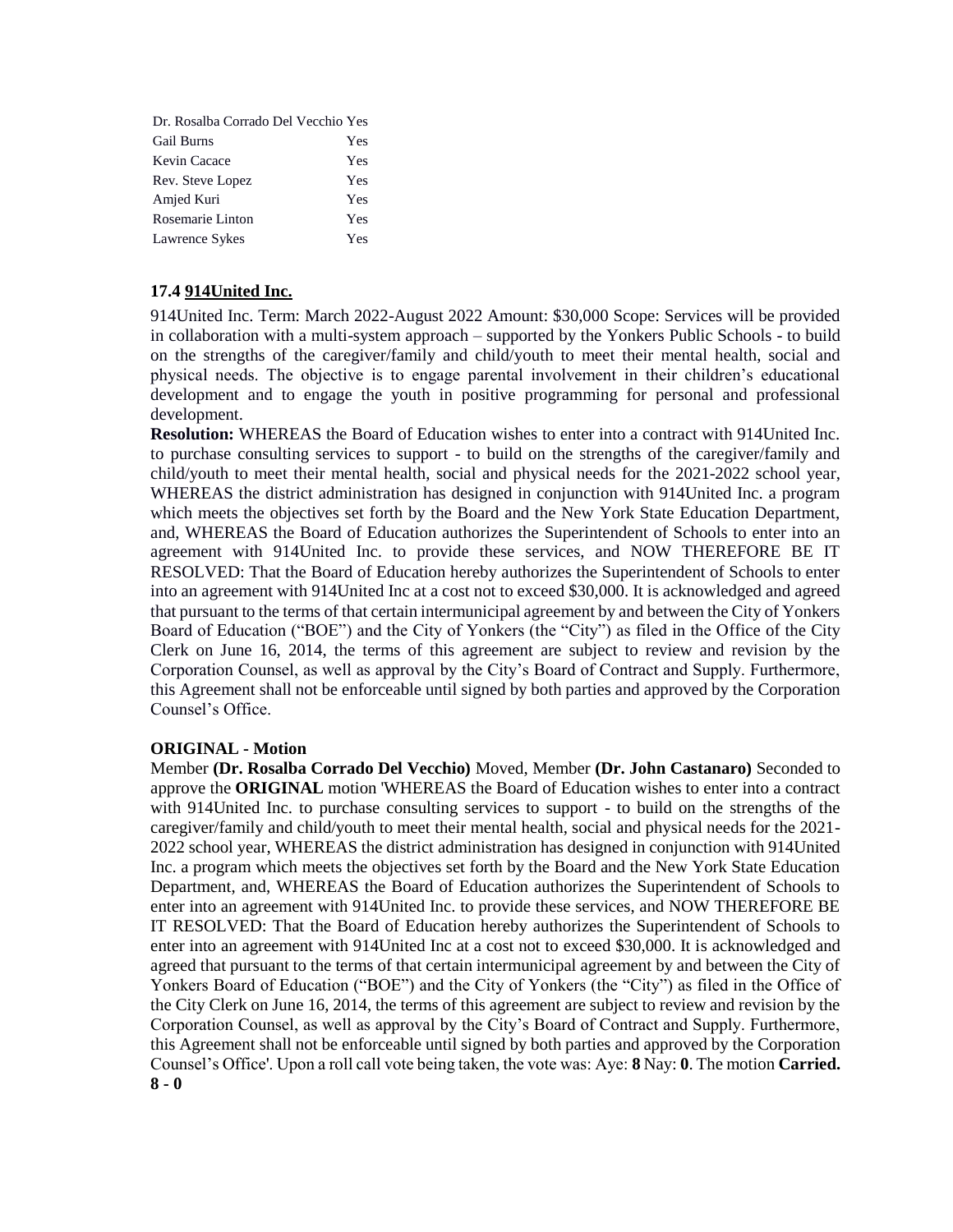| Dr. John Castanaro                  | Yes |
|-------------------------------------|-----|
| Dr. Rosalba Corrado Del Vecchio Yes |     |
| <b>Gail Burns</b>                   | Yes |
| Kevin Cacace                        | Yes |
| Rev. Steve Lopez                    | Yes |
| Amjed Kuri                          | Yes |
| Rosemarie Linton                    | Yes |
| Lawrence Sykes                      | Yes |

### **17.5 YMCA of Yonkers, Inc.**

YMCA of Yonkers, Inc. Term: March 2022-August 2022 Amount: \$24,000 Scope: To improve attendance, reduce suspensions and violence in Yonkers Public Schools. The group will make a presence in all of the Yonkers High Schools, and other schools as needed, conducting presentations, providing activities, and developing relationships with students that are involved with violence, victims of violence, or could potentially get involved with violence.

**Resolution:** WHEREAS the Board of Education wishes to enter into a contract with YMCA of Yonkers, Inc. to purchase services to improve attendance, reduce suspensions and violence in Yonkers Public Schools for the 2021-2022 school year, WHEREAS the district administration has designed in conjunction with YMCA of Yonkers, Inc. a program which meets the objectives set forth by the Board and the New York State Education Department, and, WHEREAS the Board of Education authorizes the Superintendent of Schools to enter into an agreement with YMCA of Yonkers, Inc. to provide these services, and NOW THEREFORE BE IT RESOLVED: That the Board of Education hereby authorizes the Superintendent of Schools to enter into an agreement with YMCA of Yonkers, Inc. at a cost not to exceed \$24,000. It is acknowledged and agreed that pursuant to the terms of that certain intermunicipal agreement by and between the City of Yonkers Board of Education ("BOE") and the City of Yonkers (the "City") as filed in the Office of the City Clerk on June 16, 2014, the terms of this agreement are subject to review and revision by the Corporation Counsel, as well as approval by the City's Board of Contract and Supply. Furthermore, this Agreement shall not be enforceable until signed by both parties and approved by the Corporation Counsel's Office.

### **ORIGINAL - Motion**

Member **(Dr. Rosalba Corrado Del Vecchio)** Moved, Member **(Dr. John Castanaro)** Seconded to approve the **ORIGINAL** motion 'WHEREAS the Board of Education wishes to enter into a contract with YMCA of Yonkers, Inc. to purchase services to improve attendance, reduce suspensions and violence in Yonkers Public Schools for the 2021-2022 school year, WHEREAS the district administration has designed in conjunction with YMCA of Yonkers, Inc. a program which meets the objectives set forth by the Board and the New York State Education Department, and, WHEREAS the Board of Education authorizes the Superintendent of Schools to enter into an agreement with YMCA of Yonkers, Inc. to provide these services, and NOW THEREFORE BE IT RESOLVED: That the Board of Education hereby authorizes the Superintendent of Schools to enter into an agreement with YMCA of Yonkers, Inc. at a cost not to exceed \$24,000. It is acknowledged and agreed that pursuant to the terms of that certain intermunicipal agreement by and between the City of Yonkers Board of Education ("BOE") and the City of Yonkers (the "City") as filed in the Office of the City Clerk on June 16, 2014, the terms of this agreement are subject to review and revision by the Corporation Counsel, as well as approval by the City's Board of Contract and Supply. Furthermore, this Agreement shall not be enforceable until signed by both parties and approved by the Corporation Counsel's Office'. Upon a roll call vote being taken, the vote was: Aye: **8** Nay: **0**. The motion **Carried. 8 - 0** 

Dr. John Castanaro Yes Dr. Rosalba Corrado Del Vecchio Yes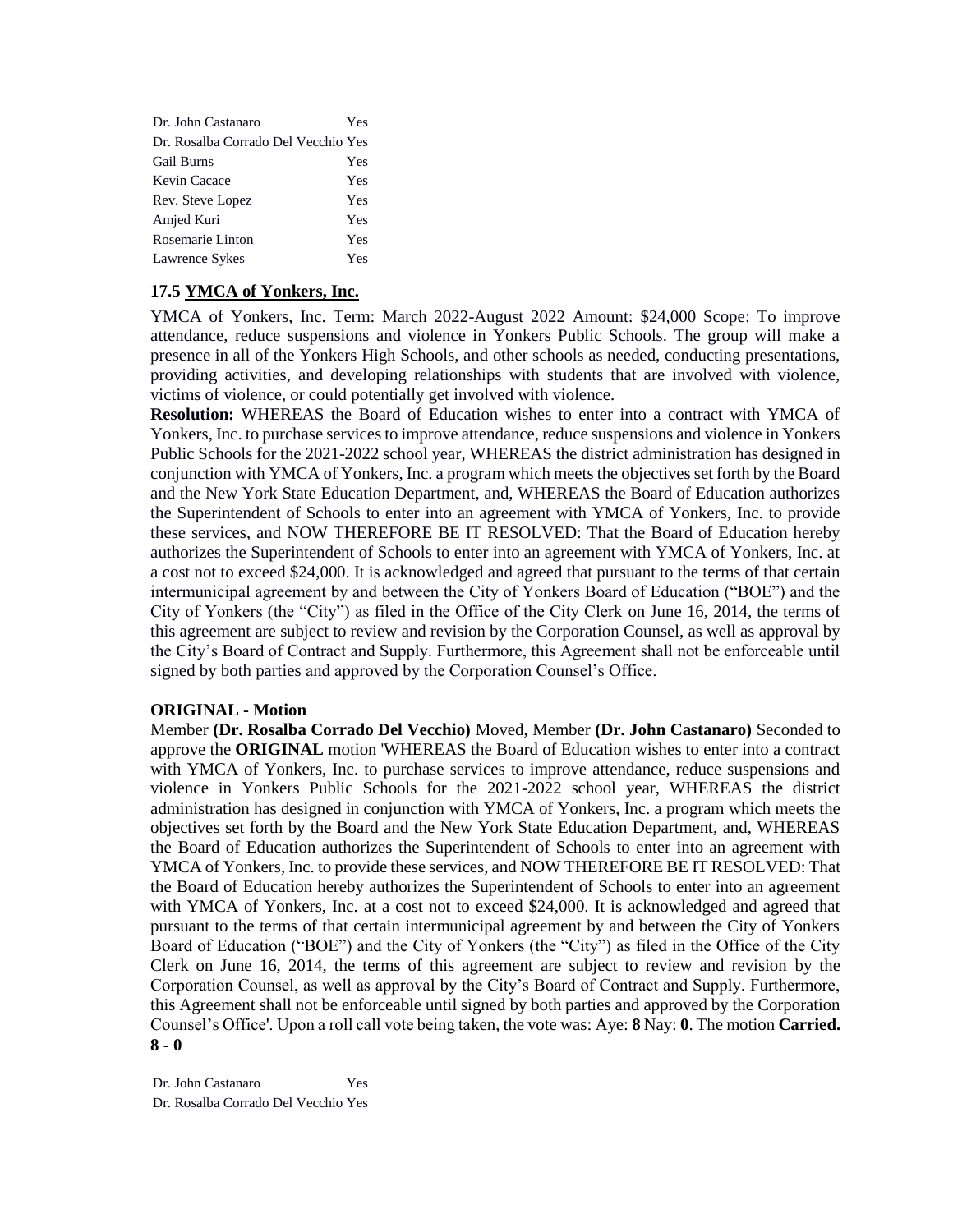| <b>Gail Burns</b> | Yes |
|-------------------|-----|
| Kevin Cacace      | Yes |
| Rev. Steve Lopez  | Yes |
| Amjed Kuri        | Yes |
| Rosemarie Linton  | Yes |
| Lawrence Sykes    | Yes |

### **17.6 Westchester Jewish Community Services-Amendment 1**

Westchester Jewish Community Services-Amendment #1 Term: March 1, 2022-August 1, 2022 Amount: \$52,440 Scope: The purpose of the services to be provided by WJCS clinical social workers to students in Yonkers Public Schools is to provide crisis intervention and short-term therapy to foster student's academic and social achievement. Recognizing that the unpredictable and erratic nature of the COVID 19 pandemic has been challenging for students, the crisis stabilization clinician will work with students to provide a stable and supportive atmosphere and to help them develop the skills to cope and thrive during this challenging time.

**Resolution:** WHEREAS the Board of Education wishes to amend contract #2022-00000573 with Westchester Jewish Community Services to provide crisis intervention and short-term therapy to foster student's academic and social achievement for students in Yonkers Public Schools for the 2021- 2022 school year, WHEREAS the district administration has designed in conjunction with Westchester Jewish Community Services a program which meets the objectives set forth by the Board and the New York State Education Department, and, WHEREAS the Board of Education authorizes the Superintendent of Schools to amend contract #2022-00000573 with Westchester Jewish Community Services to provide these services, and NOW THEREFORE BE IT RESOLVED: That the Board of Education hereby authorizes the Superintendent of Schools to amend current contract with Westchester Jewish Community Services at a cost not to exceed \$102,440 and to extend to 8/1/2022. It is acknowledged and agreed that pursuant to the terms of that certain intermunicipal agreement by and between the City of Yonkers Board of Education ("BOE") and the City of Yonkers (the "City") as filed in the Office of the City Clerk on June 16, 2014, the terms of this agreement are subject to review and revision by the Corporation Counsel, as well as approval by the City's Board of Contract and Supply. Furthermore, this Agreement shall not be enforceable until signed by both parties and approved by the Corporation Counsel's Office.

#### **ORIGINAL - Motion**

Member **(Dr. Rosalba Corrado Del Vecchio)** Moved, Member **(Dr. John Castanaro)** Seconded to approve the **ORIGINAL** motion 'WHEREAS the Board of Education wishes to amend contract #2022-00000573 with Westchester Jewish Community Services to provide crisis intervention and short-term therapy to foster student's academic and social achievement for students in Yonkers Public Schools for the 2021-2022 school year, WHEREAS the district administration has designed in conjunction with Westchester Jewish Community Services a program which meets the objectives set forth by the Board and the New York State Education Department, and, WHEREAS the Board of Education authorizes the Superintendent of Schools to amend contract #2022-00000573 with Westchester Jewish Community Services to provide these services, and NOW THEREFORE BE IT RESOLVED: That the Board of Education hereby authorizes the Superintendent of Schools to amend current contract with Westchester Jewish Community Services at a cost not to exceed \$102,440 and to extend to 8/1/2022. It is acknowledged and agreed that pursuant to the terms of that certain intermunicipal agreement by and between the City of Yonkers Board of Education ("BOE") and the City of Yonkers (the "City") as filed in the Office of the City Clerk on June 16, 2014, the terms of this agreement are subject to review and revision by the Corporation Counsel, as well as approval by the City's Board of Contract and Supply. Furthermore, this Agreement shall not be enforceable until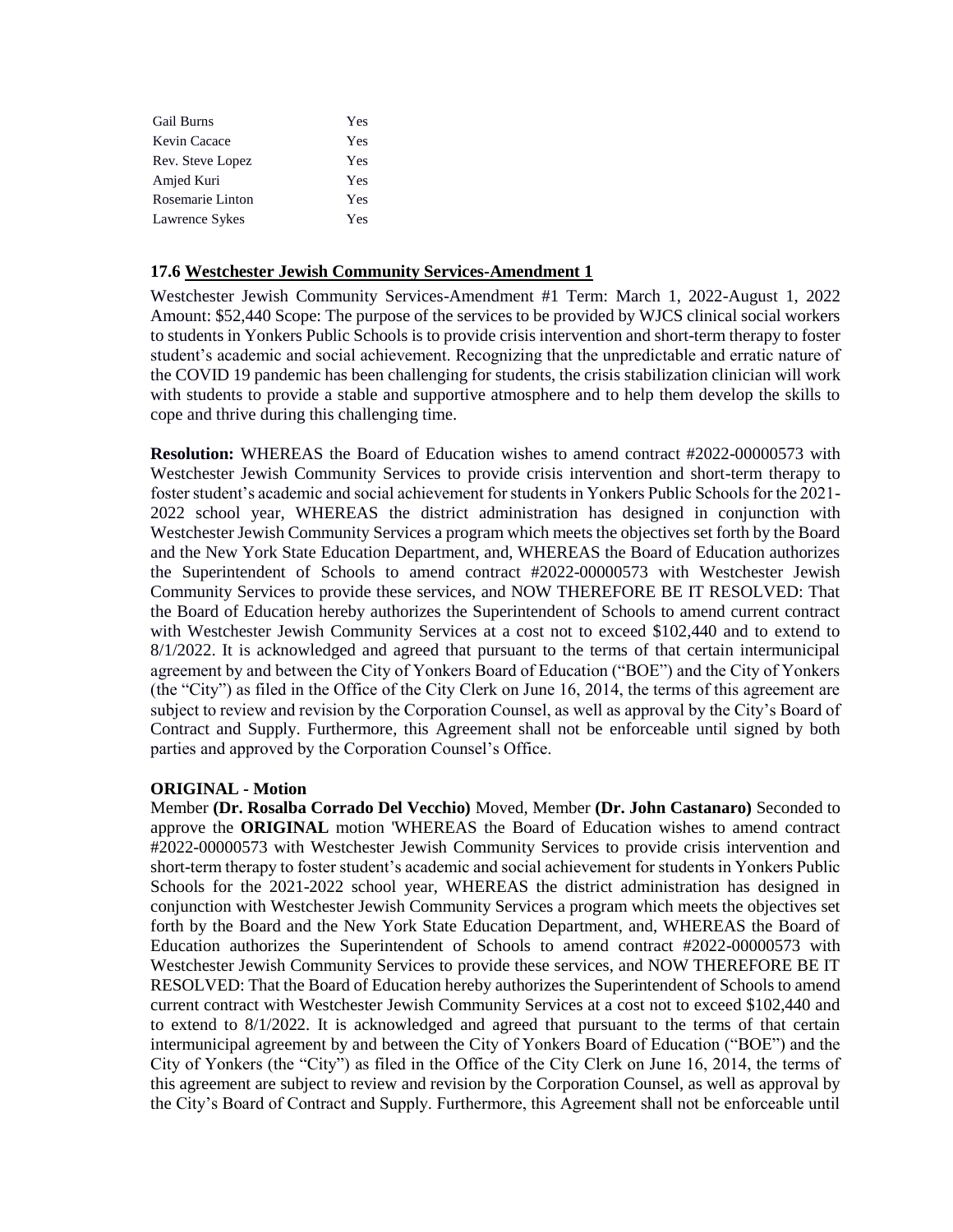signed by both parties and approved by the Corporation Counsel's Office'. Upon a roll call vote being taken, the vote was: Aye: **8** Nay: **0**. The motion **Carried. 8 - 0** 

| Dr. John Castanaro                  | Yes |
|-------------------------------------|-----|
| Dr. Rosalba Corrado Del Vecchio Yes |     |
| <b>Gail Burns</b>                   | Yes |
| Kevin Cacace                        | Yes |
| Rev. Steve Lopez                    | Yes |
| Amjed Kuri                          | Yes |
| Rosemarie Linton                    | Yes |
| Lawrence Sykes                      | Yes |

#### **17.7 Westchester Community College-Amendment 2**

Westchester Community College Term: March 2022-June 2022 Amount: \$44,061.70 Scope: This is a collaboration between Westchester Community College (WCC) and the Yonkers Public Schools (YPS) to continue to develop and offer activities for students at Palisade Prep High School. The activities will be offered after school and/or during the WCC Spring/Summer semester. Palisade Prep teachers will be provided with the opportunity to participate in professional development exchanges with WCC academic faculty to align courses and coursework in English and Mathematics, as well as align courses related to the college's degree programs in Forensics and Criminal Justice. Faculty from WCC will meet with teachers and students to engage in professional development activities and align curricula and learning goals and outcomes.

**Resolution:** WHEREAS the Board of Education wishes to amend a contract from Resolution 17.8 from the January 19,2022 meeting with Westchester Community College in the amount of \$44,061.70, to continue to develop and offer activities for students at Palisade Preparatory School for the 2021-2022 school year, WHEREAS the district administration has designed in conjunction with Westchester Community College a program which meets the objectives set forth by the Board and the New York State Education Department, and, WHEREAS the Board of Education authorizes the Superintendent of Schools to amend contract from Resolution 17.8 with Westchester Community College to provide these services, and NOW THEREFORE BE IT RESOLVED: That the Board of Education hereby authorizes the Superintendent of Schools to amend current contract with Westchester Community College at a cost not to exceed \$431,184.69. It is acknowledged and agreed that pursuant to the terms of that certain intermunicipal agreement by and between the City of Yonkers Board of Education ("BOE") and the City of Yonkers (the "City") as filed in the Office of the City Clerk on June 16, 2014, the terms of this agreement are subject to review and revision by the Corporation Counsel, as well as approval by the City's Board of Contract and Supply. Furthermore, this Agreement shall not be enforceable until signed by both parties and approved by the Corporation Counsel's Office.

#### **ORIGINAL - Motion**

Member **(Dr. Rosalba Corrado Del Vecchio)** Moved, Member **(Dr. John Castanaro)** Seconded to approve the **ORIGINAL** motion 'WHEREAS the Board of Education wishes to amend a contract from Resolution 17.8 from the January 19,2022 meeting with Westchester Community College in the amount of \$44,061.70, to continue to develop and offer activities for students at Palisade Preparatory School for the 2021-2022 school year, WHEREAS the district administration has designed in conjunction with Westchester Community College a program which meets the objectives set forth by the Board and the New York State Education Department, and, WHEREAS the Board of Education authorizes the Superintendent of Schools to amend contract from Resolution 17.8 with Westchester Community College to provide these services, and NOW THEREFORE BE IT RESOLVED: That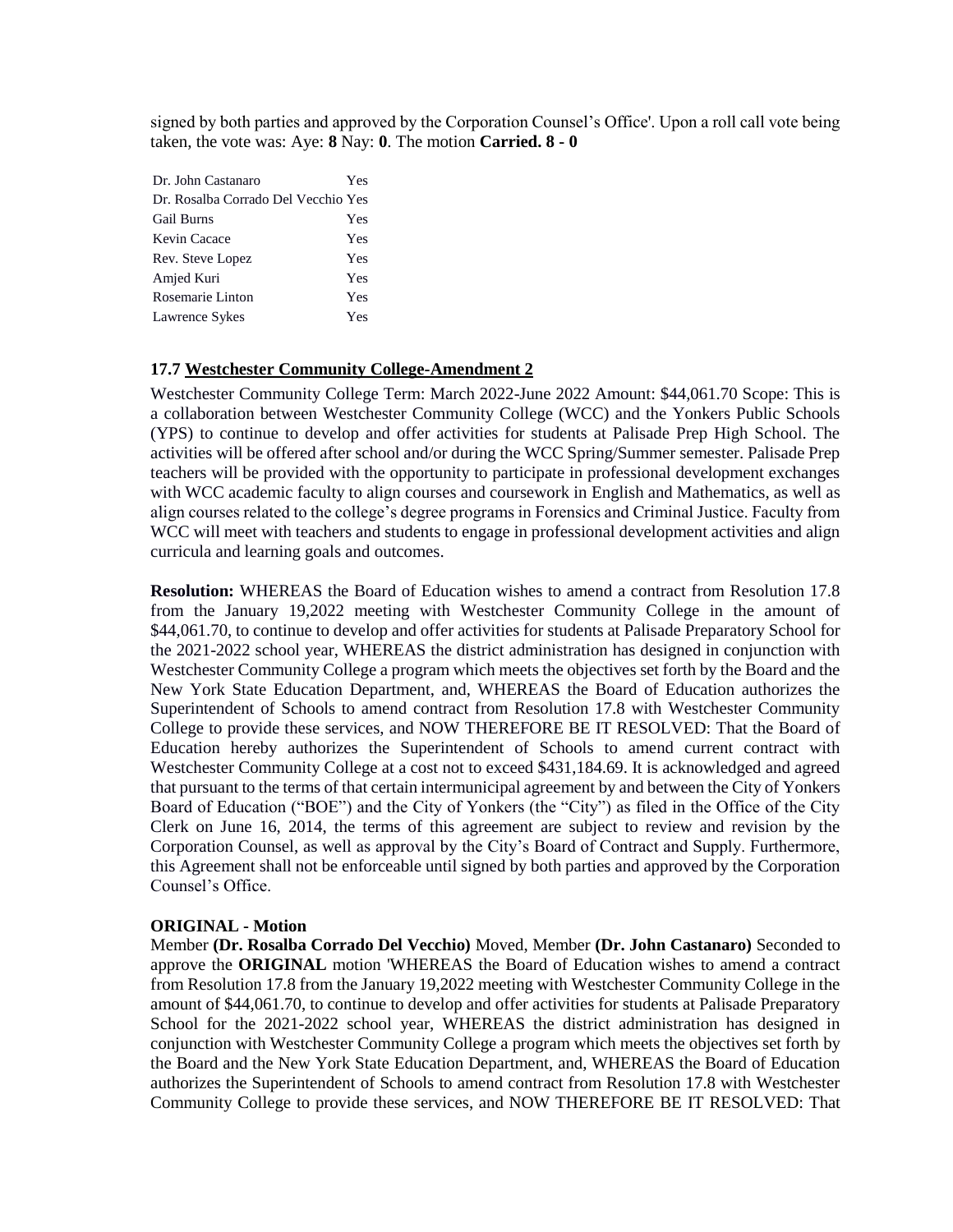the Board of Education hereby authorizes the Superintendent of Schools to amend current contract with Westchester Community College at a cost not to exceed \$431,184.69. It is acknowledged and agreed that pursuant to the terms of that certain intermunicipal agreement by and between the City of Yonkers Board of Education ("BOE") and the City of Yonkers (the "City") as filed in the Office of the City Clerk on June 16, 2014, the terms of this agreement are subject to review and revision by the Corporation Counsel, as well as approval by the City's Board of Contract and Supply. Furthermore, this Agreement shall not be enforceable until signed by both parties and approved by the Corporation Counsel's Office'. Upon a roll call vote being taken, the vote was: Aye: **8** Nay: **0**. The motion **Carried. 8 - 0** 

| Dr. John Castanaro                  | Yes |
|-------------------------------------|-----|
| Dr. Rosalba Corrado Del Vecchio Yes |     |
| <b>Gail Burns</b>                   | Yes |
| Kevin Cacace                        | Yes |
| Rev. Steve Lopez                    | Yes |
| Amjed Kuri                          | Yes |
| Rosemarie Linton                    | Yes |
| Lawrence Sykes                      | Yes |

# **17.8 Yonkers Partners in Education (YPIE)**

Yonkers Partners in Education (YPIE) Term: Feb 1, 2022-June 25, 2022 Amount: \$15,000 Scope: The purpose of this service is to provide high level college and a career advising and access services to the students of Palisade Prep. The contract would be administered by the Yonkers partners in Education (YPIE) and the services would be provided by one YPIE College and Career Advisor.

**Resolution:** WHEREAS the Board of Education wishes to enter into a contract with Yonkers Partners in Education to purchase consulting services to provide high level college and career advising and access services to the students of Palisade Prep. for the 2021-2022 school year, WHEREAS the district administration has designed in conjunction with Yonkers Partners in Education a program which meets the objectives set forth by the Board and the New York State Education Department, and, WHEREAS the Board of Education authorizes the Superintendent of Schools to enter into an agreement with Yonkers Partners in Education to provide these services, and NOW THEREFORE BE IT RESOLVED: That the Board of Education hereby authorizes the Superintendent of Schools to enter into an agreement with Yonkers Partners in Education at a cost not to exceed \$15,000. It is acknowledged and agreed that pursuant to the terms of that certain intermunicipal agreement by and between the City of Yonkers Board of Education ("BOE") and the City of Yonkers (the "City") as filed in the Office of the City Clerk on June 16, 2014, the terms of this agreement are subject to review and revision by the Corporation Counsel, as well as approval by the City's Board of Contract and Supply. Furthermore, this Agreement shall not be enforceable until signed by both parties and approved by the Corporation Counsel's Office.

### **ORIGINAL - Motion**

Member **(Dr. Rosalba Corrado Del Vecchio)** Moved, Member **(Dr. John Castanaro)** Seconded to approve the **ORIGINAL** motion 'WHEREAS the Board of Education wishes to enter into a contract with Yonkers Partners in Education to purchase consulting services to provide high level college and career advising and access services to the students of Palisade Prep. for the 2021-2022 school year, WHEREAS the district administration has designed in conjunction with Yonkers Partners in Education a program which meets the objectives set forth by the Board and the New York State Education Department, and, WHEREAS the Board of Education authorizes the Superintendent of Schools to enter into an agreement with Yonkers Partners in Education to provide these services, and NOW THEREFORE BE IT RESOLVED: That the Board of Education hereby authorizes the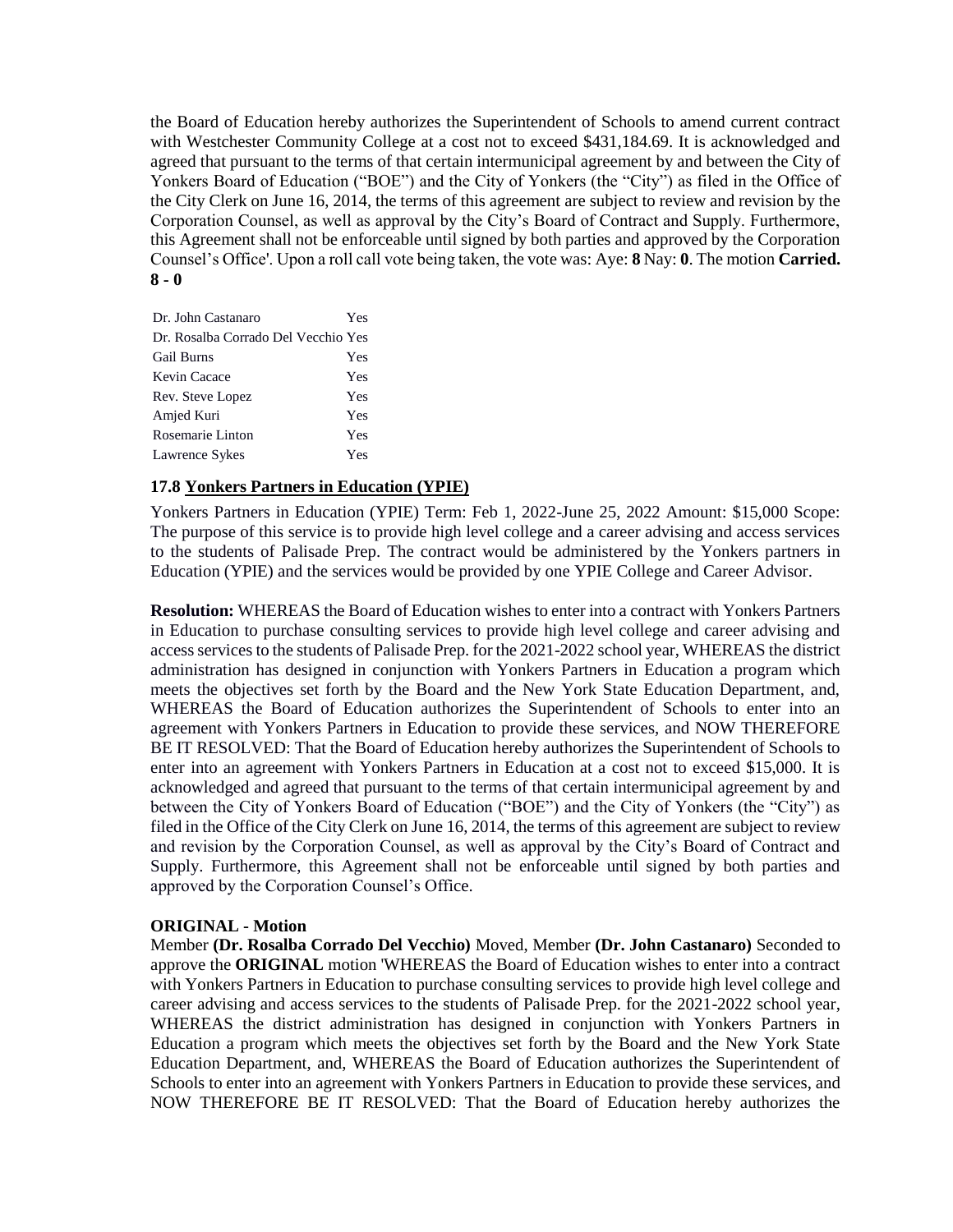Superintendent of Schools to enter into an agreement with Yonkers Partners in Education at a cost not to exceed \$15,000. It is acknowledged and agreed that pursuant to the terms of that certain intermunicipal agreement by and between the City of Yonkers Board of Education ("BOE") and the City of Yonkers (the "City") as filed in the Office of the City Clerk on June 16, 2014, the terms of this agreement are subject to review and revision by the Corporation Counsel, as well as approval by the City's Board of Contract and Supply. Furthermore, this Agreement shall not be enforceable until signed by both parties and approved by the Corporation Counsel's Office'. Upon a roll call vote being taken, the vote was: Aye: **8** Nay: **0**. The motion **Carried. 8 - 0** 

| Dr. John Castanaro                  | Yes |
|-------------------------------------|-----|
| Dr. Rosalba Corrado Del Vecchio Yes |     |
| <b>Gail Burns</b>                   | Yes |
| Kevin Cacace                        | Yes |
| Rev. Steve Lopez                    | Yes |
| Amjed Kuri                          | Yes |
| Rosemarie Linton                    | Yes |
| Lawrence Sykes                      | Yes |

# **RESEARCH, EVALUATION & REPORTING**

# **18.1 ADOPTION OF RESEARCH, EVALUATION & REPORTING REPORT - 18.2**

ADOPTION OF RESEARCH, EVALUATION & REPORTING REPORTS - 18.2 May I have a motion to vote on the Adoption of Research, Evaluation & Reporting Reports - 18.2?

**Resolution:** ADOPTION OF RESEARCH, EVALUATION & REPORTING REPORTS - 18.2

### **ORIGINAL - Motion**

Member **(Gail Burns)** Moved, Member **(Rosemarie Linton)** Seconded to approve the **ORIGINAL**  motion 'ADOPTION OF RESEARCH, EVALUATION & REPORTING REPORTS - 18.2'. Upon a roll call vote being taken, the vote was: Aye: **8** Nay: **0**. The motion **Carried. 8 - 0** 

| Dr. John Castanaro                  | Yes |
|-------------------------------------|-----|
| Dr. Rosalba Corrado Del Vecchio Yes |     |
| <b>Gail Burns</b>                   | Yes |
| Kevin Cacace                        | Yes |
| Rev. Steve Lopez                    | Yes |
| Amjed Kuri                          | Yes |
| Rosemarie Linton                    | Yes |
| Lawrence Sykes                      | Yes |

#### **18.2 Renewal Agreement with the SAS Institute, Inc. to provide a Statistical Software Package for 2022-2023 school year.**

This software will continue to serve the analytic, data management, and reporting needs for the data warehouse, assessment (administration, scoring and reporting), research studies and analysis, and selected student information/data processing needs.

**Resolution:** WHEREAS the District has used SAS statistical software to perform an extensive array of data and programming tasks that include data analysis, statistical tests, assessment scoring, assessment reporting to schools, and state accountability reporting, and WHEREAS the District is meeting the challenges of building and editing New York State data warehouse submissions using the SAS statistical package, and WHEREAS the software package is valuable as a tool to access the data